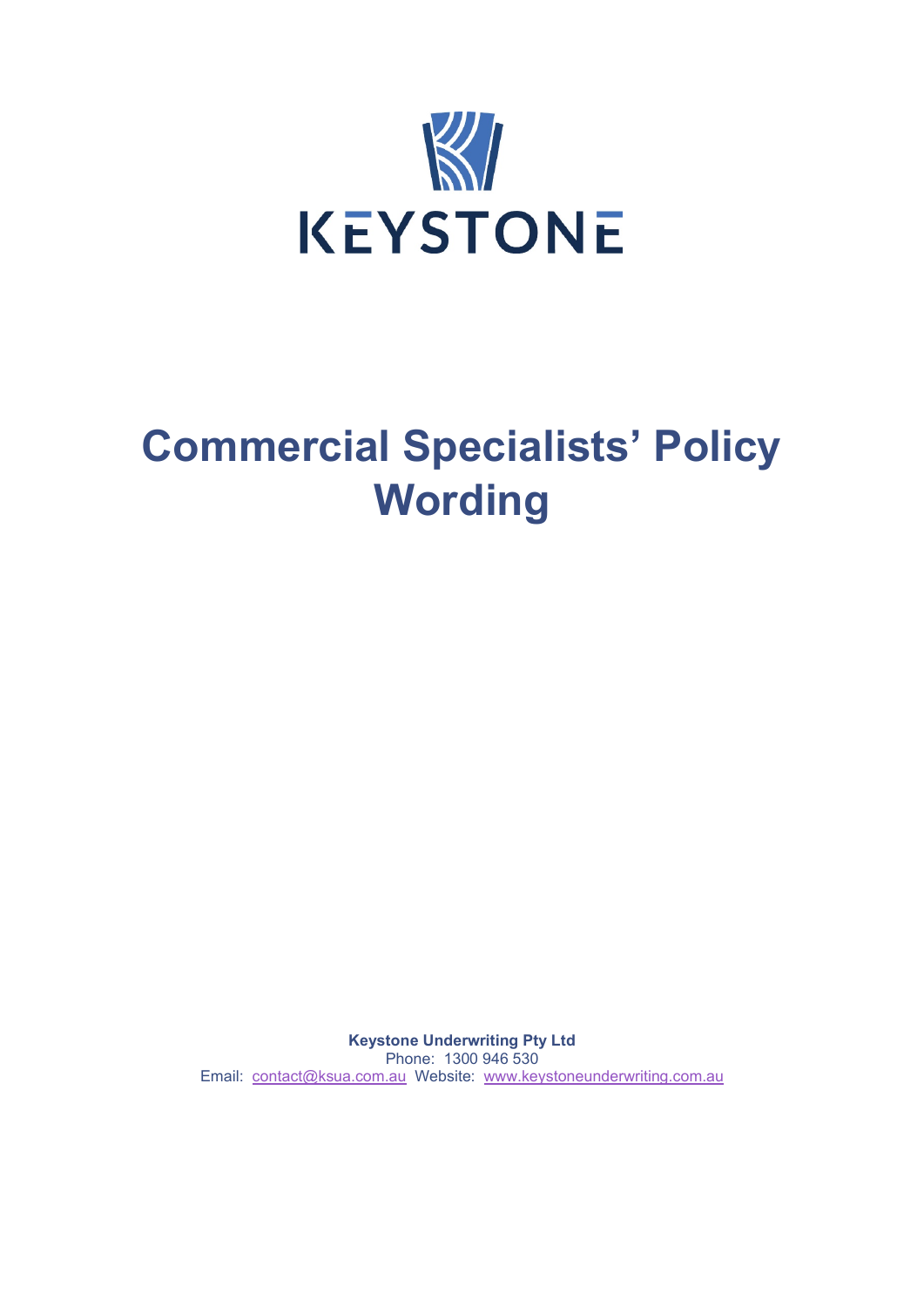

# **Table of Contents**

| $\mathbf{1}$ .  |  |  |
|-----------------|--|--|
| 2.              |  |  |
| 3.              |  |  |
| 4.              |  |  |
| 5.              |  |  |
| 6.              |  |  |
| 7.              |  |  |
| 8.              |  |  |
| 9.              |  |  |
| 10.             |  |  |
| 11.             |  |  |
| 12 <sub>1</sub> |  |  |
| 13.             |  |  |
| 14.             |  |  |
|                 |  |  |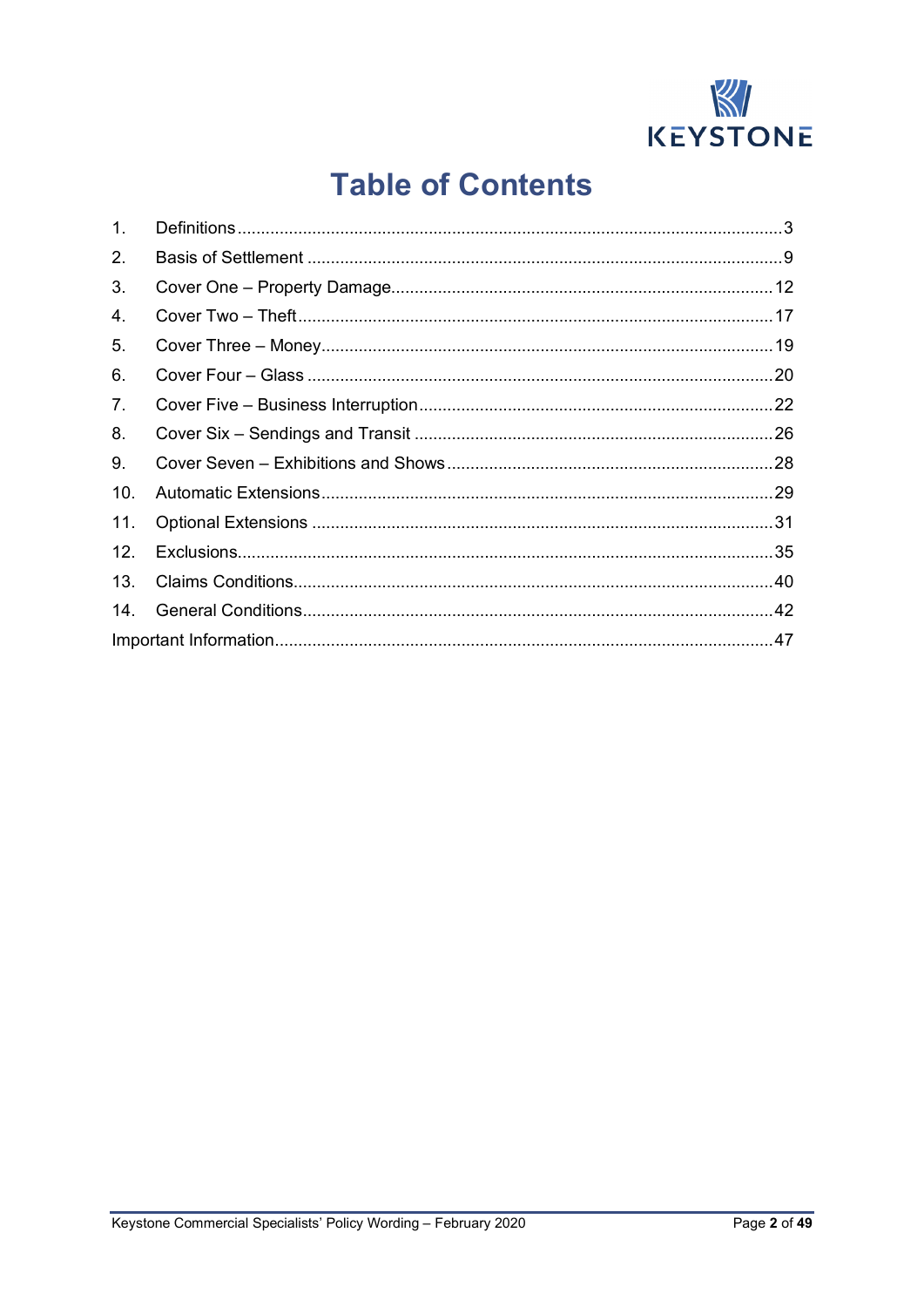

# **Wording**

The **Insured** and **Keystone** agree that **Keystone** will provide insurance in accordance with the terms of this **Policy** upon payment of the **Premium** as shown in the **Schedule**, and upon submission by the **Insured** of the **Proposal**, the contents on which **Keystone** will rely.

# **1. Definitions**

These definitions apply to this whole **Policy** unless stated otherwise.

- **1.1. Aircraft** means any craft or object designed to travel through air or space, or intended to be propelled on a cushion of air over the surface of land or water, and includes a drone.
- **1.2. Animal(s)** means any living creature including, but not limited to, livestock, birds, fish, vermin or insects.
- **1.3. Annual Turnover** means the **Turnover** during the twelve months immediately before the date of the **Damage** to which such adjustments will be made as may be necessary to provide for the trend of the **Business,** and for variations in or other circumstances affecting the **Business,** either before or after the **Damage,** or which would have affected the **Business** had the **Damage** not occurred, so that the adjusted figures will represent as nearly as may be reasonably practicable the results which, but for the **Damage**, would have been obtained during the relative period after the **Damage**.
- **1.4. Artwork and Collectibles** means fine arts and objets d'art, silverware, tableware, glassware, porcelain, ceramics, pottery, china, sculpture, furniture, books, stamps, wine and spirits, antiques and collectibles of whatsoever nature and includes **Customers' Goods**.
- **1.5. Breakage** means:
	- **1.5.1.** for plate or sheet **Glass** or porcelain, a fracture extending through the entire thickness of the **Glass** or porcelain; or
	- **1.5.2.** for laminated **Glass**, a fracture extending through the entire thickness of a lamination but not any other damage or disfiguration.
- **1.6. Business** means the **Insured's** business(es) as described in the **Schedule** (and, where applicable, as further described in any more specific underwriting information or **Proposal** provided to **Keystone** at the time when this insurance was negotiated).
- **1.7. Business Hours** means when the **Insured** or any of the **Insured's Employees** are at the **Business Premises** for the purpose of conducting the **Insured's Business**.
- **1.8. Computer Equipment** means any purpose machine, commonly consisting of digital circuitry, that accepts (inputs), stores, manipulates, and generates (outputs) data as numbers, text, graphics, voice, video files, or electrical signals, in accordance with instructions called a program, including but not limited to **Electronic Data** processing equipment comprising a central processing unit, video display units, printers, hard disks, floppy disk drives, micro diskettes including read and write heads, electro or mechanical motors and passive components, but does not include software.
- **1.9. Computer Virus** means a corrupting, harmful, or otherwise unauthorised piece of code that infiltrates the **Insured's Computer Equipment**, including a set of unauthorised instructions, programmatic or otherwise, that propagates itself through the **Insured's Computer Equipment**. Computer Virus includes 'trojan horses', 'worms' and 'time or 'logic bombs'.
- **1.10. Consequential Loss** means loss of use, loss of earning capacity and any other consequential loss of any kind, including loss, damage, cost or expense caused directly or indirectly by, or resulting from, delay or interruption of the **Business**.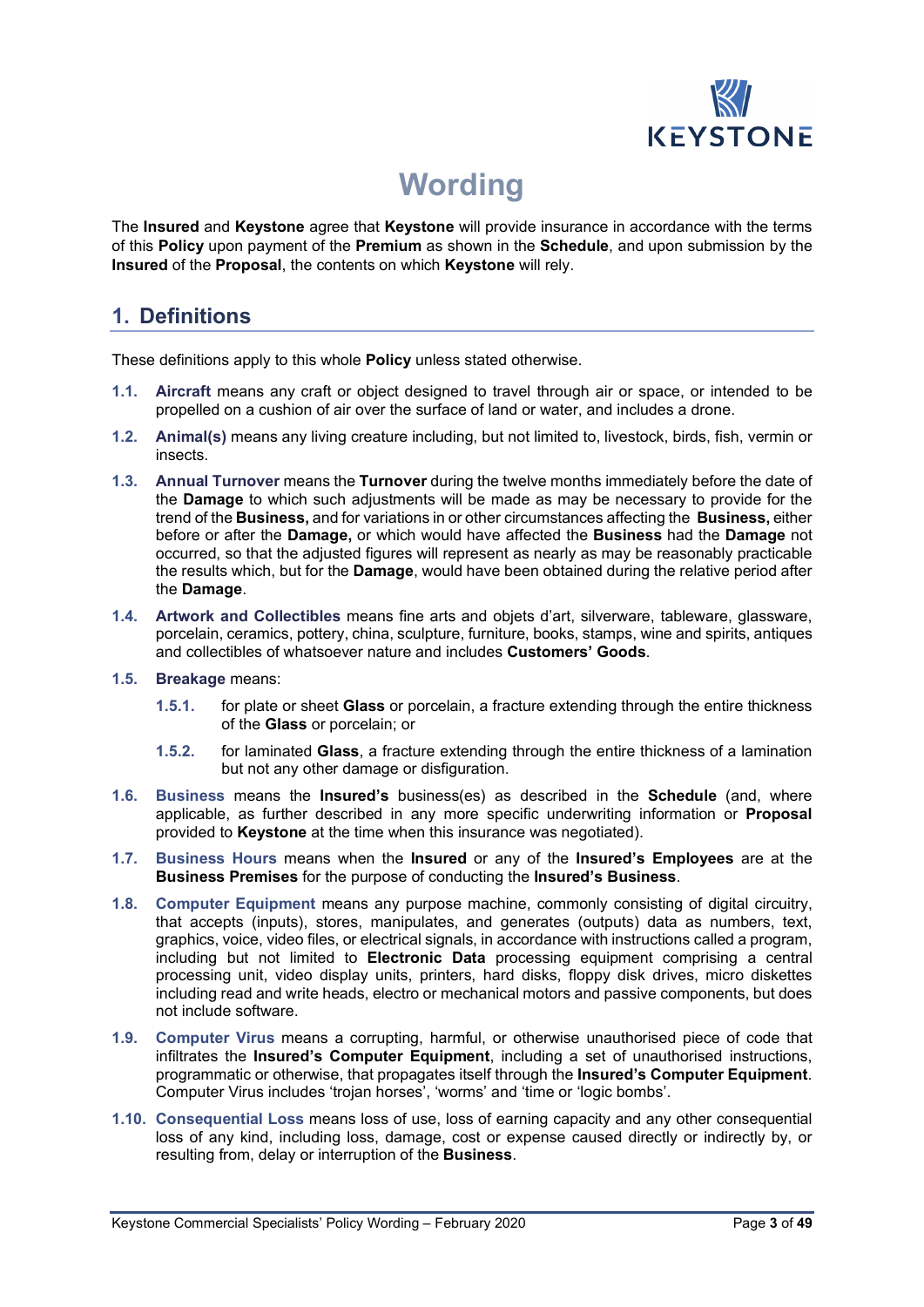

**1.11. Contents** means business and office furniture, tools of trade, equipment and reference library used by the **Insured** in the **Business**.

**Contents** includes:

- **1.11.1.** unused stationery and printed books; or
- **1.11.2.** where the **Insured** are tenants of a leased or rented **Premises**:
	- **1.11.2.1.** property owner's fixtures and fittings, window blinds and floor coverings for which the **Insured** are liable under the terms of a lease or similar agreement; or
	- **1.11.2.2.** fixtures and fittings installed by the **Insured** for the **Insured's** use in the **Business**; or
- **1.11.3.** plant and machinery, communications systems, fixtures and fittings, signs and awnings (only if the **Insured** is a tenant); or
- **1.11.4.** computers, word processors, printers, scanners and other peripheral equipment and other **Electronic Equipment** or **Electronic Data** processing systems; or
- **1.11.5.** digital or analogue telecommunication transmission and receiving equipment, lighting facilities, televisions, audio visual amplification or surveillance equipment and office machines; or
- **1.11.6. Electronic Data**, **Media**, records, documents, manuscripts, plans, drawings, designs, business books, but only for the value of these materials in their unused or uninstalled state or as blank stationery; or
- **1.11.7.** current patterns, models, moulds, dies and casts used in the **Business** but limited, unless repaired or replaced, to the value stated in the **Insured's** financial records at the time of **Damage** or **Theft**; or
- **1.11.8.** documents of title; or
- **1.11.9.** property of the **Insured's** welfare, sports and social clubs; or
- **1.11.10. Artwork and Collectibles** (excluding **Customers' Goods**) when specified as Covered in the **Schedule**; or
- **1.11.11. Jewellery and Valuables** (excluding **Customers' Goods**) when specified as Covered in the **Schedule**.

**Contents** does not include:

- **1.11.12. Stock**; or
- **1.11.13.** buildings; or
- **1.11.14.** directors' and **Employees'** tools of trade and personal effects; or
- **1.11.15. Vehicle**s registered for road use and any other machinery whilst registered for roadrelated areas, caravans, trailers, **Watercraft**, **Aircraft**, **Hovercraft**, rolling stock and locomotives or their accessories; or
- **1.11.16.** live **Animals**; or
- **1.11.17.** plants, shrubs, lawns, growing crops, pastures and standing timber other than potplants; or
- **1.11.18. Customer's Goods** other than customer's records and documents held or created by the **Insured** as part of the **Business**.
- **1.12. Customers' Goods** means:
	- **1.12.1.** goods that belong to the **Insured's** customers that are in the **Insured's** physical or legal control because the **Business** repairs, services, maintains, or stores those goods; or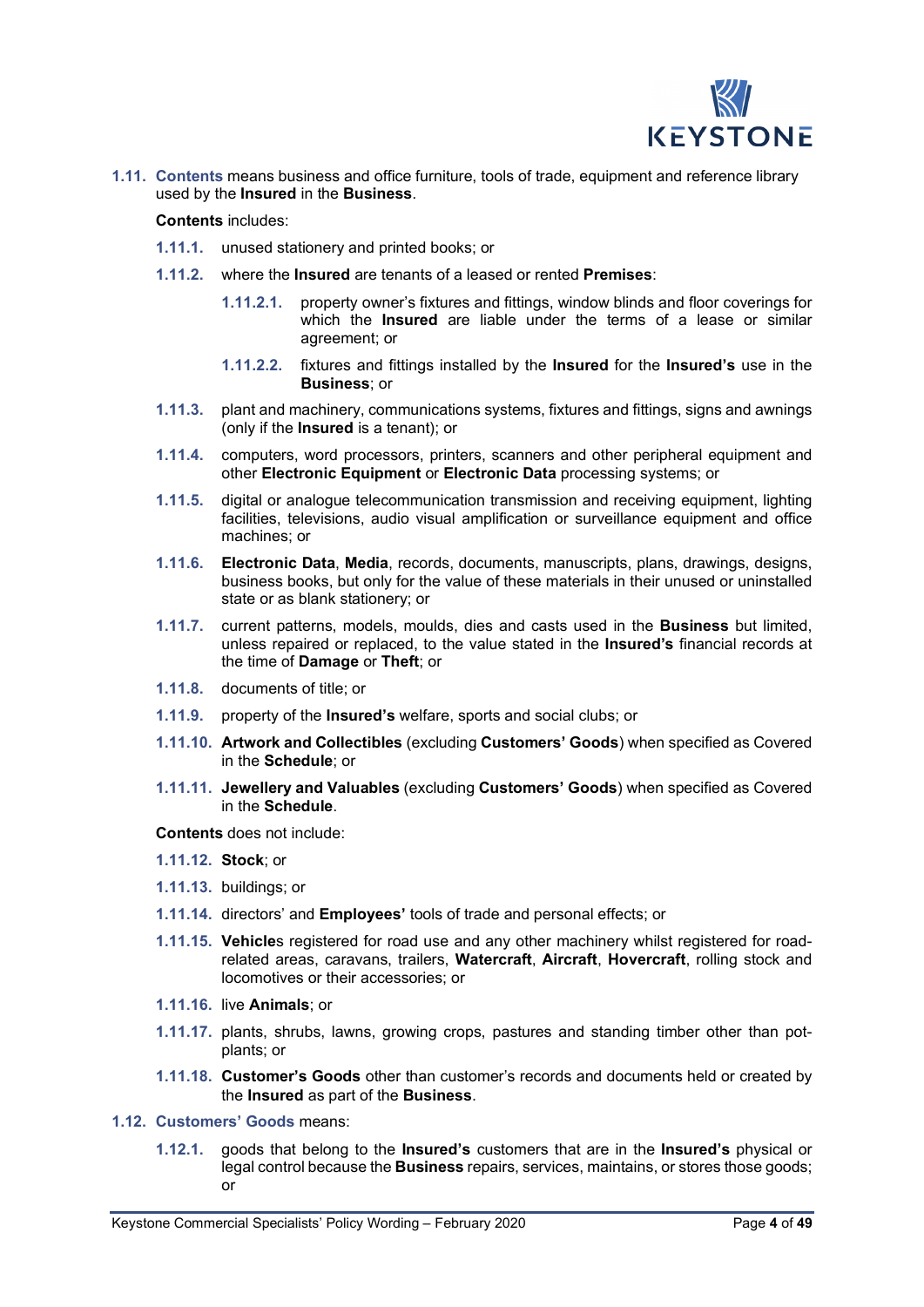

- **1.12.2.** goods that have been purchased by a customer, but are in the **Insured's** physical or legal control awaiting delivery; or
- **1.12.3.** items of property at the **Premises** under a 'sales or return' consignment agreement.
- **1.13. Damage(d)** means physical loss, destruction or damage occurring during the **Period of Insurance** caused by an **Event**. In relation to *Cover 5 – Business Interruption* the definition of Damage(d) also includes **Theft**.
- **1.14. Electronic Data** means facts, concepts and information converted to a form usable for communications, display, distribution, interpretation or processing by electronic and electromechanical data processing or electronically controlled equipment and include programmes, software and other coded instructions for such equipment.
- **1.15. Electronic Equipment** means any of the following equipment provided it is owned, leased, operated or controlled by the **Insured** and used in the **Business**:
	- **1.15.1.** any electronic machine, device or instrument used for research, diagnosis or medical treatment; or
	- **1.15.2.** telecommunication transmission and receiving equipment; or
	- **1.15.3.** lighting facilities, audio visual, amplification and surveillance equipment; or
	- **1.15.4.** office machines owned by the **Insured** or for which the **Insured** are legally responsible; or

#### **1.15.5. Computer Equipment**.

- **1.16. Employee** means a natural person employed under a contract of service or apprenticeship by the **Insured** and includes any trainee, volunteer, casual, part-time, seasonal, temporary, or work experience personnel.
- **1.17. Endorsement** means any document which is described as an endorsement to this **Policy** and intends to vary it.
- **1.18. Event** means one incident or all incidents of a series consequent on, or attributable to, one source or original cause.
- **1.19. Excess** means the amount specified in the **Schedule** for the type of Cover, Automatic Exclusion or Optional Extension specified.
- **1.20. External Glass** means **Glass** or plastic material used as **Glass** fixed in external windows, doors, showcases or skylights forming part of the building occupied by the **Insured**.
- **1.21. Family** means:
	- **1.21.1.** an **Insured's** spouse, an **Insured's** partner or an **Insured's** de facto who lives with the **Insured**; or
	- **1.21.2.** an **Insured's** parents and parents-in-law who live with the **Insured**; or
	- **1.21.3.** an **Insured's** child or child of the **Insured's** spouse, partner or defacto (not being the **Insured's** child) who live with the **Insured**; or
	- **1.21.4.** an **Insured's** brothers and sisters who live with the **Insured**.
- **1.22. Financial Service Provider** means a bank, building society or credit union or an agency for any of these.
- **1.23. Fraudulent Act** means any dishonest, wrongful, deceptive, criminal, malicious or unauthorised act or omission committed by an **Employee**.
- **1.24. Fungus** means a group of simple plants that have no chlorophyll. They include but are not limited to mould, mildew, yeast and spores.
- **1.25. Glass** means **External Glass** and **Internal Glass**.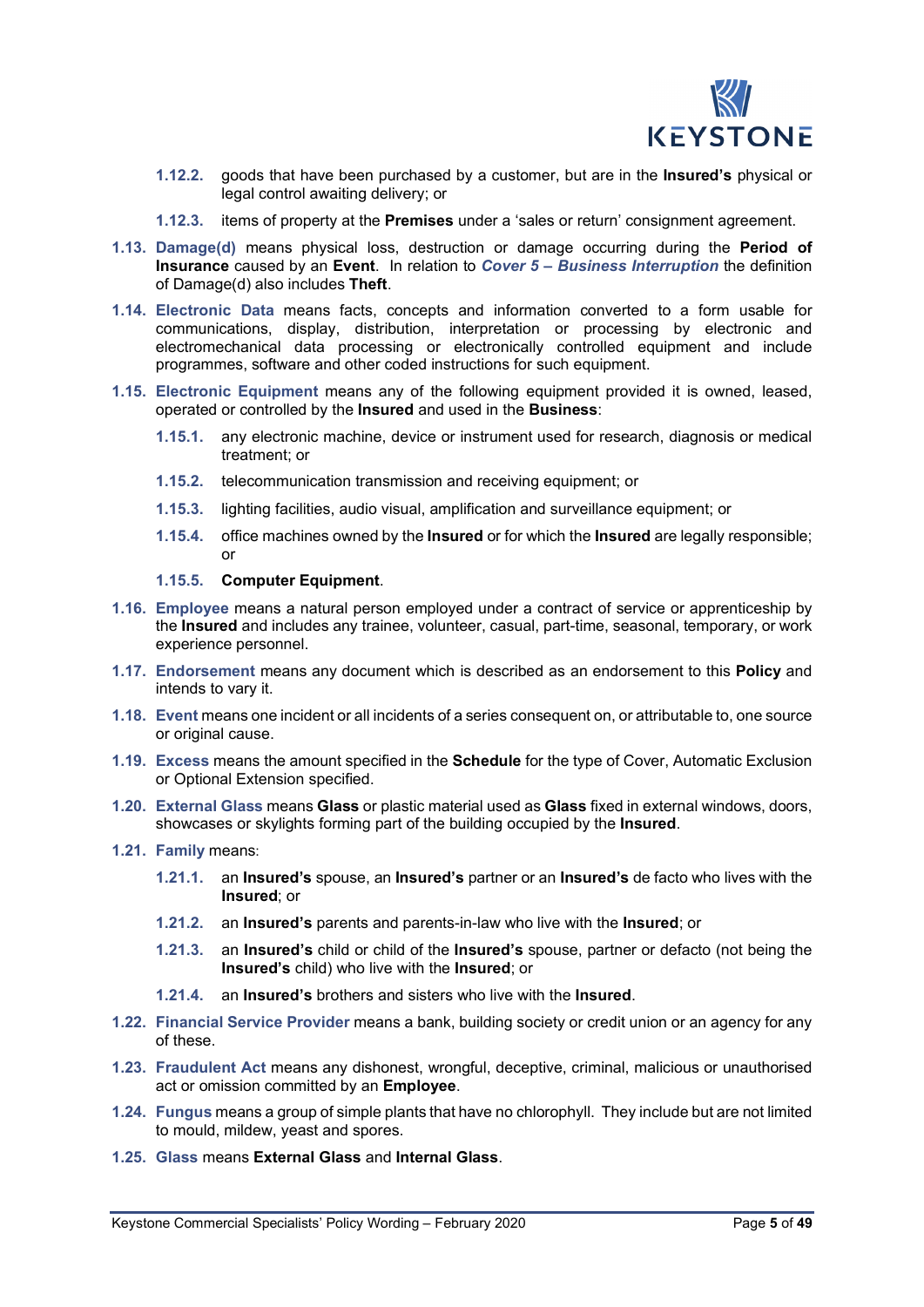

- **1.26. Gross Income** means the money paid or payable to the **Insured** for goods sold or services rendered less the purchase price of **Stock**.
- **1.27. Gross Profit** means the amount by which the sum of the **Turnover** and the amount of the closing **Stock** and work in progress exceeds the sum of the opening **Stock** and work in progress and the amount of the **Uninsured Working Expenses**. The amount of the opening **Stock** and closing **Stock** will be determined in accordance with the **Insured's** normal accounting methods with provision made for depreciation.
- **1.28. Hovercraft** means any vessel, craft or thing made, or intended to float on, or in or travel on, or through the atmosphere or water on a cushion of air provided by a downward blast.
- **1.29. Indemnity Period** means the period beginning with the occurrence of the **Damage** during which the results of the **Business** are affected by the **Damage** and ending at the expiration of the maximum period specified in the **Schedule**.
- **1.30. Insured** means the person or entity named as the insured in the **Schedule** and:
	- **1.30.1.** any **Subsidiary** company of the person or entity named as the insured in the **Schedule** (and its subsidiaries); and/or
	- **1.30.2.** includes any directors, officers, partners or principals of the entity named as the insured in the **Schedule**.
- **1.31. Internal Glass** means:
	- **1.31.1. Glass** or plastic material used as **Glass** in internal partitions, windows and doors, **Glass** in counters, **Glass** forming shelves and/or **Stock** restraints, interior showcases, fixed mirrors and other fixed internal **Glass**, including ceramic vitreous china urinals, toilet pans and hand basins; and
	- **1.31.2.** frames of showcases, display cabinets and counters containing **Glass** in the building occupied by the **Insured**.
- **1.32. In Custody** means in the **Insured's** custody and control at the **Insured's** private residence or in the custody and control of persons authorised by the **Insured** at their private residences until the next business day when the **Money** can be deposited in the bank.
- **1.33. In Transit** means **Money** in the **Insured's** personal custody or in the custody of persons authorised by the **Insured,** whilst in transit within Australia. **Money In Transit** includes **Money** while contained in the night safe, night depository chute, or automatic teller machine of any financial services provider. **Keystone's** liability ceases at the time the **Insured's Financial Service Provider** ceases trading on the next business day following the deposit therein. Wages and salaries collected from the bank, but not paid to **Employees** are 'In Transit' until they are physically in the control of **Employees**.
- **1.34. Jewellery and Valuables** means jewellery, watches, coins, banknotes, currency, bullion and precious metals, diamonds and precious stones, and other valuables, and includes **Customers' Goods**.
- **1.35. Keystone** means Keystone Underwriting Pty Ltd ABN 78 601 944 763 as Corporate Authorised Representative (No. 000468712) of Keystone Underwriting Australia Pty Ltd ABN 59 634 715 674 AFSL 518224 which is acting on behalf of **Underwriters**.
- **1.36. Media** means material on which data is recorded or stored, such as magnetic tapes, hard drives, cartridges, dongles, CD's, DVD's, USB's, flash drives or memory cards.
- **1.37. Money** means cash, bank notes, currency notes, negotiable cheques, negotiable securities, travellers' cheques, debit and credit card vouchers, discount house vouchers, money orders, postal orders, unused postage stamps, revenue stamps, lottery tickets, stored value cards, public transport boarding tickets, authorised gift vouchers, valuable documents (but limited to certificates of stock, bonds, coupons and all other types of securities) and the contents of franking machines.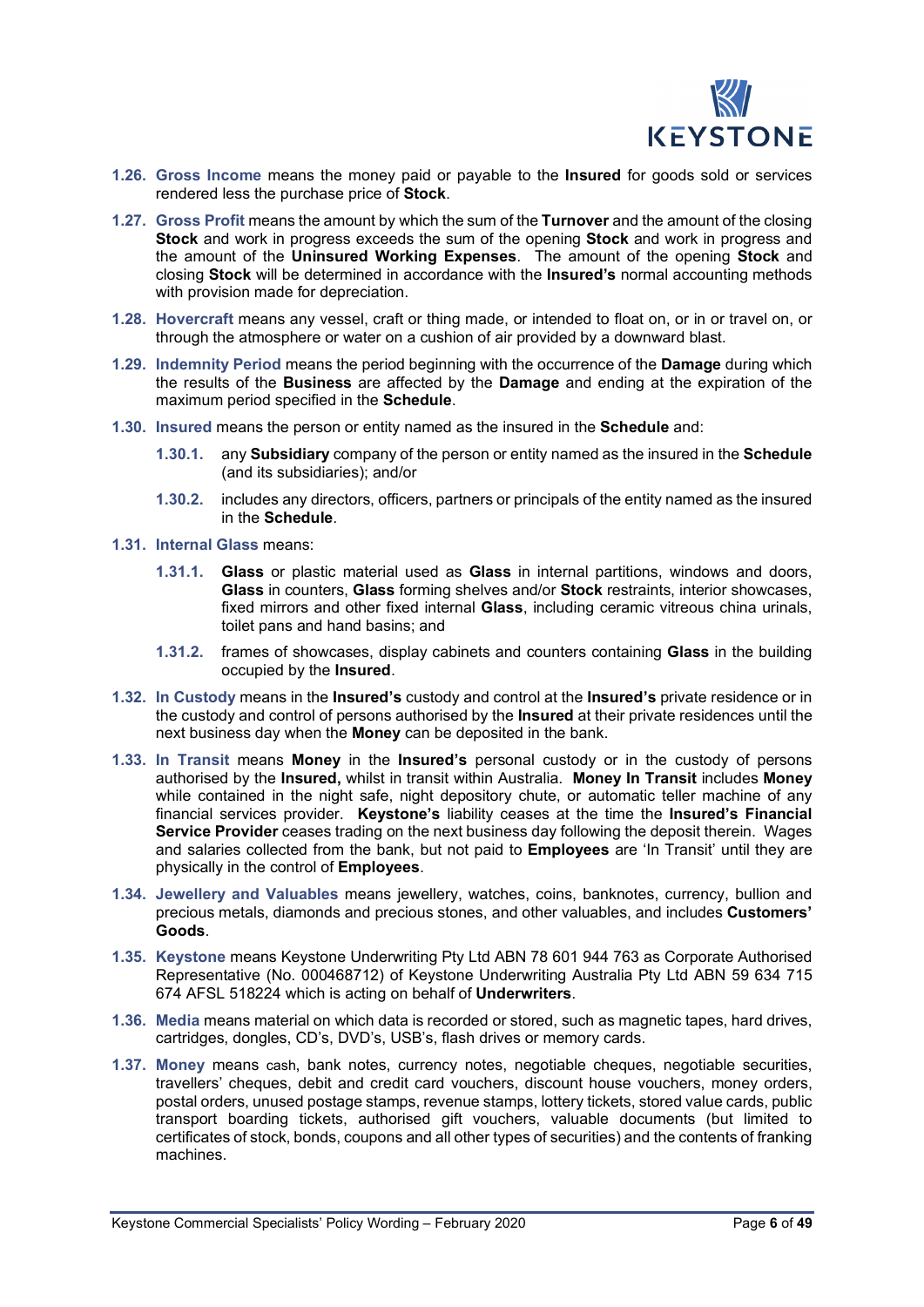

- **1.37.1. Money** does not include collectable items (for example coin or stamp collections), or anticipated revenue.
- **1.37.2. Money** includes funds held in electronic form in a bank account for the purposes of *Cover 3 - Money* only.
- **1.38. Period of Insurance** means the period specified in the **Schedule**, unless terminated earlier.
- **1.39. Policy** means the **Schedule**, the terms of this document and any **Endorsement**.
- **1.40. Premises** means the premises at the location shown in the **Schedule**. The premises include buildings and land within the legal boundaries.
- **1.41. Premium** means the amount specified in the **Schedule**.
- **1.42. Principal Insured** means the **Insured,** or if the **Insured** is more than one person or entity, the first person or entity listed as the **Insured** in the **Schedule**.
- **1.43. Proposal** means the written proposal or declaration made by the **Insured** to **Keystone** containing particulars and statements together with other information provided by the **Insured**.
- **1.44. Rate of Gross Profit** means an amount, expressed as a percentage, earned on the **Turnover** during the financial year immediately before the date of the **Damage**, to which such adjustments will be made as may be necessary to provide for the trend of the **Business** and for variations in or other circumstances affecting the **Business,** either before or after the **Damage,** or which would have affected the **Business** had the **Damage** not occurred, so that the adjusted figures will represent as nearly as may be reasonably practicable, the results which, but for the **Damage**, would have been obtained during the relevant period after the **Damage**.
- **1.45. Safe or Strongroom** means a container or structure which has been specifically designed for the secure storage of **Money** or **Jewellery and Valuables,** and is designed to resist unauthorised opening by hand-held or power operated tools.
	- **1.45.1.** A safe is not a:
		- **1.45.1.1.** cash tin; or
		- **1.45.1.2.** locked drawer in a filing cabinet or desk; or
		- **1.45.1.3.** burglary resistant container weighing less than 250 kilograms that is not fixed to a solid wall or floor of the **Premises** by anchoring it using mechanical bolting.
- **1.46. Seasonal Increase Period** means any period of time during the **Period of Insurance** that has **Turnover**, sales or level of **Stock** higher than the average **Turnover**, sales or level of **Stock** at other times during the **Period of Insurance**.

In the event of a loss under Optional Extension Seasonal Increase, then the **Insured's** financial records over at least the previous two (2) years must substantiate the period as a Seasonal **Increase Period**. If the **Business** is less than two (2) years old, **Keystone** will use the financial records of the **Business** from the date of commencement until the date of the **Damage** or **Theft** to substantiate the **Insured's** claim.

- **1.47. Schedule** means the current schedule issued by **Keystone** to the **Insured**.
- **1.48. Shortage in Turnover** means the amount by which the **Turnover** during a period will, in consequence of the **Damage**, fall short of the part of the **Standard Turnover** which related to that period.
- **1.49. Sign** means **Glass** or plastic that forms part of a sign.
- **1.50. Standard Turnover** means the **Turnover** during that period in the twelve months immediately before the date of the **Damage** which corresponds with the **Indemnity Period** to which such adjustments will be made, as may be necessary to provide for the trend of the **Business,** and for variations in or other circumstances affecting the **Business,** either before or after the **Damage,** or which would have affected the **Business** had the **Damage** not occurred, so that the adjusted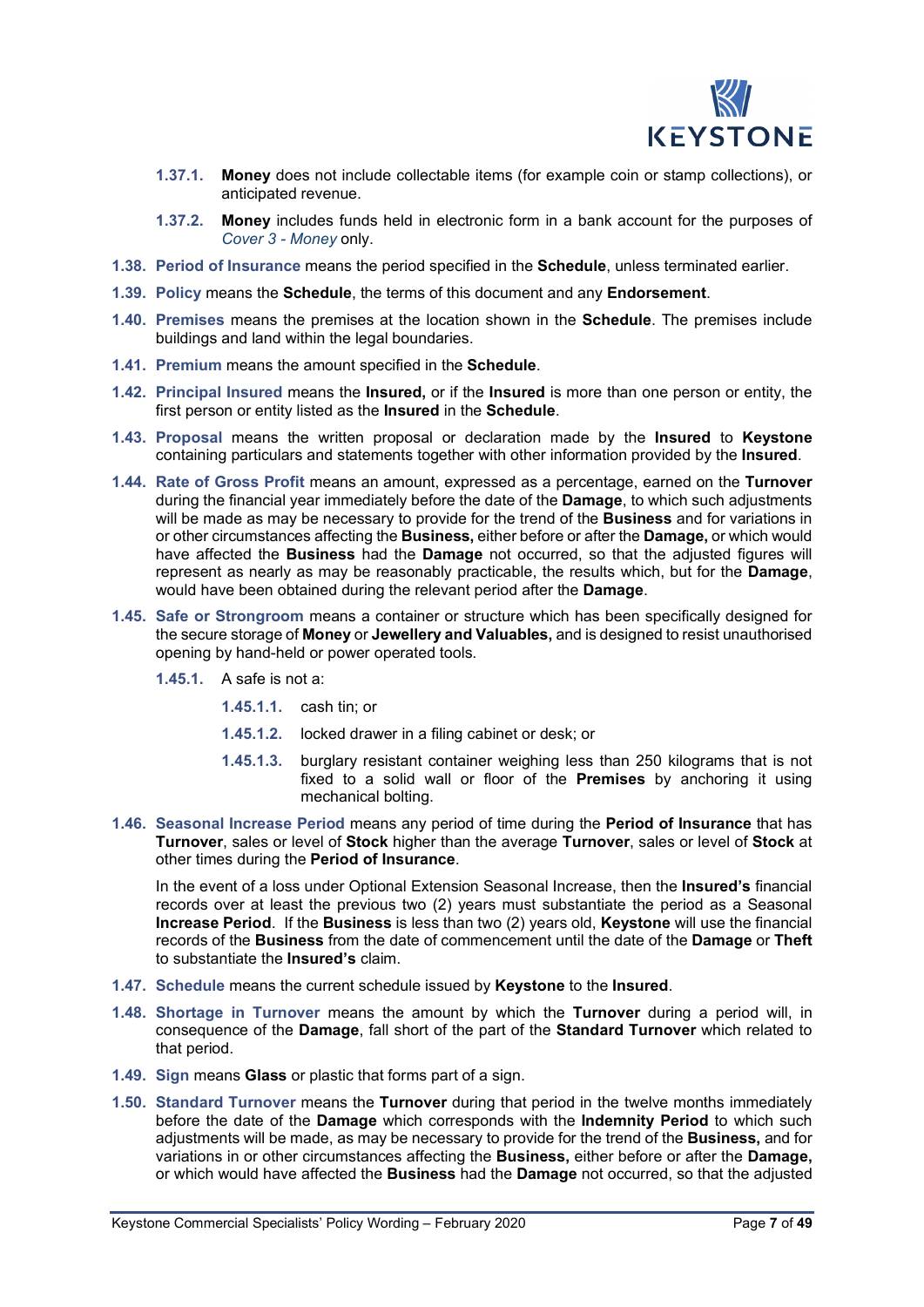

figures will represent as nearly as may be reasonably practicable the results which, but for the **Damage**, would have been obtained during the relevant period after the **Damage**.

- **1.51. Stock** means:
	- **1.51.1. Artwork and Collectibles** when specified as Covered in the **Schedule**; and/or
	- **1.51.2. Jewellery and Valuables** when specified as Covered in the **Schedule**; and/or
	- **1.51.3.** items of property at the **Insured's Premises** under a 'sales or return' consignment agreement; and/or
	- **1.51.4. Customers' Goods**.
- **1.52. Stolen** means **Theft**.
- **1.53. Subsidiary** means any company in which the **Insured** have a controlling interest. For the purpose of this definition, the term 'controlling interest' shall mean the beneficial ownership of shares carrying more than 50% of votes capable of being cast at a general meeting of all shareholders of the company.
- **1.54. Sum Insured** means the amount specified in the **Schedule** as applying to the particular Cover of this **Policy**. This is the maximum amount that **Keystone** will pay for all **Damage** or **Theft** that arises out of any one source or original cause at such **Premises**.
- **1.55. Terrorism** means an act, including but not limited to the use of force or violence and/or the threat thereof, of any person or group(s) of persons, whether acting alone or on behalf of or in connection with any organisation(s) or government(s), committed for political, religious, ideological or similar purposes including the intention to influence any government and/or to put the public or any section of the public in fear.
- **1.56. Theft** means theft, attempted theft, armed hold up or an actual or threatened assault caused by one or more of the following:
	- **1.56.1.** any person who forcibly and violently enters or attempts to enter the **Premises**; or
	- **1.56.2.** any person unlawfully concealed at the **Premises**; or
	- **1.56.3.** any person who threatens or commits physical violence to the **Insured**, the **Insured's Employees** or other persons; or
	- **1.56.4.** armed hold-up at the **Premises**; or
	- **1.56.5.** any person who breaks into any locked cabinet and/or counter and/or showcase which is located at the **Premises**.
- **1.57. Turnover** means the amount (less discounts allowed) paid or payable to the **Insured** for goods sold and delivered for services rendered in the course of **Business** at the **Premises**.
- **1.58. Underwriters** means certain Underwriters at Lloyd's participating in this contract of insurance.
- **1.59. Uninsured Working Expenses** means the working expenses of the **Business** which the **Insured** have elected not to insure under *Cover 5 – Business Interruption*, and which are specified in the **Schedule**.
- **1.60. Vehicle** means any machine on wheels or self-laid tracks, designed to be propelled by other than manual or animal power and any trailer or other attachment designed to be drawn by any such machine but not including an **Aircraft** or **Watercraft**.
- **1.61. Watercraft** means any vessel, craft, device or thing designed to float on, or in water, or to travel on, or through water, other than model boats.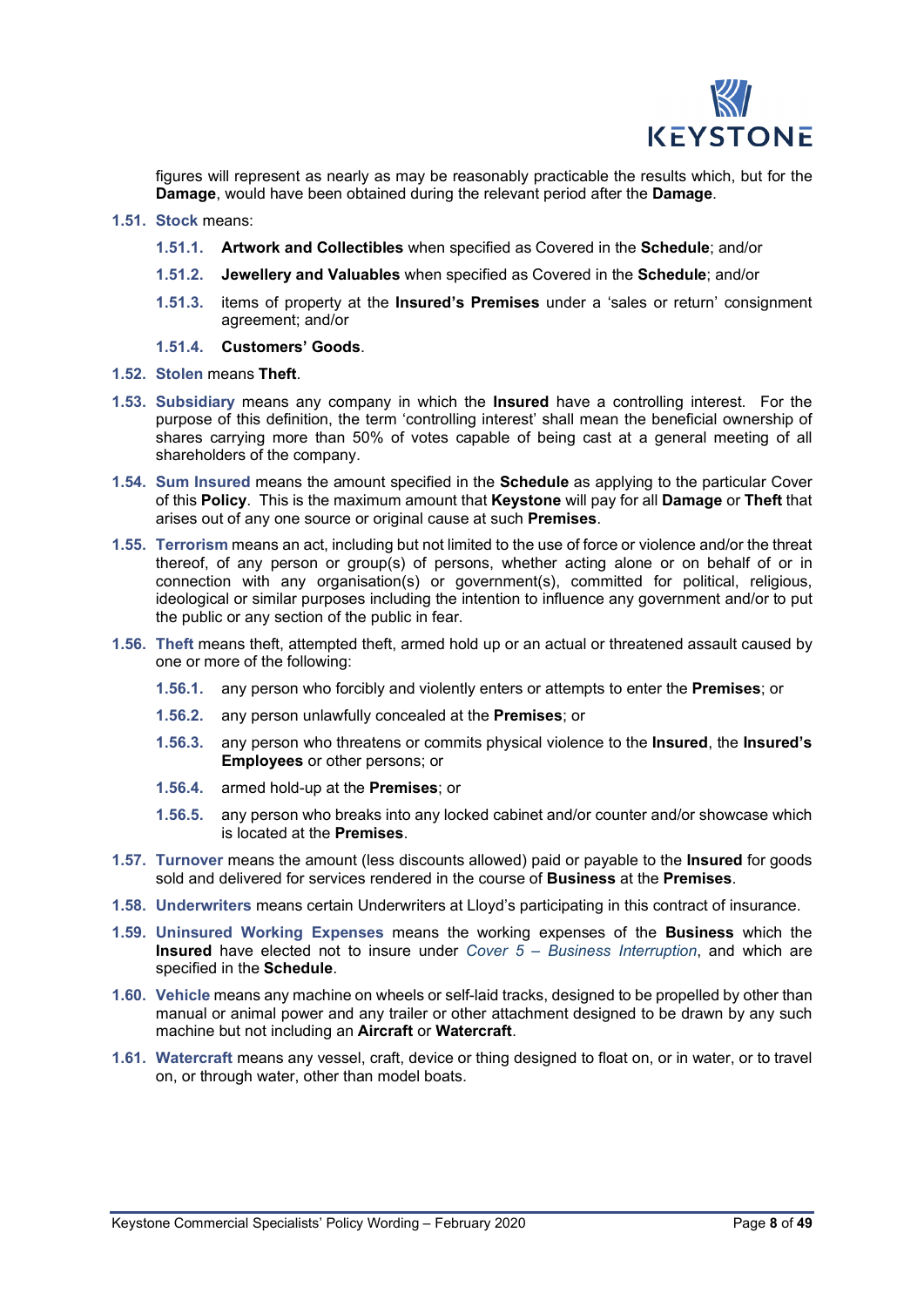

# **2. Basis of Settlement**

### **2.1. Stock**

This is the Basis of Settlement for **Stock**.

The maximum amount **Keystone** will pay is the **Sum Insured** specified in the **Schedule**.

When **Stock** is **Damaged** or **Stolen Keystone** will:

- **2.1.1.** replace owned raw **Stock** at cost price including tax where applicable unless specified otherwise in an **Endorsement**; or
- **2.1.2.** replace owned **Stock** at cost price including tax where applicable unless specified otherwise in an **Endorsement**; or
- **2.1.3.** replace bullion at LBMA price on the date of the loss; or
	- **2.1.3.1.** replace consignment **Stock** or **Customers' Goods** at the invoice/consignment note amount or the **Insured's** liability to the third party as applicable.
	- **2.1.3.2. Keystone** agree to pay the **Insured**, at the option of the **Insured**, the full amount of the value of a pair or set, if there is any item or items which are part of a pair or set that are **Damaged** or **Stolen**. The **Insured** agrees, if such option is elected, to surrender the remaining article or articles of the pair or set to **Keystone**. **Keystone** will not pay more than the Basis of Settlement above for the pair or set.

### **2.2. Contents**

This is the Basis of Settlement for **Contents**.

- **2.2.1.** The maximum amount **Keystone** will pay is the **Sum Insured** specified in the Schedule.
- **2.2.2.** When **Contents** are **Damaged** or **Stolen, Keystone** will replace at cost unless the **Contents** are:
	- **2.2.2.1. Artwork and Collectibles** when specified as Covered in the **Schedule**; or in which case **Keystone** will replace at the fair market value immediately prior to the loss, the consignment note amount of the **Insured's** liability to the third party as applicable.
	- **2.2.2.2. Jewellery and Valuables** when specified as Covered in the **Schedule** in which case **Keystone** will replace at the fair market value immediately prior to the loss, the consignment note amount or the **Insured's** liability to the third party as applicable.
- **2.2.3.** Replacement of **Contents** is subject to the following conditions:
	- **2.2.3.1.** the work of replacing or repairing must be commenced and completed by the **Insured** within a reasonable time otherwise **Keystone** will pay no more than the cost that would have been incurred if the work of replacement or reinstatement has been commenced and carried out within a reasonable period of time; and
	- **2.2.3.2.** when **Contents** is **Damaged**, but not destroyed, **Keystone** will not pay more than the amount that **Keystone** could have been called upon to pay for if that property had been destroyed; and
	- **2.2.3.3. Keystone** will only pay to return the **Contents** to a condition substantially the same as, but not better or more extensive than, its condition when new.
	- **2.2.3.4. Keystone** agree to pay the **Insured**, at the option of the **Insured**, the full amount of the value of a pair or set, if there is any item or items which are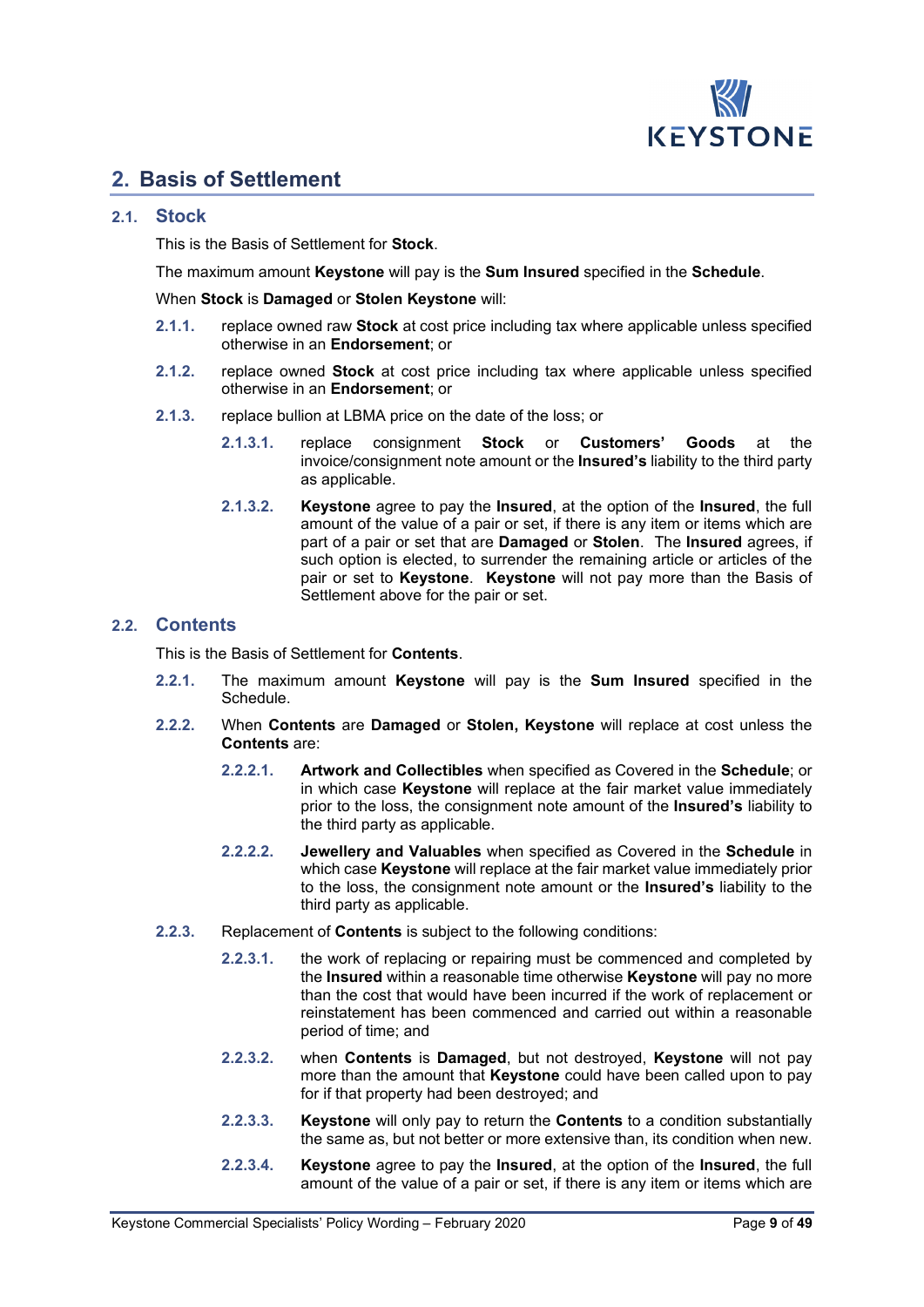

part of a pair or set that are **Damaged** or **Stolen**. The **Insured** agrees, if such option is elected, to surrender the remaining article or articles of the pair or set to **Keystone**. **Keystone** will not pay more than the Basis of Settlement above for the pair or set.

### **2.3. Money**

This is the Basis of Settlement for **Money**.

- **2.3.1.** The maximum amount Keystone will pay is the **Sum Insured** specified in the **Schedule**.
- **2.3.2. Keystone** will pay the amount of **Money Damaged** or **Stolen** (other than certificates of stock, bonds, coupons and all other types of securities or travellers' cheques).
- **2.3.3.** The amount of any certificates of stock, bonds, coupons and all other types of securities will be calculated as follows:
	- **2.3.3.1.** if the securities can be replaced with **Keystone's** approval, the cost of replacement paid or payable by the **Insured**; or
	- **2.3.3.2.** otherwise, the greater of:
		- **2.3.3.2.1.** the price for which the **Insured** purchased them; or
		- **2.3.3.2.2.** the closing market value on the last business day prior to the date of discovery by the **Insured** of the loss or destruction of the securities; or
		- **2.3.3.2.3.** if the time of discovery by the **Insured** is after the close of the market, their closing market value on the day of discovery by the **Insured**.
- **2.3.4.** The value of a loss of subscription, conversion or redemption privileges through the loss of any security will be the value immediately preceding the expiration of the subscription, conversion or redemption, in the currency in which the loss was sustained.
- **2.3.5.** Losses sustained in currencies other than Australian dollars will be calculated by converting the amount of loss to Australian dollars at the market rate at the time of settlement of the loss, or such other rates as may have been expressly agreed with **Keystone**. If there is no market price or value on the relevant day, then the value shall be agreed between the **Insured** and **Keystone**, or in default, **Keystone** and the **Insured** shall submit to mediation and be bound by the decision of the mediator.
- **2.3.6.** The amount will be calculated at the original purchase price incurred by the **Insured** in the case of travellers' cheques, discount house vouchers or lottery tickets.
- **2.3.7.** If the **Safe** or **Strongroom** is **Damaged**, **Keystone** will, at **Keystone's** option:
	- **2.3.7.1.** repair the **Safe** or **Strongroom**; or
	- **2.3.7.2.** replace the **Safe or Strongroom** with an item of a specification equal to but not better or more extensive than it was when new; or
	- **2.3.7.3.** if the **Damage** is confined to part of the **Safe or Strongroom**, repair or pay the **Insured** the cost of repair of that part plus the cost of any necessary dismantling and reassembling; or
	- **2.3.7.4.** pay the **Insured** the cost of repairing or replacing the **Safe or Strongroom**.

**Keystone** will not pay costs of alterations, improvements or overhauls carried out when the **Damaged Safe or Strongroom** is repaired or replaced.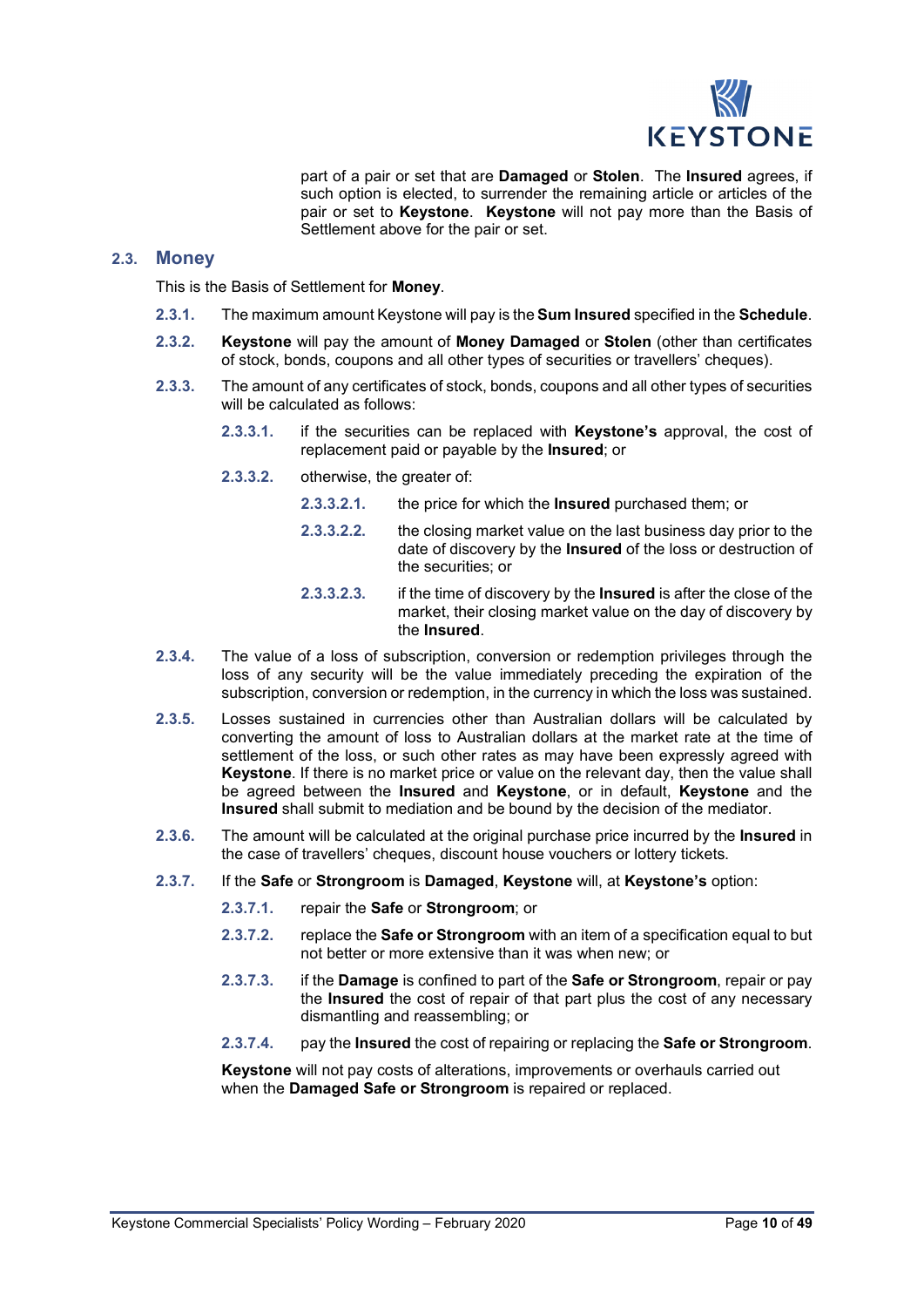

### **2.4. Business Interruption**

This is the Basis of Settlement for **Business Interruption**.

- **2.4.1.** The maximum amount **Keystone** will pay is the **Sum Insured** specified in the **Schedule**.
- **2.4.2.** In relation to **Cover 5.1. – Gross Profit**:
	- **2.4.2.1.** Cover is limited to the loss of **Gross Profit** due to a reduction in **Turnover** and the increase in the **Insured's** cost of working. The amount payable will be:
	- **2.4.2.2.** in respect of reduction in **Turnover**, the sum produced by applying the **Rate of Gross Profit** to the **Shortage in Turnover** during the **Indemnity Period**; plus
	- **2.4.2.3.** in respect of the increase in cost of working the additional expenditure necessarily and reasonably incurred for the sole purpose of avoiding or diminishing the reduction in **Turnover** which, but for the additional expenditure, would have taken place during the **Indemnity Period** in consequence of the **Damage**, but not exceeding the sum produced by applying the **Rate of Gross Profit** to the amount of reduction thereby avoided; less
	- **2.4.2.4.** any sum saved during the **Indemnity Period** in respect of such charges and expenses of the **Business** payable out of **Gross Profit** as may cease  $\overline{\text{consequence}}$

Provided that if the **Sum Insured** for loss of **Gross Profit** at the commencement of each **Period of Insurance** is less than the sum produced by applying the rate of **Gross Profit** to eighty percent (80%) of the **Annual Turnover** (or its proportionately increased multiple where the **Indemnity Period** exceeds twelve months), the amount payable for loss of **Gross Profit** only will be reduced so that **Keystone** will be liable for no greater proportion of the loss than that which the **Sum Insured** bears to eighty percent (80%) of the **Annual Turnover** (or its proportionately increased multiple, if appropriate).

#### **2.4.3.** In relation to **Cover 5.2. – Additional Increase in Cost of Working**:

- **2.4.3.1.** Cover is limited to the increase in cost of working (not otherwise recoverable) necessarily and reasonably incurred during the **Indemnity Period** in consequence of the **Damage** for the purpose of avoiding or diminishing reduction in **Turnover** and/or resuming and/or maintaining normal business operations and/or services.
- **2.4.4.** In relation to **Cover 5.3. – Accounts Receivable**:
	- **2.4.4.1.** Cover is limited to sums due to the **Insured** from debtors that the **Insured** is unable to collect because of **Damage** to records of accounts receivable. **Keystone** will also pay collection expenses in excess of normal collection costs made necessary because of the **Damage** as well as interest charges at the ruling rate of the **Insured's** bank on any loan to offset impaired collections pending repayment of such sums made uncollectible by such **Damage**. If the **Insured** cannot accurately establish the total amount of accounts receivable outstanding as at the date of the **Damage**, the amount will be computed as follows:
		- **2.4.4.1.1.** determine the amount of all outstanding accounts receivable at the end of the same fiscal month in the year immediately preceding the year in which the **Damage** occurs; and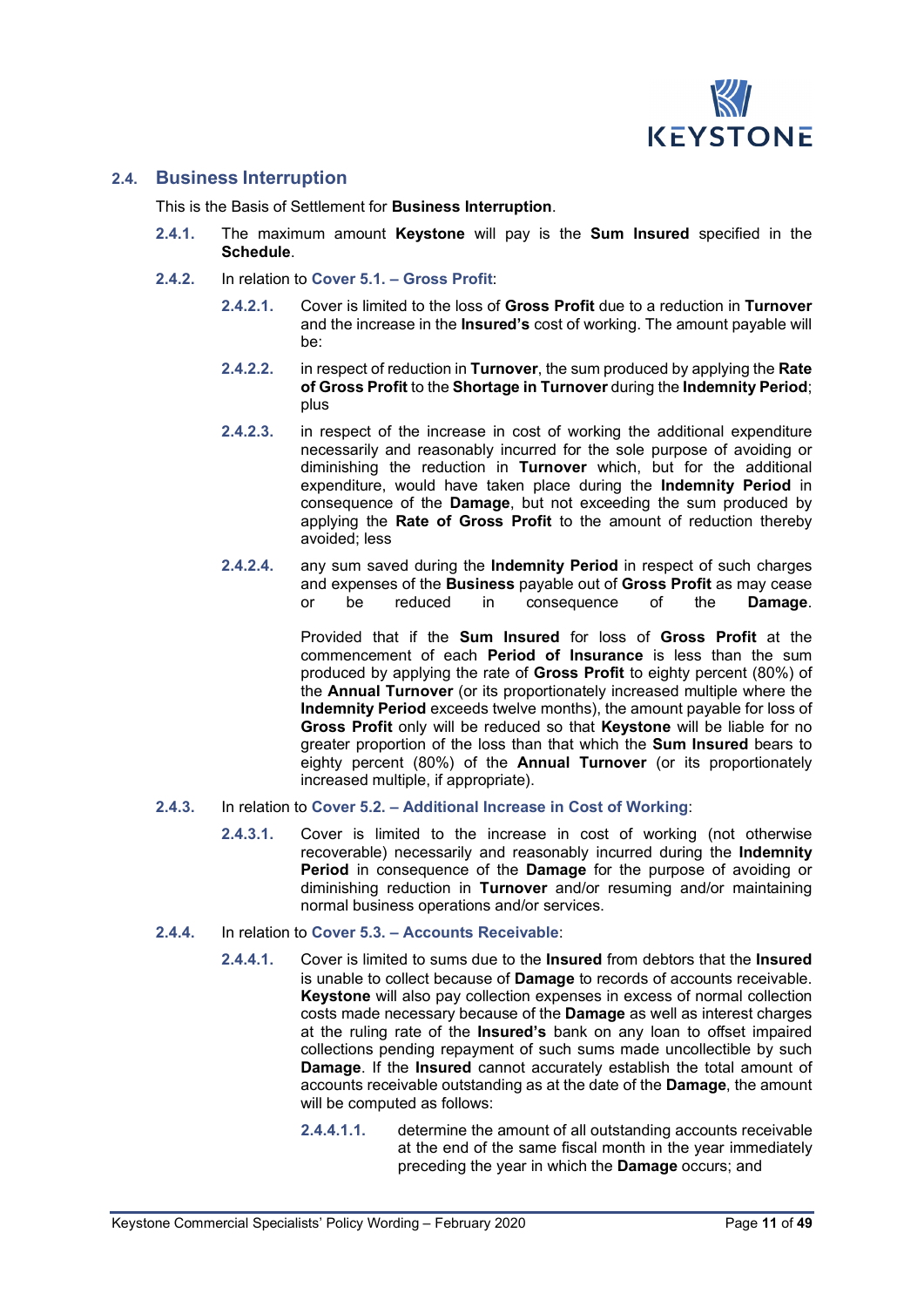

- **2.4.4.1.2.** calculate the percentage of increase or decrease in the average monthly total of accounts receivable for the year immediately preceding the month in which the **Damage** occurs, as compared with such average for the same months of the year immediately preceding the year in which the **Damage** occurs; then
- **2.4.4.1.3.** the amount determined under 2.4.4.1.1, increased or decreased by the percentage calculated under 2.4.4.1.2 above, will be the agreed total amount of accounts receivable as of the last day of the fiscal month in which said **Damage** occurs; and
- **2.4.4.1.4.** the amount determined under 2.4.4.1.3 above will be increased or decreased in conformity with the normal fluctuation in the amount of accounts receivable during the fiscal month involved, consideration being given to the experience of the **Business** since the last day of the last fiscal month for which statements have been rendered less:
- **2.4.4.1.5.** the amounts of such accounts evidenced by records not suffering **Damage** or otherwise established or collected by the **Insured**; and
- **2.4.4.1.6.** an amount to allow for probable bad debts that would normally have been uncollectible by the **Insured**; and
- **2.4.4.1.7.** all unearned interest and service charges; and
- **2.4.4.1.8.** settlement or term discounts normally allowed.
- **2.4.5.** In relation to **Cover 5.4. – Claim Preparation and Proving Expenses**:
	- **2.4.5.1.** Cover is limited to the costs of such reasonable professional fees as may be payable by the **Insured** and other such reasonable expenses necessarily incurred by the **Insured** and not otherwise recoverable, for preparation and negotiation of claims under *Cover 5. – Business Interruption*.

# **3. Cover One - Property Damage**

**Cover 1 - Property Damage** only forms part of this **Policy** when specified as Covered in the **Schedule** and is limited to the **Period of Insurance** indicated.

Cover is provided for **Damage** to the **Insured's Property** during the **Period of Insurance**.

Cover is provided for **Damage** to the **Insured's Stock** and **Contents**. The **Insured** is not covered for **Damage** of **Stock** kept in the open air unless the **Insured** has taken the Optional Extension *Damage or Theft of External Stock*.

**Keystone** do not cover **Theft** under this Cover.

The **Excess** specified in the **Schedule** applies.

# **Property Damage Insuring Clause**

**Keystone** will cover the **Insured** up to the **Sum Insured** for **Damage** to the **Insured's Stock** and **Contents** at the **Premises** during the **Period of Insurance**.

# **Property Damage Automatic Extensions**

The following Automatic Extensions are all subject to the terms and conditions of this **Policy** unless expressly stated otherwise.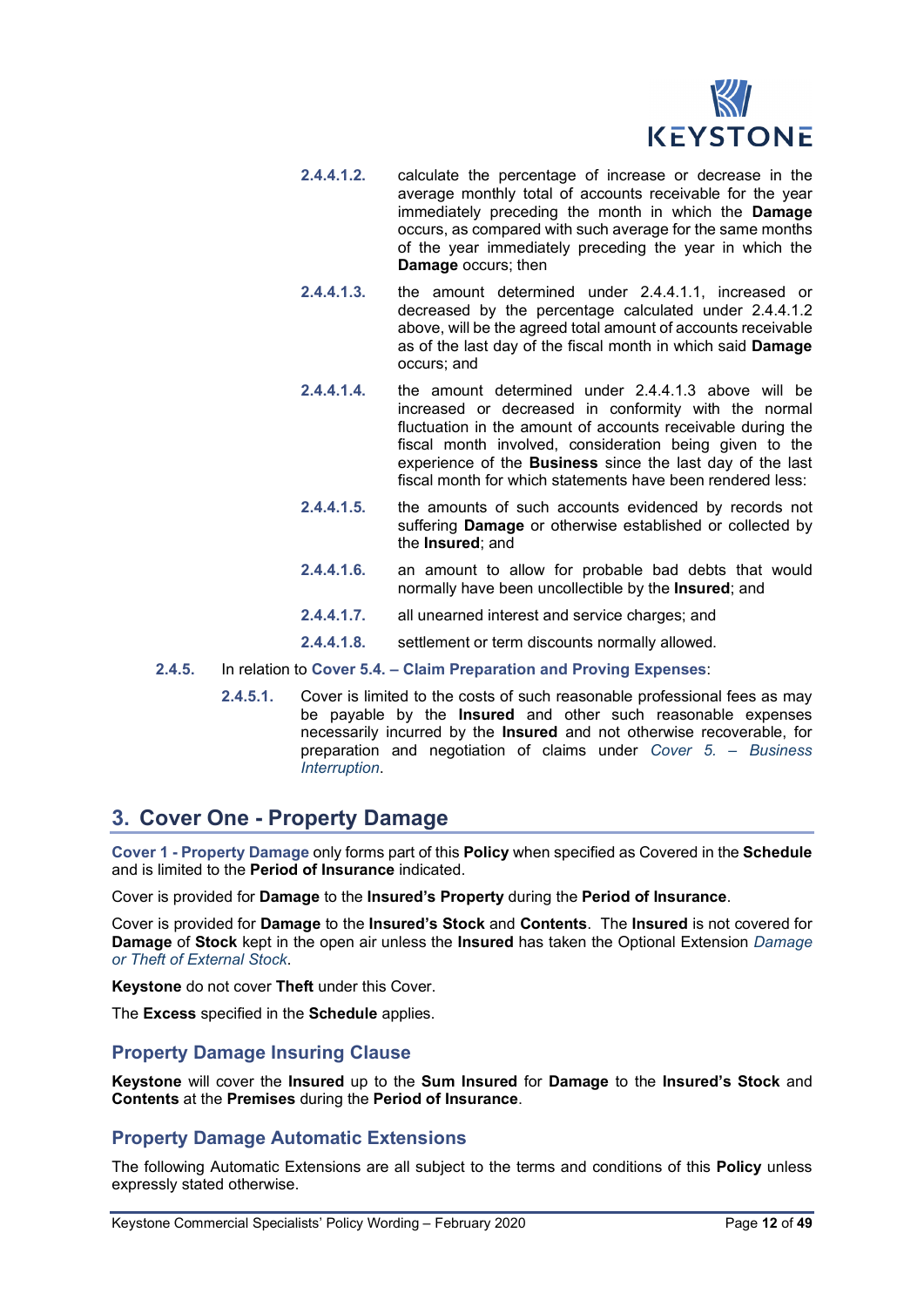

**Keystone** will pay for the following costs that are incurred because of **Damage** to **Stock** and **Contents** that is covered by *Cover 1 – Property Damage*.

#### **Capital Additions**

- **3.1. Keystone** will pay for **Damage** to new additions or installations to the amount shown in the **Schedule** for any one **Event**, if **Contents** are in the process of being installed or modified.
- **3.2. Keystone** will pay up to the amount shown in the **Schedule** for any one **Event**. This limit is in addition to the **Sum Insured**.

#### **External Contents**

- **3.3. Keystone** will pay for **Damage** to textile blinds and awnings, shade cloth, shade houses, fibreglass houses and glass houses, gates, fences, signs and retaining walls caused by or arising from storm, rainwater, wind, hail or snow.
- **3.4. Keystone** will pay up to the amount shown in the **Schedule** for any one **Event**. This limit is in addition to the **Sum Insured**.

#### **Government Fees**

- **3.5. Keystone** will pay any fee, contribution or other impost payable to any **Government**, **Local Government** or other **Statutory Authority** where payment of the fee, contribution or impost is necessary to obtain consent to reinstate any of the **Insured's Stock** and **Contents** if it is **Damaged**, provided that **Keystone** will not be liable for payment of any fines and/or penalties imposed upon the **Insured** by any such authorities.
- **3.6. Keystone** will pay up to the amount shown in the **Schedule** for any one **Event**. This limit is in addition to the **Sum Insured**.

#### **Reinstatement of Sum Insured**

**3.7. Keystone** will automatically reinstate the **Sum Insured** to the amount shown on the **Schedule** if **Keystone** pay an amount for a claim for loss during the **Period of Insurance** under *Cover 1 Property Damage*. The **Insured** will not be required to pay any additional premium.

#### **Removal and Disposal of Trees and Branches**

- **3.8. Keystone** will pay the reasonable costs associated with the removal and disposal of trees or branches which caused **Damage** to **Stock** and **Contents**.
- **3.9. Keystone** will pay up to the amount shown in the **Schedule** for any one **Event**. This limit is in addition to the **Sum Insured**.

#### **Rewriting of Records**

- **3.10. Keystone** will pay the reasonable costs of restoring the **Electronic Data** stored on **Media** or the cost of clerical labour actually, necessarily and reasonably incurred in rewriting, restoring or recreating the:
	- **3.10.1.** business books, plans, computer records, patterns and other business records that are **Damaged** at each **Premises**;
	- **3.10.2.** business records of the **Insured's** customers at the **Premises**; or
	- **3.10.3.** the **Insured's** business records stored off-site.
- **3.11. Keystone** will pay up to the amount shown in the **Schedule** for any one **Event**. This limit is in addition to the **Sum Insured**.

#### **Taking Inventory**

**3.12. Keystone** will pay the reasonable costs and expenses incurred by the **Insured** in taking inventory (including unpacking, repacking and restacking) to identify, quantify and value any **Stock** and **Contents Damaged** during the **Period of Insurance** including examination of **Stock** and **Contents** not belonging to the **Insured,** but in the **Insured's** care, custody or control.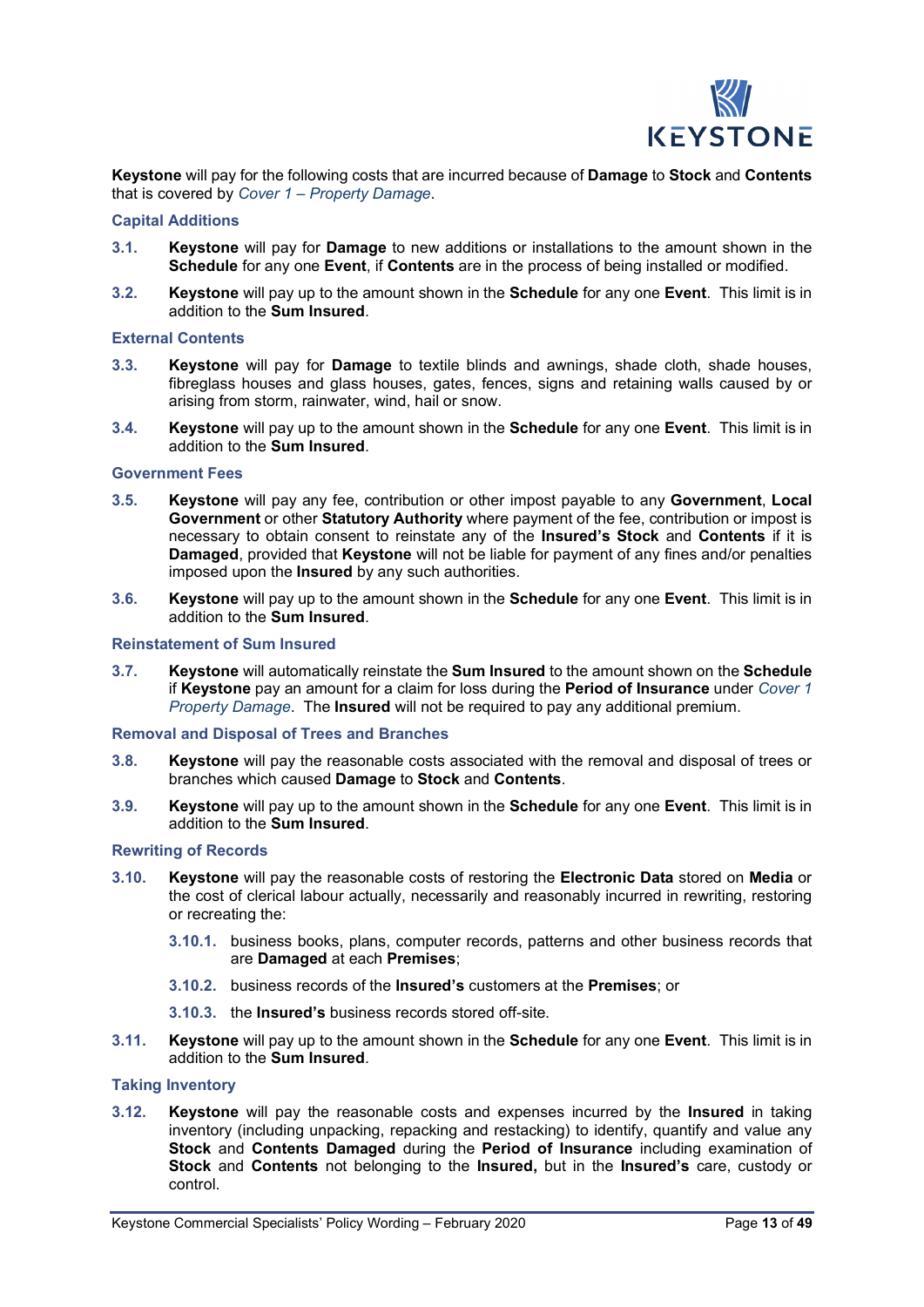

**3.13. Keystone** will pay the amount shown in the **Schedule** for any one **Event**. This limit is in addition to the **Sum Insured**.

#### **Trace and Access**

- **3.14. Keystone** will pay the reasonable costs incurred to detect the point of bursting, leaking, discharging or overflowing of fixed apparatus, fixed tanks, fixed appliances, fixed pipes or other systems, during the **Period of Insurance**, at the **Premises** used to hold or carry liquid provided that the bursting, leaking, discharging or overflowing has caused or may reasonably be expected to cause **Damage** to **Stock** and **Contents**. **Keystone** will not cover the repair or replacement of such apparatus, appliances, tanks, pipes or other systems.
- **3.15. Keystone** will pay the amount shown in the **Schedule** for any one **Event**. This limit is in addition to the **Sum Insured**.

### **Property Damage Optional Extensions**

The following Optional Extensions are all subject to the terms and conditions of this **Policy** unless expressly stated otherwise.

**Keystone** will pay for the following costs that are incurred because of **Damage** to **Stock** and **Contents** that is covered by *Cover 1 – Property Damage*.

Any amounts payable under these Extensions apply in addition to the **Sum Insured** unless stated otherwise below.

**Keystone** will pay up to the amount shown in the **Schedule** for any one **Event**.

#### **Fire Extinguishments Costs**

- **3.16.** This **Optional Extension** only forms part of this **Policy** when specified as **Covered** in the **Schedule** and is limited to the **Period of Insurance** indicated.
- **3.17. Keystone** will pay up to the amount shown in the **Schedule** for any one **Event** for any statutory charges payable by the **Insured** to a fire brigade or fire-fighting authority for attendance at a fire or chemical emergency involving **Stock** and **Contents** and for the cost of refilling the **Insured's** fire-fighting appliances used in putting out a fire at or adjoining the **Premises** and threatening the **Stock** and **Contents**, during the **Period of Insurance**.
- **3.18. Keystone** will pay up to the amount shown in the **Schedule** for any one **Event**.

#### **Removal of Debris**

- **3.19.** This **Optional Extension** only forms part of this **Policy** when specified as Covered in the **Schedule** and is limited to the **Period of Insurance** indicated.
- **3.20. Keystone** will pay the reasonable costs of removal, storage and disposal of debris or the demolition, dismantling, cleaning up, shoring up, propping, underpinning or other temporary repairs of **Stock** and **Contents** by the **Insured**. **Keystone** will also pay for the **Insured's** legal liability for the cost of removal of debris from adjoining **Premises**, property, services, roadways and waterways as well as on the site.
- **3.21. Keystone** will pay the **Insured** up to the amount shown in the **Schedule** for any one **Event**. If this is insufficient and the **Insured** have not exhausted the **Sum Insured** on the **Damaged** items requiring demolition and/or removal of debris, **Keystone** will pay up to the remaining balance of the **Sum Insured**.

#### **Seasonal Increase Period**

- **3.22.** This **Optional Extension** only forms part of this **Policy** when specified as Covered in the **Schedule** and is limited to the **Period of Insurance** indicated.
- **3.23. Keystone** will increase the **Sum Insured** in respect of **Stock** during the **Seasonal Increase Period** as indicated in the **Schedule**.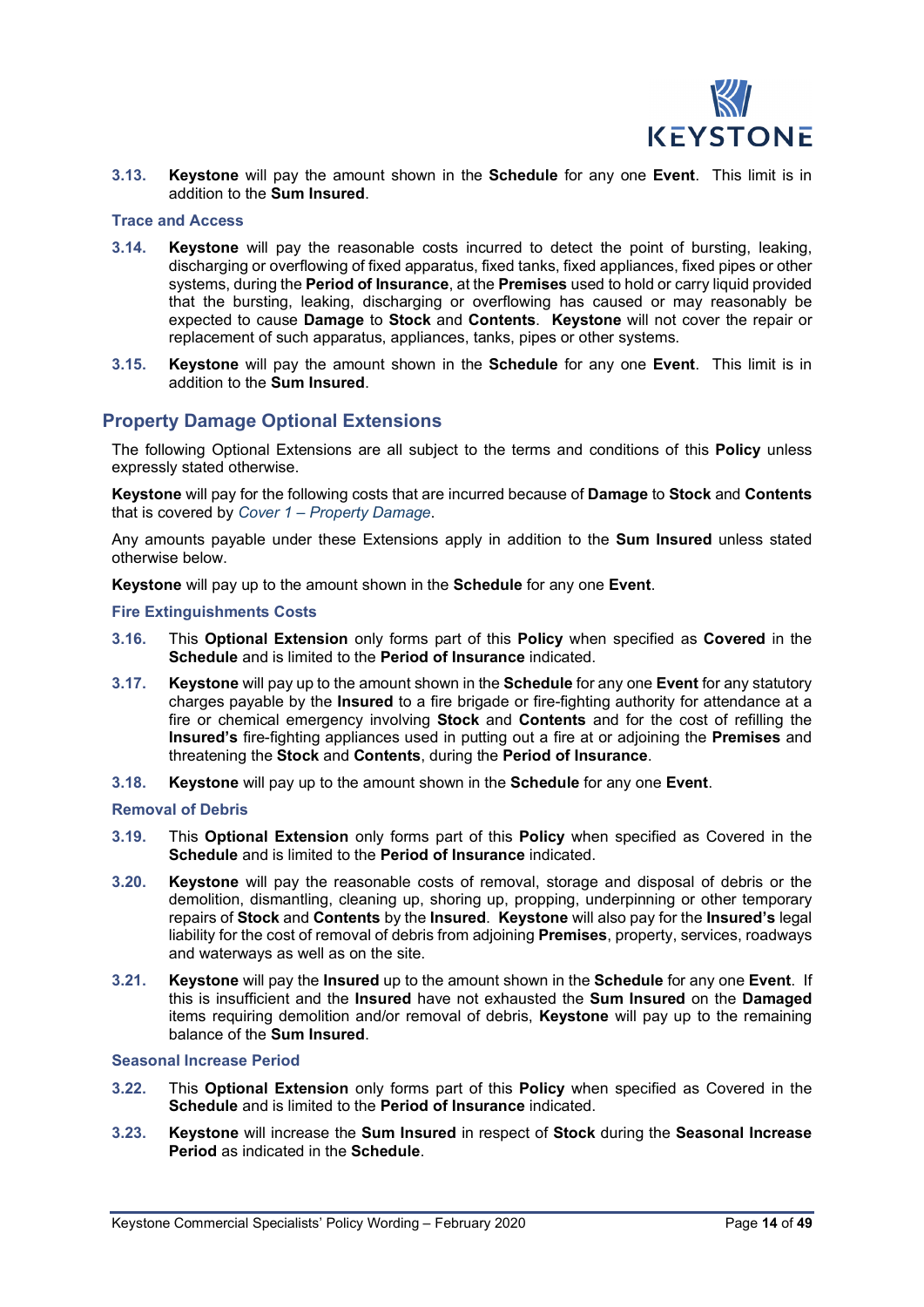

# **Property Damage Exclusions**

**Keystone** will not pay for the first amount specified on the **Schedule** as **Earthquake Excess** for each claim arising from loss caused by earthquake, tsunami, volcanic eruption or subterranean fire.

**Keystone** will not cover the **Insured** for **Damage** insurable under any other Cover or Covers of this **Policy**.

- **3.24. Keystone** will not cover the **Insured** for **Damage** caused by:
	- **3.24.1.** natural ageing, fading, wear and tear, gradual deterioration, scratching, marring, developing flaws, warping, normal upkeep or any gradual cause; or
	- **3.24.2.** corrosion, rust, oxidation, any form of **Fungus**, wet or dry rot, dampness of atmosphere, variation in temperature, evaporation, disease, shrinkage; or
	- **3.24.3.** change in colour, flavour, texture or finish; or
	- **3.24.4.** inherent vice or latent defect; or
	- **3.24.5.** loss of weight; or
	- **3.24.6.** insects, moth or vermin; or
	- **3.24.7.** aridity, humidity, exposure to light or extremes of temperature unless such **Damage** is caused by storm, frost or fire; or
	- **3.24.8.** forgery, erasure, counterfeiting by an **Insured** or any **Employee**; or
	- **3.24.9.** erosion, subsidence, landslip or mudslide or any other earth movement but **Keystone** will cover **Damage** caused by a landslide or subsidence that occurs within 72 hours of, and directly because of, a storm, earthquake, subterranean fire, volcanic eruption, or water escaping from a water main owned by a water supply authority; or
	- **3.24.10.** demolition ordered by any lawful authority as a result of failure by the **Insured** to comply with any lawful requirement; or
	- **3.24.11.** the action of the sea or high water, unless caused by or arising from a direct consequence of an earthquake or seismological disturbance; or
	- **3.24.12.** faults or defects known to an **Insured** or any **Employee** whose knowledge in law would be deemed to be the **Insured's** knowledge and not disclosed to **Keystone** at the time this insurance was arranged, extended, varied or renewed; or
	- **3.24.13.** the cessation of work (whether total or partial), interruption or retarding of any process or operation as a result of any industrial dispute; or
	- **3.24.14. Electronic Data** processing or **Media** failure or breakdown or malfunction of a processing system including operator entry or omission; or
	- **3.24.15.** deliberate and unauthorised corruption, amendment or erasure of **Electronic Data** by an **Insured** or any **Employee** of the **Insured** or any other person who has an interest in the **Stock** and **Contents** whether acting alone or in collusion with any other person; or

#### **3.24.16. Computer Virus**; or

- **3.24.17.** the gaining of unauthorised access to the **Insured's** computer via any communication system; or
- **3.24.18.** an electrical device (including wiring) caused by a surge in electrical current; or
- **3.24.19.** the operation or presence of any computer program that alters or erases **Electronic Data** or programs in a manner that is undesired by the **Insured**; or
- **3.24.20.** explosion or implosion of any pressure vessels (including any boilers):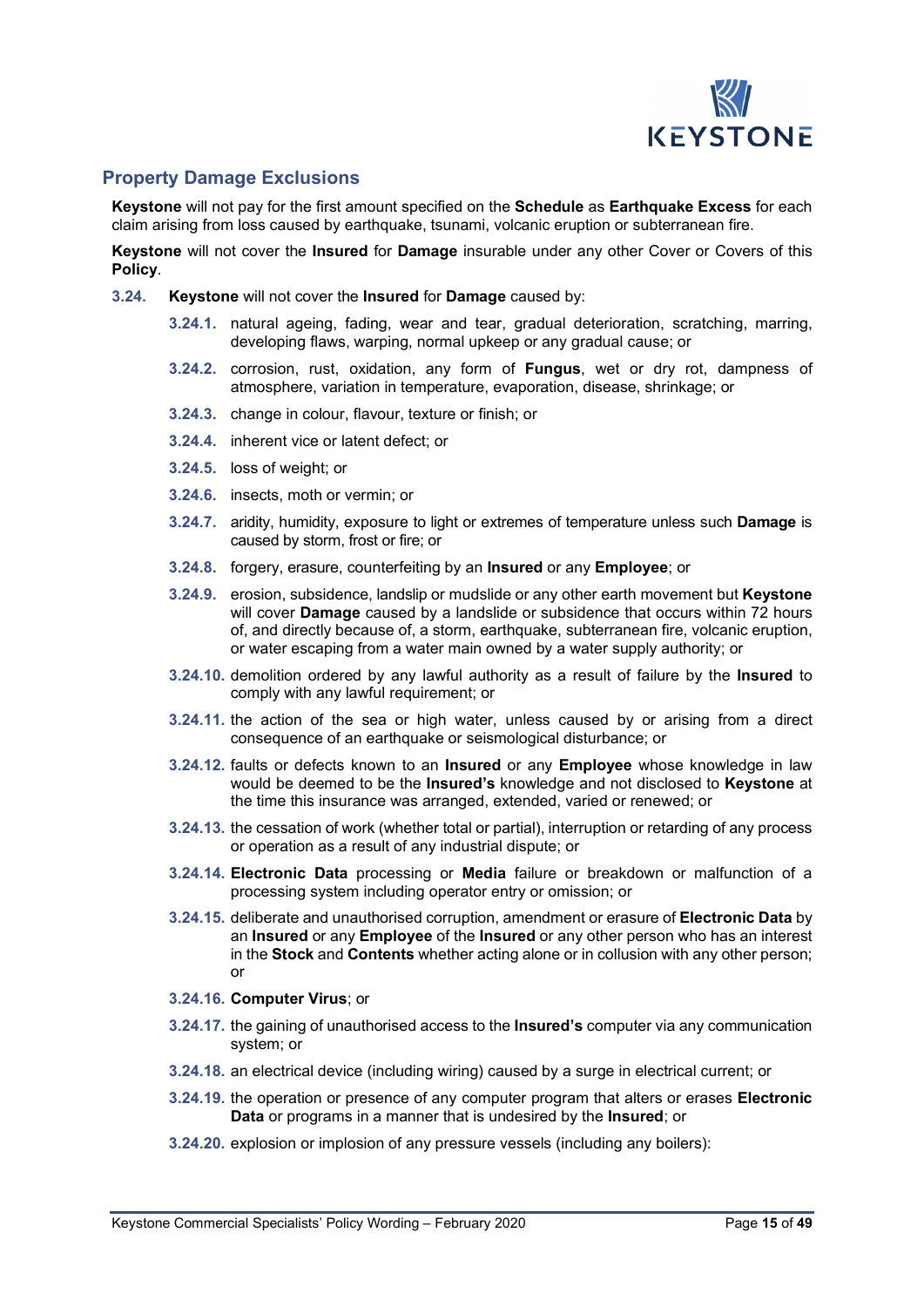

- **3.24.21.** the load on the safety valve upon the particular pressure equipment being in excess of the manufacturer's specification at the time of any **Damage**; or
- **3.24.22.** any safety valve limiting pressure being removed or rendered inoperative; or
- **3.24.23.** the failure of the supply of water, gas, electricity or fuel.

The above is on the proviso that **Keystone** will pay for any **Damage** to **Stock** and **Contents** that is not otherwise excluded, that results from **Damage** caused directly by or arising directly from any of these causes.

- **3.25. Keystone** will not cover:
	- **3.25.1.** any legal liability of the **Insured**;
	- **3.25.2. Damage** caused by or arising from contamination, pollution, smoke or smut except where caused directly by fire, lightning, explosion, impact by any road **Vehicle** or **Animal**, **Aircraft** or other aerial devices or articles dropped by them, falling communication masts, towers, antennae or dishes, falling buildings or structures or parts thereof, meteorite, riot, civil commotion, persons taking part in an industrial dispute, persons acting maliciously, earthquake, storm, the bursting, overflowing or discharge of tanks, apparatus or pipes containing in water or liquid of any kind, or sprinkler leakage.
	- **3.25.3.** fire extinguishment costs unless the **Optional Extension** *5.5 Fire Extinguishment Costs* is specified as Covered in the **Schedule**; or
	- **3.25.4.** removal of debris unless the **Optional Extension** *5.5 Removal of Debris* is specified as Covered in the **Schedule**; or
	- **3.25.5.** any seasonal increase in **Stock** unless the **Optional Extension** *5.5 Seasonal Increase Period* is specified as Covered in the **Schedule**.
- **3.26. Keystone** will not cover **Damage** within 72 hours from the original commencement of this **Policy**, caused by:
	- **3.26.1.** a cyclone named by the Bureau of Meteorology where the **Damage** occurs; or
	- **3.26.2.** a bushfire occurring.

# **Property Damage Conditions**

#### **Leased Building Clause**

**3.27.** The **Insured** may agree to enter into a lease for occupancy of any building or a lease for hiring of property where the terms of the lease include a disclaimer clause in favour of the lessee to the owner without prejudicing the **Insured's** position under *Cover 1 – Property Damage*.

#### **Release**

**3.28.** The **Insured** may release any railways, other transportation companies, statutory governmental, semi-governmental or municipal authority from any liability if required by any contract to do so without prejudicing the **Insured's** position under *Cover 1 – Property Damage*.

#### **Under-Insurance**

- **3.29. Keystone** will be liable for no greater proportion of the **Damage** than the **Sum Insured** on the **Schedule** bears to 80% of the full insurable value of the **Stock** and **Contents** (net of any input tax credit that the **Insured** could claim) at the time of the commencement of the **Period of Insurance** in the event of **Damage** under this Cover.
- **3.30.** This Condition does not apply if the amount of any **Damage** (net of any input tax credit that the **Insured** could claim) is less than 10% of the **Sum Insured** shown on the **Schedule** at the **Premises**.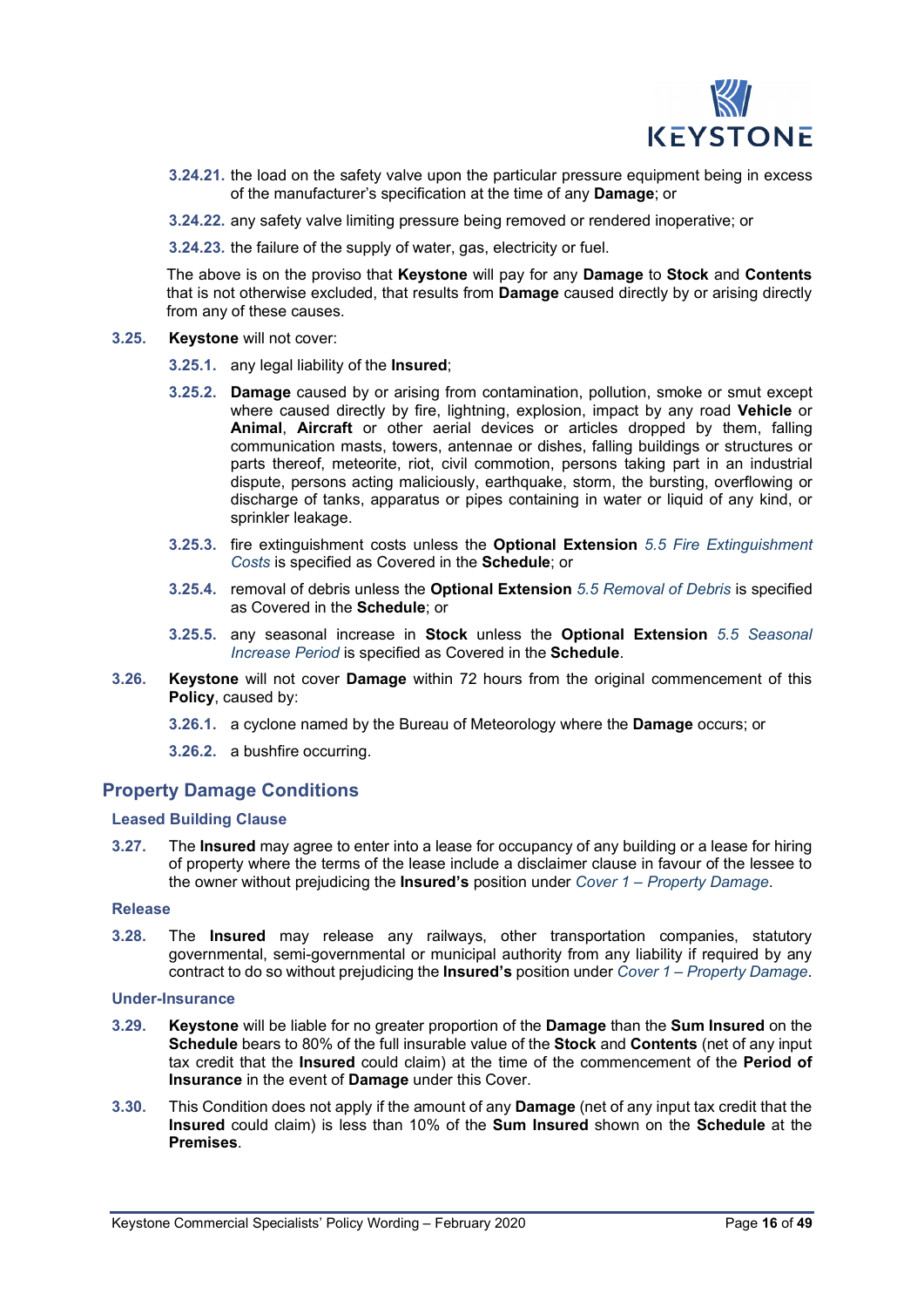

**3.31.** Any additional costs incurred to comply with the requirements of any statutory authority, bylaws or regulations shall be omitted from the calculation of **Keystone's** proportion.

# **4. Cover Two - Theft**

*Cover 2 - Theft* only forms part of this **Policy** when specified as Covered in the **Schedule** and is limited to the **Period of Insurance** indicated.

Cover is provided for the **Theft** of the **Insured's Stock** and **Contents**. The **Insured** is not covered for **Theft** of **Stock** kept in the open air unless the **Insured** has taken the Optional Extension *Damage to or Theft of External Stock*.

The **Excess** specified in the **Schedule** applies.

### **Theft Insuring Clause**

**Keystone** will cover the **Insured** for **Theft** to the **Insured's Stock** and **Contents** occurring during the **Period of Insurance** at the **Insured's Premises**.

### **Theft Sub-Limits**

#### **Display Windows During Business Hours**

**4.1. Keystone** will only pay up to the sub-limit shown in the **Schedule** for any one **Event** in relation to **Theft** of **Stock** on display in any one window.

#### **Display Windows Outside Business Hours**

**4.2. Keystone** will only pay up to the sub-limit shown in the **Schedule** for any one **Event** in relation to **Theft** of **Stock** on display in all windows.

#### **Out of Safe Outside Business Hours**

- **4.3. Keystone** will only pay up to the sub-limits shown in the **Schedule** for any one **Event** in relation to **Theft** of **Stock** left out of a locked **Safe** or **Strongroom** at night and at all other times when the **Premises** are not open for business.
- **4.4.** This sub-limit shall not apply during any period of temporary daytime closing if at the time of **Theft** there was present in the sales portion of the **Premises** the **Insured** or an **Employee** in charge thereof, nor shall it apply in unforeseen circumstances where, for reasons beyond the **Insured's** control, sudden and urgent vacation of the **Premises** is necessary, provided that the **Insured** shall take all reasonable steps to safeguard the **Stock** in such circumstances.

### **Theft Automatic Extensions**

The following Automatic Extensions are all subject to the terms and conditions of this **Policy** unless expressly stated otherwise.

#### **Damage to Rented Premises**

- **4.5.** If **Keystone** agree to pay a claim under *Cover 2 - Theft* for **Theft**, then **Keystone** will also cover the **Insured** for damage to **Premises** that the **Insured** occupies as a tenant if the **Insured** is legally liable for that damage under the **Insured's** tenancy agreement, provided that the damage occurred during the **Period of Insurance**.
- **4.6. Keystone** will pay up to the amount shown in the **Schedule** for any one **Event**. This limit is in addition to the **Sum Insured**.

#### **Reinstatement of Sum Insured**

**4.7. Keystone** will automatically reinstate the **Sum Insured** to the amount shown on the **Schedule** if **Keystone** pay an amount for a claim under *Cover 2 - Theft*. The **Insured** will not have to pay any additional premium.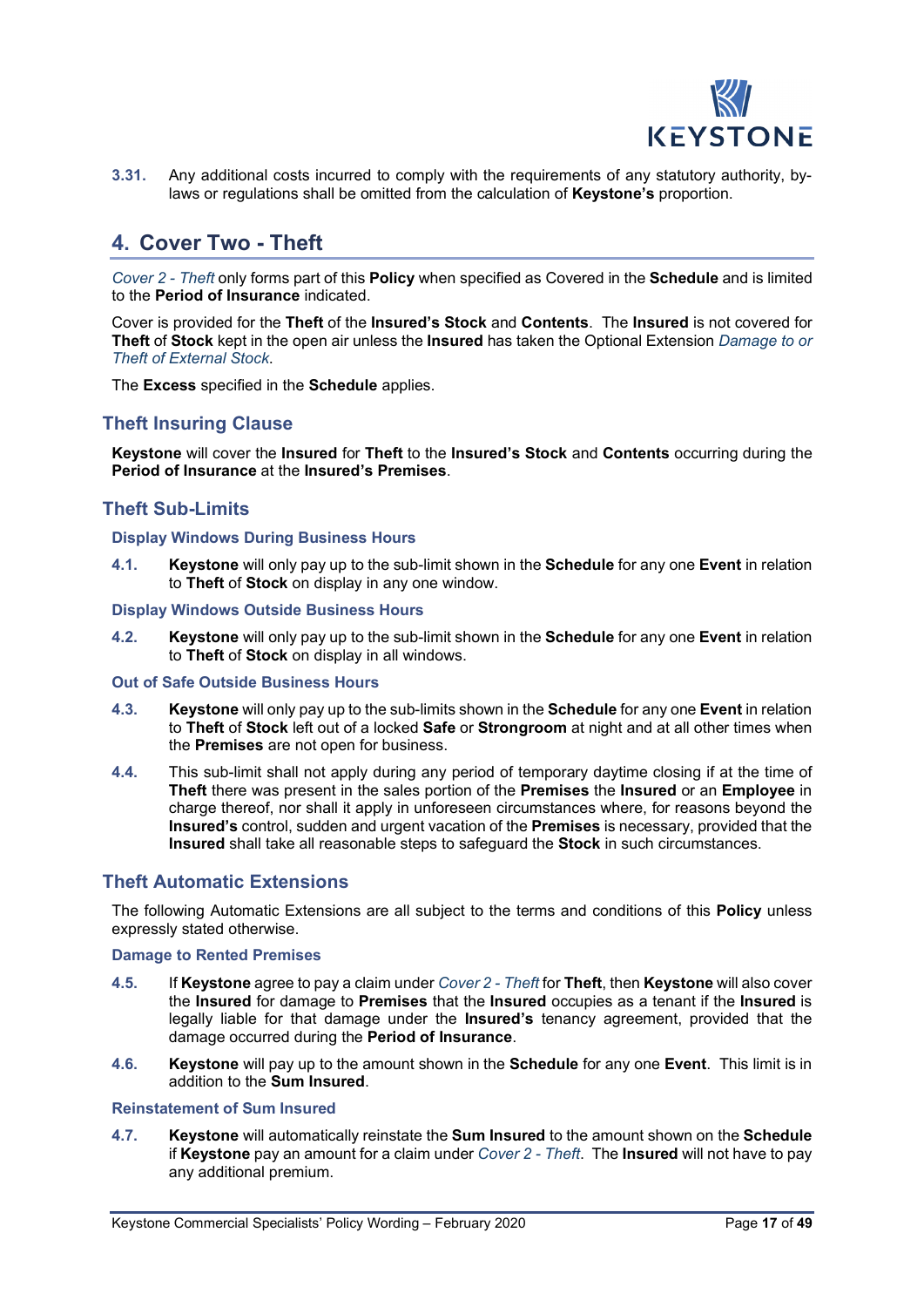

# **Theft Optional Extensions**

The following Optional Extensions are all subject to the terms and conditions of this **Policy** unless expressly stated otherwise.

The **Excess** specified in the **Schedule** applies to these Optional Extensions.

#### **Rewriting of Records**

- **4.8.** This Optional Extension only forms part of this **Policy** when specified as Covered in the **Schedule** and is limited to the **Period of Insurance** indicated.
- **4.9. Keystone** will pay for any reasonable labour costs incurred in reproducing or making good the **Business** records if they are **Stolen** while located at the **Insured's Premises** or offsite anywhere in Australia.
- **4.10. Keystone** will pay up to the amount shown in the **Schedule** for any one **Event**. This limit is in addition to the **Sum Insured**.

#### **Seasonal Increase Period**

- **4.11.** This Optional Extension only forms part of this **Policy** when specified as Covered in the **Schedule** and is limited to the **Period of Insurance** indicated.
- **4.12. Keystone** will increase the **Sum Insured** in respect of **Stock** during the **Seasonal Increase Period** as indicated in the **Schedule**.

### **Theft Exclusions**

**Keystone** will not pay for:

#### **Access**

- **4.13. Theft** of **Stock** and **Contents** if entry is gained to the building occupied by the **Insured**:
	- **4.13.1.** by use of a key or security code; or
	- **4.13.2.** through an unlocked door or window,
	- **4.13.3.** except as provided for under Optional Extension *11.13 - 11.17 Employee Dishonesty*;

#### **Glass**

**4.14.** the breakage of glass (including washbasins, sinks, toilet pans or cisterns, or the cost of replacing sign writing, ornamentation, reflective materials and burglar alarm tapes attached to broken glass) unless it is **Stock**.

#### **Locked Showcases, Cupboards, Drawers or Counters**

**4.15. Theft** of **Stock** unless the **Stock** is kept within showcases, cupboards, drawers or counters which are kept locked with the keys removed at all times except when the **Stock** has been temporarily removed for reason such as inspection by a customer, in which case **Stock** must not be left unattended by the **Insured** or an **Employee**.

#### **Rewriting of Records**

**4.16.** costs incurred in reproducing or making good the **Business** records if they are **Stolen** unless the Optional Extension *4.15-4.17 Rewriting of Records* is specified as Covered in the **Schedule**.

#### **Seasonal Increase Period**

**4.17.** any seasonal increase in **Stock** unless the Optional Extension *4.18-4.19 Seasonal Increase Period* is specified as Covered in the **Schedule**.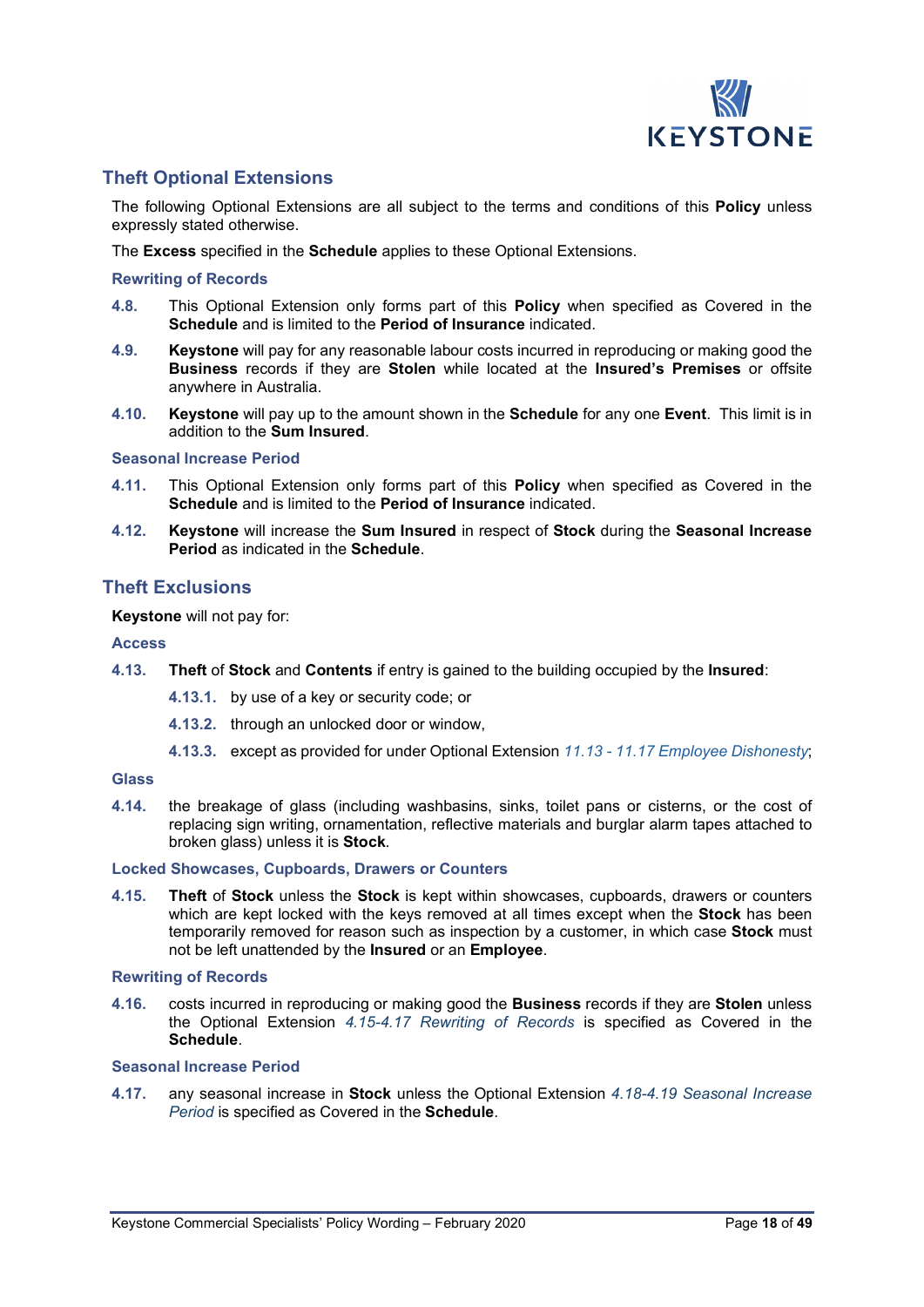

#### **Theft by Persons**

- **4.18. Theft** committed by:
	- **4.18.1.** an **Insured**, **Employees** or any member of an **Insured's Family** other than following forcible and violent entry by the **Insured's Employees** or a member of an **Insured's Family**; or
	- **4.18.2.** any person or persons while lawfully at the building occupied by the **Insured**.

# **5. Cover Three - Money**

*Cover 3 - Money* only forms part of this **Policy** when specified as Covered in the **Schedule** and is limited to the **Period of Insurance** indicated.

Cover is provided for **Damage** or **Theft** of the **Business' Money**. The **Money** may be **In Transit** or at the **Premises**.

The **Excess** specified in the **Schedule** applies.

### **Money Insuring Clause**

**Keystone** will cover the **Insured** for **Damage** or **Theft** to **Money** occurring during the **Period of Insurance** as a result of the defined events described below:

- **5.1. Money in Transit**; or
- **5.2. Money** on the **Premises** during business hours; or
- **5.3. Money** in a securely locked **Safe or Strongroom** outside business hours; or
- **5.4. Money in Custody**.

#### **Money Automatic Extensions**

The following Automatic Extensions are all subject to the terms and conditions of this **Policy** unless expressly stated otherwise.

**Loss of or Damage to Safes, Strongrooms and Cash Carrying Bags**

- **5.5. Keystone** will pay the **Insured**, if **Money** is **Stolen** from the **Insured's Safe** or **Strongroom** or cash carrying bag:
	- **5.5.1.** the cost of opening the **Safe** or **Strongroom** and of repairing or replacing any loss or damage to the **Safe** or **Strongroom** that was caused by the **Theft**;
	- **5.5.2.** for loss of or damage to the **Insured's** cash carrying bag that was caused by the **Theft**.
- **5.6. Keystone** will pay the amount shown in the **Schedule** for any one **Event**. This limit is in addition to the **Sum Insured**.

#### **Reinstatement of Sum Insured**

**5.7. Keystone** will automatically reinstate the **Sum Insured** to the amount shown on the **Schedule** if **Keystone** pay an amount for a claim under *Cover 3 - Money*. The **Insured** will not have to pay any additional premium.

#### **Traveller's Money**

- **5.8. Keystone** will pay the **Insured** for **Damage** or **Theft** of **Money** in the **Insured's** custody, or in the custody of the **Insured's Employee**, while the **Insured** or **Employee** is travelling for the **Business** anywhere in the world.
- **5.9. Keystone** will pay the amount shown in the **Schedule** for any one **Event**. This limit is in addition to the **Sum Insured**.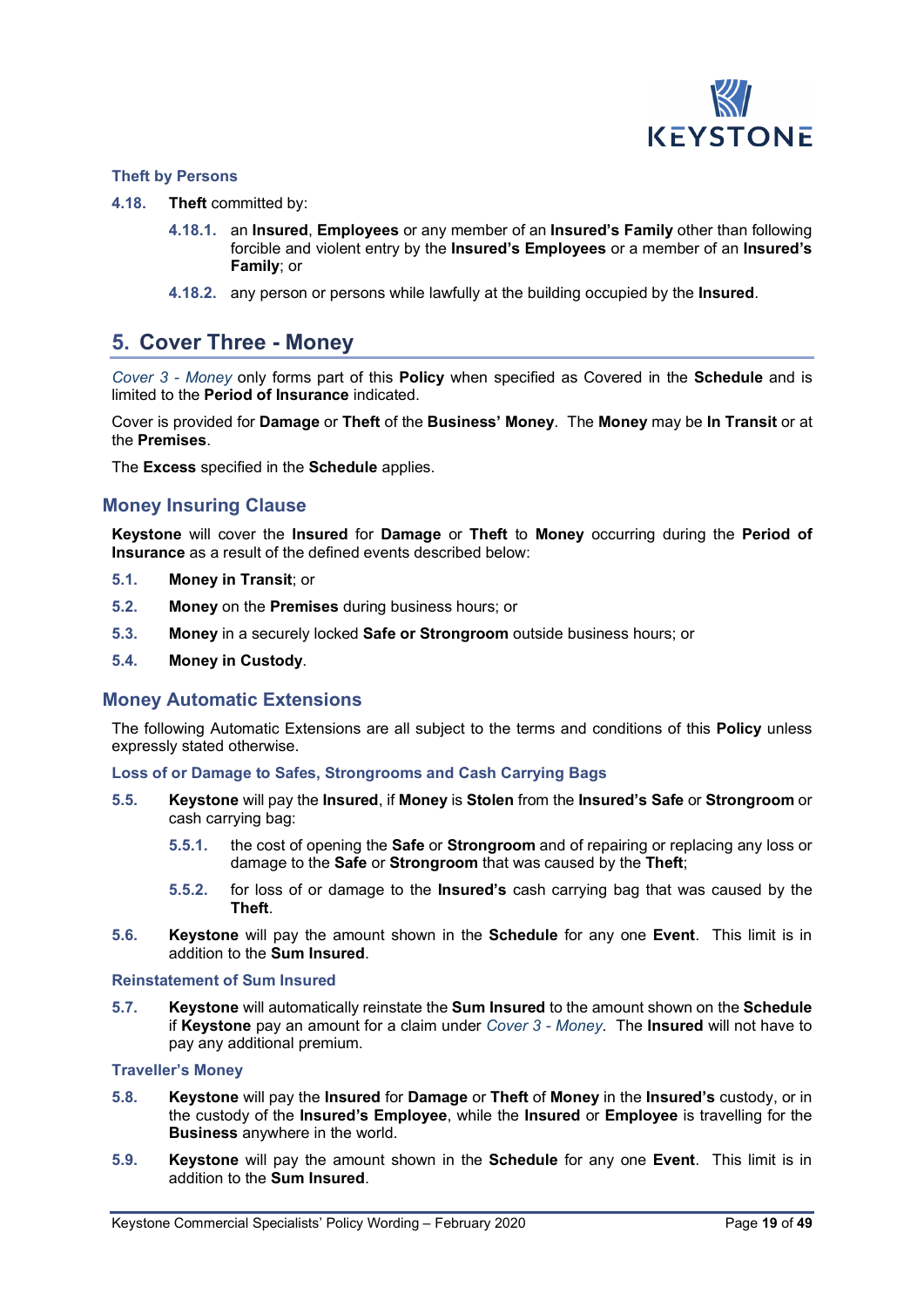

### **Money Exclusions**

#### **Keystone** will not pay for:

#### **Consequential Loss**

**5.10.** loss of use, loss of earning capacity and any other **Consequential Loss**;

#### **Key or Combination in Building**

**5.11. Damage** or **Theft** of **Money** from any **Safe** or **Strongroom** opened by a key or by use of details of a combination that are left in the building occupied by the **Insured** outside **Business Hours**;

#### **Loss Outside the Commonwealth of Australia**

**5.12. Damage** or **Theft** to **Money** occurring outside Australia except as provided under Automatic Extension*5.9-5.10 Traveller's Money*;

#### **Professional Carrier**

**5.13. Damage** or **Theft** to **Money** while professional **Money** carriers, professional carriers or common carriers are carrying it.

# **6. Cover Four - Glass**

*Cover 4 - Glass* only forms part of this **Policy** when specified as Covered in the **Schedule** and is limited to the **Period of Insurance** indicated.

Cover is provided for the **Breakage** of **Glass** which the **Insured** owns or for which the **Insured** is legally responsible, occurring during the **Period of Insurance** at the **Premises**.

The **Excess** specified in the **Schedule** applies.

# **Glass Insuring Clause**

**Keystone** will pay for the cost of replacement of broken **Glass** with **Glass** of similar manufacture and quality including the reasonable costs for after-hours service by repairers, express delivery and overtime charges to repair or replace broken **Glass**. **Keystone** will also pay the extra cost necessarily incurred to comply with the minimum requirements of any statutory authority when replacing the **Glass**.

#### **Glass Automatic Extensions**

The following Automatic Extensions are all subject to the terms and conditions of this **Policy** unless expressly stated otherwise.

Any amounts payable under these Automatic Extensions apply in addition to the **Sum Insured** unless stated otherwise below.

#### **Costs**

- **6.1.** If **Keystone** agree to pay a claim under *Cover 4 - Glass* for **Breakage** to **Glass,** then **Keystone** will also pay for the following costs provided they are reasonably incurred by the **Insured** and are directly related to **Breakage** of the **Glass** under this *Cover 4 - Glass*:
	- **6.1.1.** the cost of temporary shuttering necessary to secure otherwise exposed **Stock** and **Contents** pending replacement of the broken **Glass**; and
	- **6.1.2.** the costs incurred in replacing signwriting, ornamentation, reflective materials and burglar alarm tapes and connections attached to the broken **Glass**; and
	- **6.1.3.** the cost incurred in repairing or replacing damage to window, door or showcase frames and their fittings; and
	- **6.1.4.** the cost incurred in repairing or replacing tiles on shop and office fronts and around the broken **Glass**; and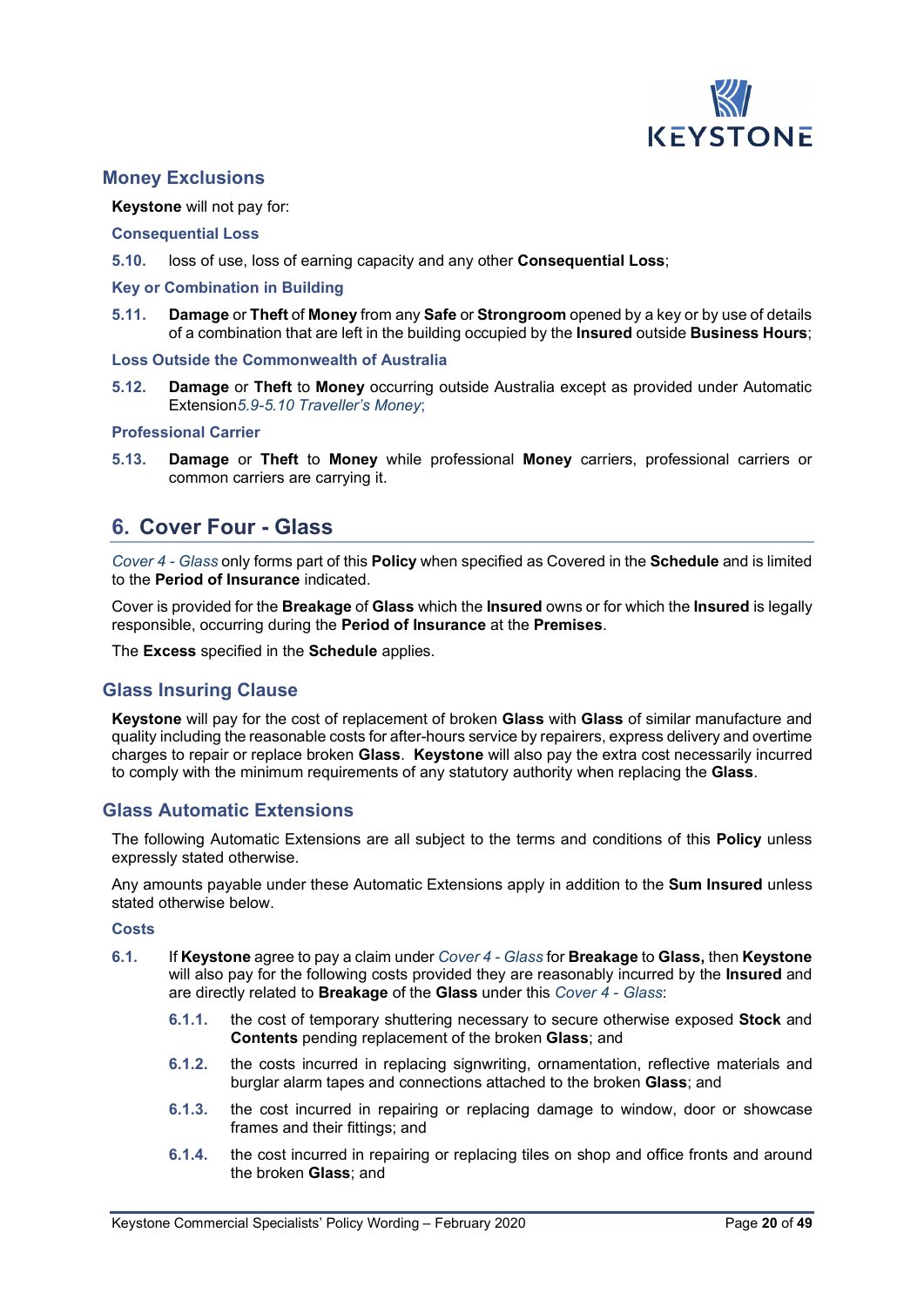

- **6.1.5.** the cost of repairing or replacing bars, grilles or shutters.
- **6.2. Keystone** will pay up to the amount shown in the **Schedule** for any one **Event**.

#### **Destruction of Stock and Contents**

- **6.3.** If **Keystone** agree to pay a claim under *Cover 4 - Glass* for **Breakage** to **Glass,** then **Keystone** will also pay for **Damage** to the **Insured's Stock** and **Contents**, caused by broken **Glass** following the **Breakage** of **Glass** where such **Breakage** constitutes an admissible claim under this *Cover 4 - Glass*.
- **6.4. Keystone** will pay up to the amount shown in the **Schedule** for any one **Event**.

#### **Malicious Damage**

**6.5. Keystone** will pay for the cost of replacement of **External Glass** which has suffered malicious damage. This Automatic Extension is payable even where there is no **Breakage** of **External Glass**.

#### **Overtime**

- **6.6.** If **Keystone** agree to pay a claim under *Cover 4 - Glass* for **Breakage** to **Glass**, then **Keystone** will also pay the reasonable costs of after-hours service by repairers, express delivery and overtime charges to repair or replace broken **Glass**.
- **6.7. Keystone** will pay up to the amount shown in the **Schedule** for any one **Event**.

#### **Signs**

- **6.8. Keystone** will cover the **Insured** for loss or damage to **Signs** at the **Premises** if they break during the **Period of Insurance**.
- **6.9. Keystone** will pay up to the amount shown in the **Schedule** for any one **Event**.

#### **Glass Exclusions**

- **6.10. Keystone** will not pay for **Breakage** to **Glass**:
	- **6.10.1.** when being transported or whilst being fitted into position or removed from its fitting; or
	- **6.10.2.** forming part of **Stock**; or
	- **6.10.3.** in light fittings; or
	- **6.10.4.** that is cracked or imperfect prior to **Breakage**; or
	- **6.10.5.** that is not fit for the purpose intended; or
	- **6.10.6.** that is in a glasshouse, conservatory or the like, television, computer screen or any domestic item such as a vase, china ware or **Glass** in a photo frame.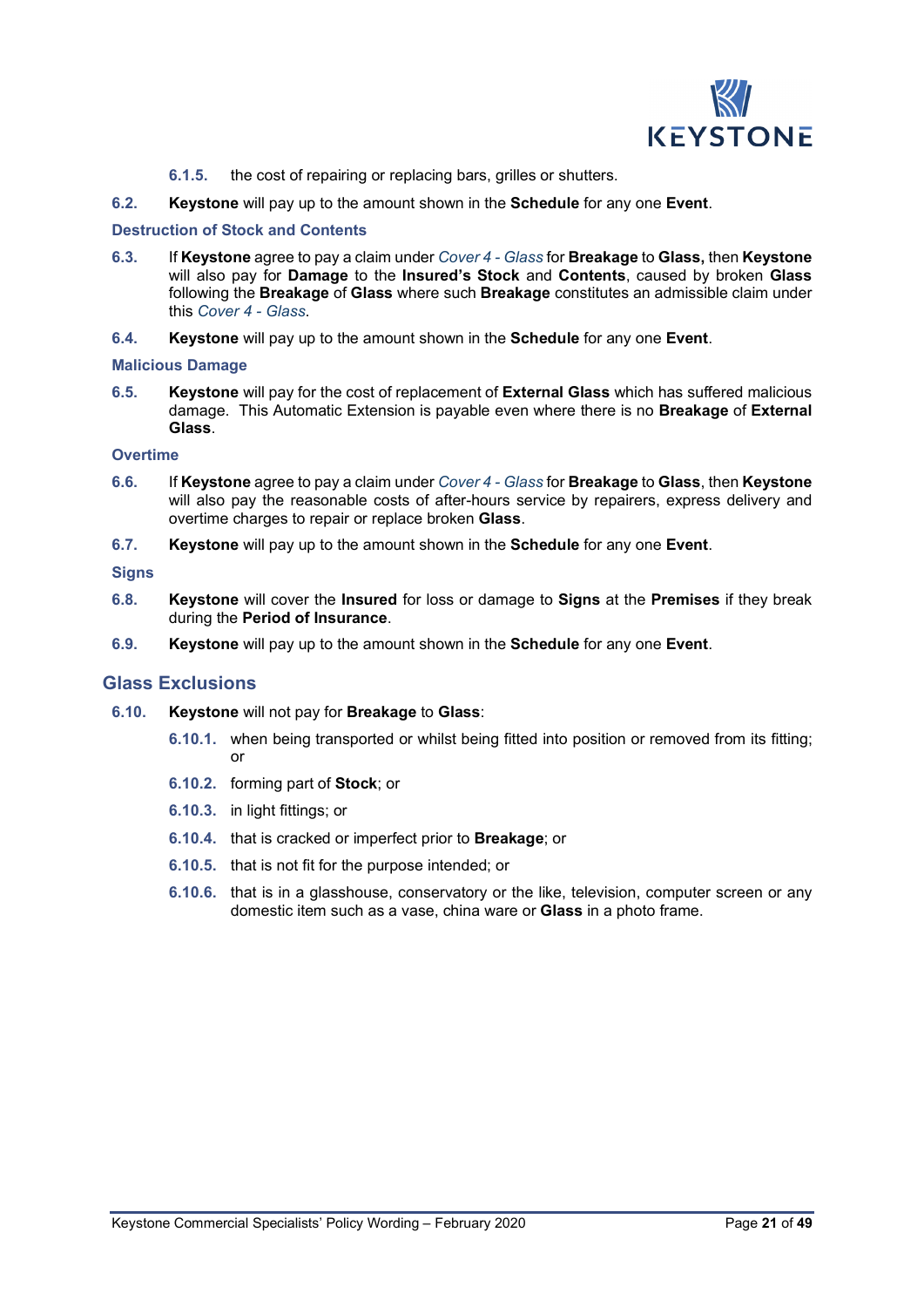

# **7. Cover Five - Business Interruption**

*Cover 5 – Business Interruption* only forms part of this **Policy** when specified as Covered in the **Schedule** and is limited to the **Period of Insurance** indicated.

The **Excess** specified in the **Schedule** applies.

# **Business Interruption Insuring Clause**

**Keystone** will cover the **Insured** for loss resulting from interruption or interference with the **Business** in consequence of **Damage** to any **Property Insured** or any part thereof used by the **Insured** at the **Premises** for the purpose of the **Business** provided that:

- **7.1.** the payment is in accordance with the 'Basis of Settlement' as specified; and
- **7.2. Keystone** have paid for such **Damage** to the **Property Insured** under *Cover 1 - Property Damage*, *Cover 2 - Theft*, *Cover 3 - Money* or *Cover 4 – Glass*, or another insurer has paid for such **Damage**; and
- **7.3. Keystone** would have paid for such **Damage** under *Cover 1 - Property Damage*, *Cover 2 - Theft*, *Cover 3 - Money* or *Cover 4 – Glass* of this **Policy**, or another insurer would have paid for such **Damage** and it would otherwise be covered under the relevant Cover, but for the application of an **Excess**; and
- **7.4. Keystone's** liability in no case will exceed, in respect of each loss, the **Sum Insured** shown in the **Schedule** for that Cover.

*Cover 5 – Business Interruption* provides protection from interruption or interference with the **Business** in consequence of **Damage** to any **Property Insured** or any part thereof used by the **Insured** at the **Premises** for the purpose of the **Business** under:

- **7.5.** *Cover 5.1. – Gross Profit* (if specified as Covered); and/or
- **7.6.** *Cover 5.2. – Additional Increase in Cost of Working* (if specified as Covered); and/or
- **7.7.** *Cover 5.3. – Accounts Receivable* (if specified as Covered); and/or
- **7.8.** *Cover 5.4. – Claim Preparation and Proving Expenses* (if specified as Covered).

# **Business Interruption Automatic Extensions**

The following Automatic Extensions are all subject to the terms and conditions of this **Policy** unless expressly stated otherwise.

Any amounts payable under these Extensions are included in the **Sum Insured** unless stated otherwise below.

#### **Computer Installation**

- **7.9. Keystone** will treat **Damage** to computer installations, including any ancillary equipment and **Electronic Data** processing **Media**, utilised by the **Insured** in the **Business** in Australia, other than at the **Premises,** as **Damage** for the purpose of *Cover 5.1. – Gross Profit* provided that:
	- **7.9.1.** the **Damage** would have been covered under *Cover 1 - Property Damage* if the computer facilities had been insured under *Cover 1 - Property Damage*; and
	- **7.9.2.** the **Damage** results in the **Insured** being unable to utilise a computer installation or any ancillary equipment in the **Insured's** business; and
	- **7.9.3.** the **Damage** results in interruption of, or interference with, the **Business**.

#### **Contractual Fines and Penalties**

- **7.10.** Following a claim under *Cover 5.1. – Gross Profit*, **Keystone** will also pay:
	- **7.10.1.** for fines or damages, other than aggravated, punitive or exemplary damages, for breach of contract resulting from non-completion or late completion of orders; and/or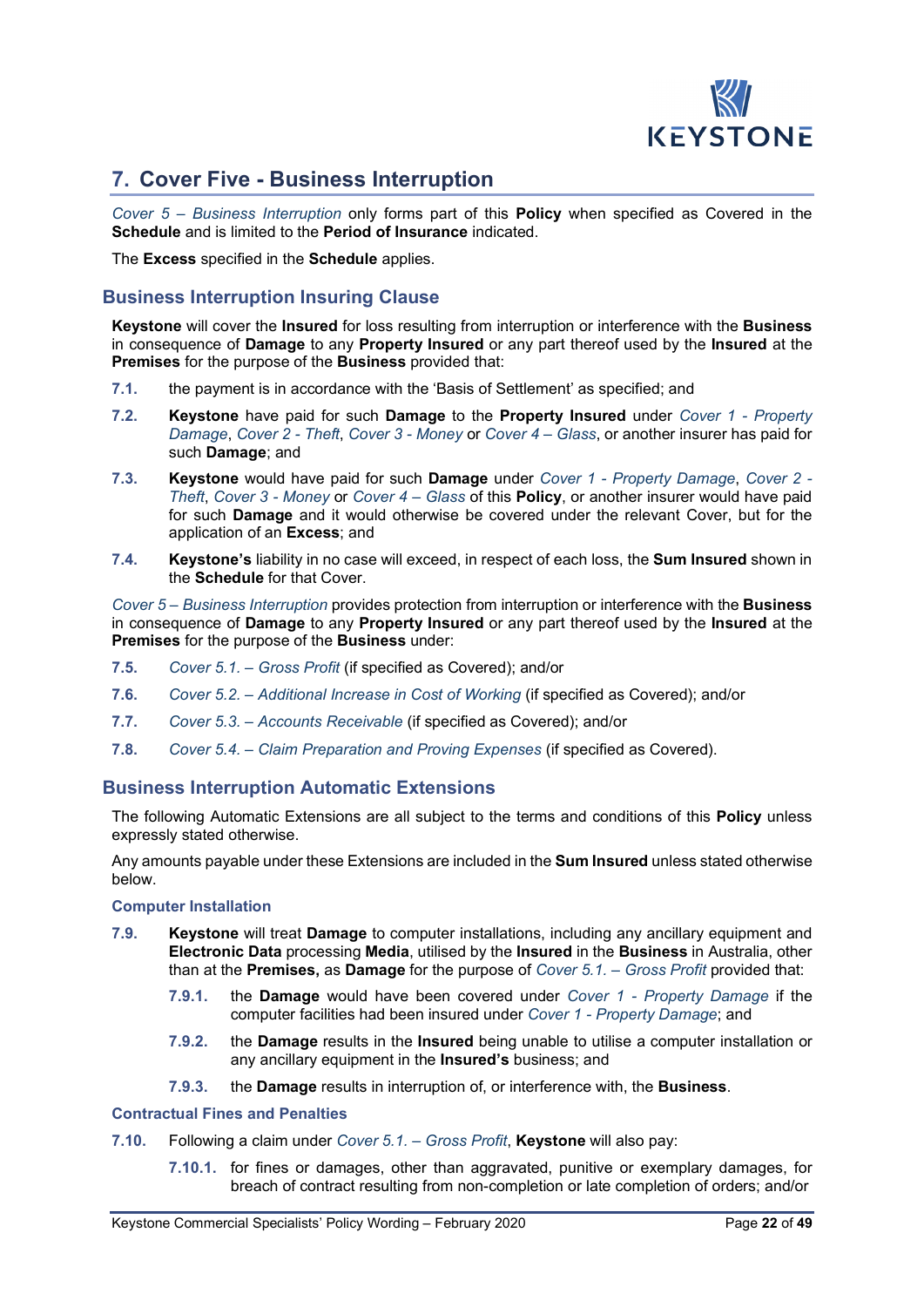

- **7.10.2.** in discharge of contract purchases, cancellation charges, fines or damages for breach of contracts for the purchase of goods or services which cannot be utilised by the **Insured** during the **Indemnity Period**, less any value to the **Insured** for such goods or the amount received from sale.
- **7.11. Keystone** will pay up to the amount shown in the **Schedule** for any one **Event**.

#### **Customers and Suppliers**

- **7.12. Keystone** will treat **Damage** to unspecified property within Australia at:
	- **7.12.1.** the premises of the **Insured's** suppliers, manufacturers or processors of component goods, materials or services which supply the **Business** directly; or
	- **7.12.2.** the premises of customers of goods or materials or services (other than those services provided by any utilities); or
	- **7.12.3.** as **Damage** for the purpose of *Cover 5.1. – Gross Profit*.
- **7.13.** The amount payable under this Automatic Extension shall not exceed 10% of the total **Sum Insured** for *Cover 5.1. – Gross Profit*.

#### **Documents Temporarily Removed**

- **7.14. Keystone** will treat **Damage** to the **Insured's** documents or documents held in trust by the **Insured** and **Electronic Data** files belonging to or held in trust by the **Insured** as part of the **Business** that are:
	- **7.14.1.** temporarily removed to other premises anywhere in Australia; or
	- **7.14.2.** while in transit to any place in Australia;

if the following apply:

- **7.14.3.** the **Damage** would have been covered under *Cover 1 - Property Damage* if the documents and **Electronic Data** files had been insured under *Cover 1 - Property Damage*;
- **7.14.4.** the **Damage** results in interruption of or interference with the **Business**,
- **7.14.5.** as **Damage** for the purpose of *Cover 5.1. – Gross Profit*.
- **7.15. Keystone** will pay up to the amount shown in the **Schedule** for any one **Event**.

#### **Explosion of Pressure Vessels**

**7.16. Keystone** will treat the self-explosion or collapse of pressure vessels, including boilers, compressors or economisers at the **Premises** as **Damage** for the purposes of *Cover 5.1. – Gross Profit*.

#### **Infectious Disease, Bomb Threat, Murder or Suicide**

- **7.17. Keystone** will regard the following as **Damage** for the purpose of *Cover 5.1. – Gross Profit,* and cover the **Insured** for interruption to or interference with the **Business** due to closure or evacuation of the whole or part of the **Premises** during the **Period of Insurance** by order of a competent government, public or statutory authority as a result of:
	- **7.17.1.** bomb threat, vermin or pests, or defects in the drains or other sanitary arrangements, occurring at the **Premises**; or
	- **7.17.2.** an outbreak of an infectious or contagious human disease occurring within a 20 kilometre radius of the **Premises**, however there is no cover for highly pathogenic Avian Influenza or any other diseases declared to be quarantinable diseases under the Quarantine Act 1908 and subsequent amendments irrespective of whether discovered at the **Premises**, or out-breaking elsewhere; or
	- **7.17.3.** murder or suicide occurring at the **Premises**.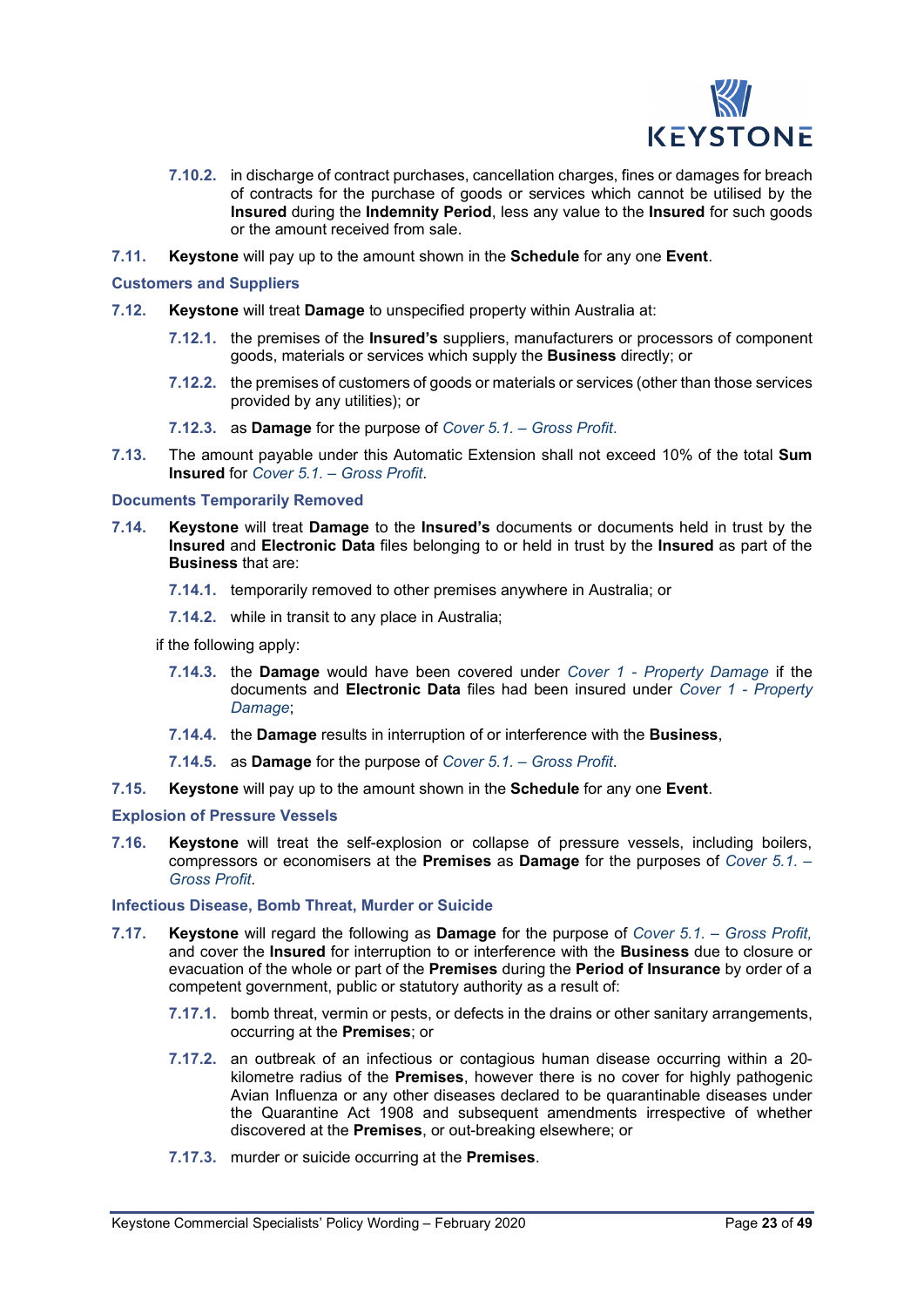

**7.18.** The amount payable under this Automatic Extension shall not exceed 10% of the total **Sum Insured** for *Cover 5.1. – Gross Profit*.

#### **Loss of Attraction**

- **7.19.** If the **Business** is located within a multi-tenanted retail shopping complex, **Keystone** will treat **Damage** to property of a major tenant as being **Damage** for the purposes of *Cover 5.1. – Gross Profit* provided that:
	- **7.19.1.** the **Damage** to the property of the major tenant would have been covered under *Cover 1 - Property Damage* if such **Damage** had been to **Stock** and **Contents** under *Cover 1 - Property Damage*; and
	- **7.19.2.** the **Damage** results in a reduced pedestrian count in the shopping complex; and
	- **7.19.3.** the **Damage** results in interruption of, or interference with, the **Business**.

#### **Motor Vehicles Owned or Operated by the Insured**

- **7.20. Keystone** will cover the **Insured** for interruption to the **Business** that is caused by or results from **Damage** during the **Period of Insurance** to any registered **Vehicles** or trailers owned or operated by the **Insured**, while such **Vehicles** are at the **Premises** or at other premises in Australia, but not on a public thoroughfare, as **Damage** for the purpose of *Cover 5.1. – Gross Profit*.
- **7.21.** The amount payable under this Automatic Extension shall not exceed 10% of the total **Sum Insured** for *Cover 5.1. – Gross Profit*.

#### **Prevention of Access**

- **7.22. Keystone** will cover the **Insured** under *Cover 5.1. – Gross Profit* for interruption to, or interference with, the **Business** that is caused by, or results from, **Damage** to property in the vicinity of the **Premises** which shall prevent or hinder the use of, or access to, the **Premises,** provided that the **Damage**:
	- **7.22.1.** would have been covered under *Cover 1 - Property Damage* if the property in the vicinity of the **Premises** had been insured under *Cover 1 - Property Damage*; and
	- **7.22.2.** prevents or hinders the use of, or access to, the **Premises**; and
	- **7.22.3.** results in interruption of, or interference with, the **Business**.
- **7.23. Keystone** will cover the **Insured** for interruption to the **Business** that is caused by an order of any legal authority which prevents or restricts access to the **Premises,** provided that the order results from the threat of **Damage** to property within a 50 kilometre radius of the **Premises**.

#### **Reinstatement of Sum Insured**

**7.24. Keystone** will automatically reinstate the **Sum Insured** to the amount shown on the **Schedule** if **Keystone** pay an amount for a claim for loss during the **Period of Insurance** under *Cover 5 Business Interruption*. The **Insured** will not be required to pay any additional premium.

#### **Roads, Bridges and Railway Lines**

- **7.25. Keystone** will treat **Damage** to roads, bridges and/or railway lines within Australia over which raw materials, components and **Stock** are conveyed to or from the **Premises** as being **Damage** for the purposes of *Cover 5.1. – Gross Profit* if the following apply:
	- **7.25.1.** the **Damage** would have been covered under *Cover 1 - Property Damage* if such **Damage** had been to **Stock** and **Contents** under *Cover 1 - Property Damage*; and
	- **7.25.2.** the **Damage** results in not being able to convey **Stock**, components or materials used in the **Business** to and from the **Premises**; and
	- **7.25.3.** the **Damage** results in interruption of, or interference with, the **Business**.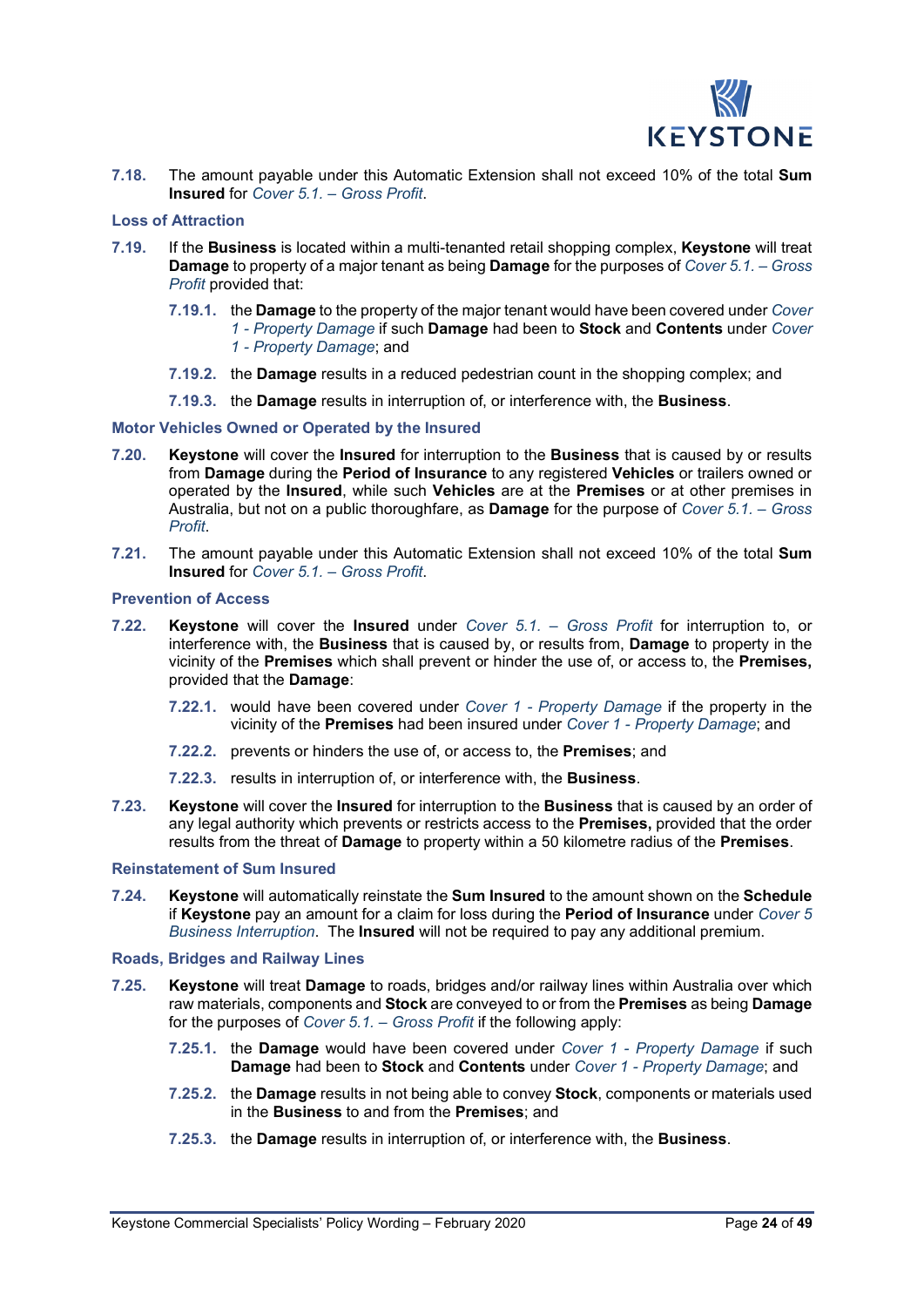

#### **Utilities**

- **7.26. Keystone** will treat as **Damage** for the purposes of *Cover 5.1. – Gross Profit*, any **Damage** to the following utilities:
	- **7.26.1.** any electricity supply system; or
	- **7.26.2.** any gas supply system; or
	- **7.26.3.** water supply or sewerage works; or
	- **7.26.4.** any telecommunications system that is land-based within Australia and supplies the **Business**,

if the following apply:

- **7.26.5.** the **Damage** would have been covered under *Cover 1 - Property Damage* if such **Damage** had been to **Stock** and **Contents** under *Cover 1 - Property Damage*; and
- **7.26.6.** the **Damage** results in hindering or stopping the supply of electricity, gas, water or sewage or telecommunications to the **Premises,** or sewage from the **Premises**; and
- **7.26.7.** the Damage results in interruption of, or interference with, the **Business**.
- **7.27. Keystone** will not pay for the first 48 hours where the utility which was **Damaged** is not at, or immediately adjacent to, the **Premises**.

### **Business Interruption Conditions**

#### **Accumulated Stocks**

**7.28.** Account will be taken and equitable allowance made in adjusting any loss, if any reduction in **Turnover** in consequence of the **Damage** is postponed by reason of the **Turnover** being temporarily maintained from an accumulated **Stock** of finished goods.

#### **Alternative Trading**

**7.29.** If during the **Indemnity Period**, goods are sold, work is performed or services are rendered elsewhere than at the **Premises** for the benefit of the **Business,** either by the **Insured,** or by others acting on the **Insured's** behalf, the money paid or payable in respect of such sales, work or services will be brought into account in arriving at the **Turnover** during the **Indemnity Period**.

#### **Books of Account**

**7.30.** Any particulars or details contained in the **Insured's** books of account or other business books or documents that may be required by **Keystone** for investigating or verifying any claim made under *Cover 5 – Business Interruption* must be produced and certified by the **Insured's** auditors, and their certificate will be prima facie evidence of the particulars and details to which the certificate relates.

#### **Departmental**

**7.31. Keystone** will apply the cover provided to each department of the **Business** separately, if the **Business** is conducted in departments, and each department has independent trading results which are ascertainable.

#### **Loss Within Twelve Months of Establishment**

- **7.32.** The defined terms **Annual Turnover**, **Rate of Gross Profit**, and **Standard Turnover** shall have the following meanings wherever they appear in *Cover 5 – Business Interruption* in the event of **Damage** occurring at the **Premises** before the completion of the first year's trading of the **Business**:
	- **7.32.1. Annual Turnover** means the actual **Turnover** achieved during the **Insured's** first *year* of operations, from the commencement of the **Business** to the date of the **Damage**, converted to a 12-month equivalent figure.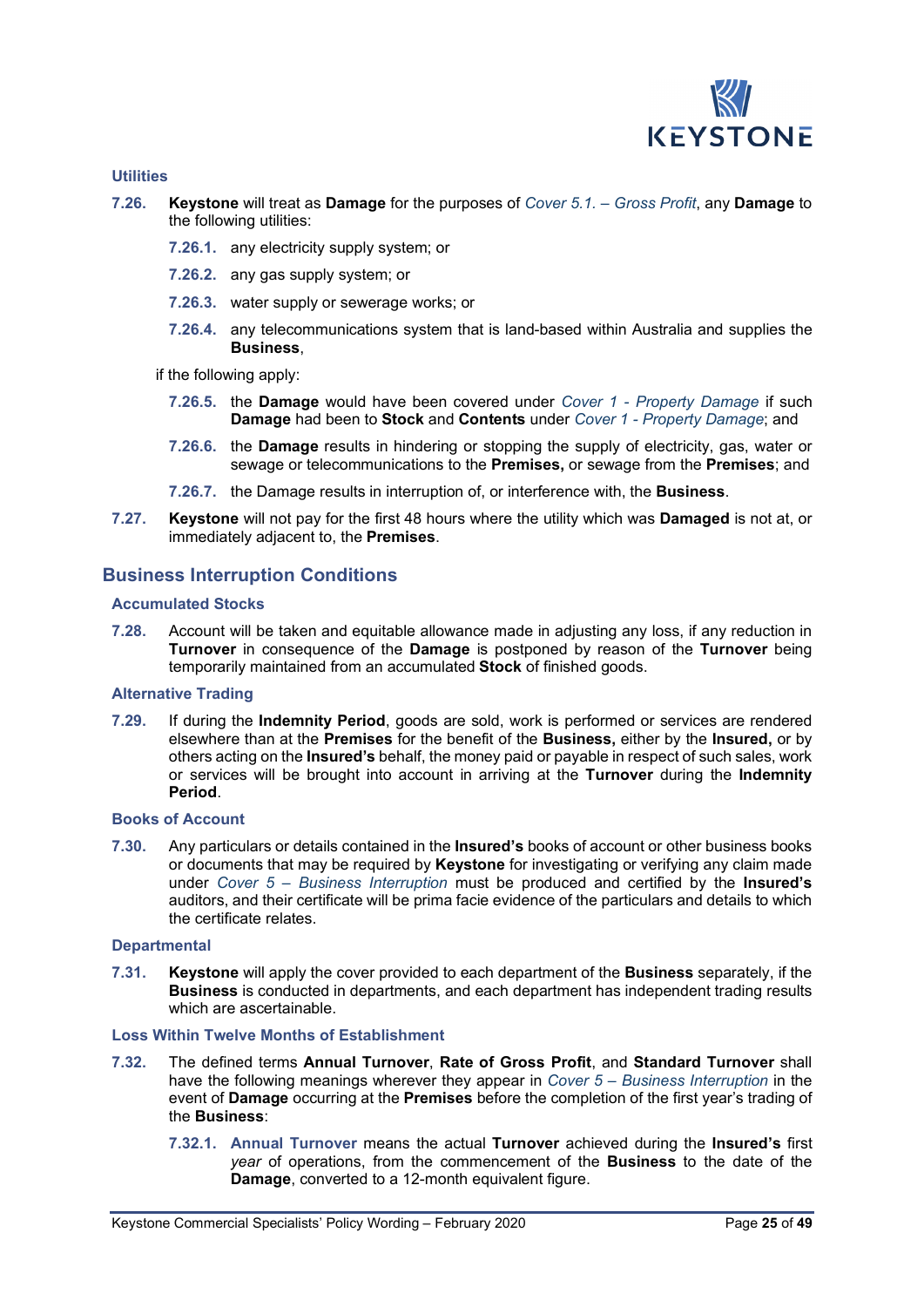

- **7.32.2. Rate of Gross Profit** means the proportion that the **Gross Profit** bears to the **Turnover** during the period between the date of commencement of the **Business** and the date of the **Damage**.
- **7.32.3. Standard Turnover** means the **Turnover** achieved between the date of commencement of the **Business** and the date of the **Damage**, converted to the selected **Indemnity Period**.
- **7.33.** The above definitions may be used as necessary to calculate the trend of the **Business** and for variations in or other circumstances affecting the **Business** either before or after the **Damage,** or which would have affected the **Business** had the **Damage** not occurred, so that the figures thus adjusted shall represent as nearly as may be reasonably practicable the result which, but for the **Damage,** would have been obtained during the relative period after the **Damage**.

#### **Salvage Sale**

- **7.34. Damage** that gives rise to a claim under *Cover 5 – Business Interruption*, and where the **Insured** holds a salvage sale during the **Indemnity Period,** shall amend **Gross Profit** in respect of reduction in **Turnover** to mean the sum produced by applying the **Rate of Gross Profit** to the amount by which the **Turnover** during the **Indemnity Period** (less the **Turnover** for the period of the salvage sale), in consequence of the **Damage**, falls short of the **Standard Turnover**, from which shall be deducted the **Gross Profit** actually earned during the period of the salvage sale.
- **7.35.** The definition of **Shortage in Turnover** shall, for the purpose of such claim, mean the amount by which the **Turnover** during a period (less the **Turnover** for the period of the salvage sale), in consequence of the **Damage**, falls short of the part of the **Standard Turnover** which relates to that period, from which shall be deducted the payroll paid out of the proceeds of the salvage sale.

# **8. Cover Six – Sendings and Transit**

*Cover 6 – Sendings and Transit* only forms part of this **Policy** when specified as Covered in the **Schedule** and is limited to the **Period of Insurance** indicated.

The **Excess** specified in the **Schedule** applies.

#### **Courier Transit – Artwork and Collectibles**

- **8.1. Keystone** will pay for **Damage** or **Theft** of **Artwork and Collectibles** whilst in transit with a courier.
- **8.2.** Notwithstanding the expiry date of this **Policy**, **Keystone** agree that provided the item commenced transit during the **Period of Insurance,** then cover is provided by this **Policy**.
- **8.3. Keystone** will not pay for **Damage** or **Theft** of **Artwork and Collectibles** unless they have been adequately packed and secured, having regard to the nature of the item and the circumstances of the transit.
- **8.4.** The **Insured** undertakes to keep a record of all items covered under this Optional Extension for declaration to **Keystone** on expiry of this **Policy**.
- **8.5.** This cover ceases immediately on delivery and **Keystone** will not pay for **Damage** or **Theft** of **Artwork and Collectibles** after this has occurred.
- **8.6. Keystone** will pay up to the amount shown in the **Schedule** for any one **Event** depending on the travel region specified in the **Schedule**.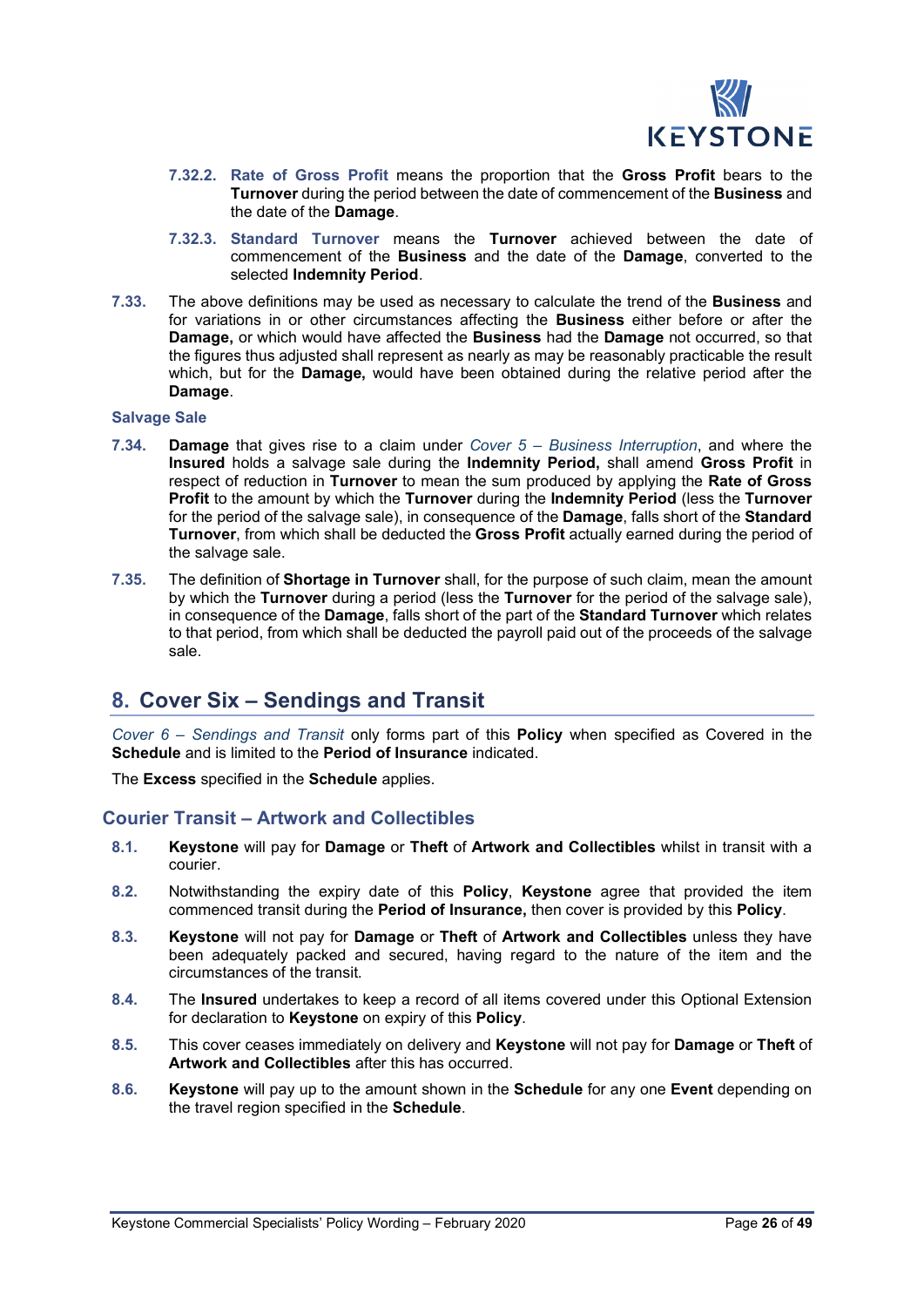

# **Personal Transit - Artwork and Collectibles**

- **8.7. Keystone** will pay for **Damage** or **Theft** of **Artwork and Collectibles** whilst they are in transit by the **Insured**, **Employees**, agents or anyone else to whom the **Artwork and Collectibles** are entrusted by the **Insured**, provided the **Artwork and Collectibles** are:
	- **8.7.1.** not left unattended in a private dwelling; or
	- **8.7.2.** physically carried and remain under close personal supervision at all times, except when **Artwork and Collectibles** may not be carried as cabin luggage due to airline regulations; or
	- **8.7.3.** on the premises of a hotel or motel, but only where under immediate personal supervision; or
	- **8.7.4.** not left in an unattended **Vehicle**.
- **8.8. Keystone** will not pay for **Damage** or **Theft** of **Artwork and Collectibles** unless they have been adequately packed and secured, having regard to the nature of the item/s and the circumstances of the transit.
- **8.9.** This cover ceases immediately on delivery and **Keystone** will not pay for **Damage** or **Theft** of **Artwork and Collectibles** after this has occurred.
- **8.10. Keystone** will pay up to the amount shown in the **Schedule** for any one **Event** depending on the travel region specified in the **Schedule**.

#### **Personal Transit – Jewellery and Valuables**

- **8.11. Keystone** will pay for **Damage** or **Theft** of **Jewellery and Valuables** whilst it is in transit by the **Insured**, **Employees**, agents or anyone else to whom the **Jewellery and Valuables** are entrusted by the **Insured,** provided the **Jewellery and Valuables** are:
	- **8.11.1.** not left unattended in a private dwelling unless in a locked, secured safe; or
	- **8.11.2.** physically carried and remain under close personal supervision at all times, except when **Jewellery and Valuables** may not be carried as cabin luggage due to airline regulations; or
	- **8.11.3.** on the premises of a hotel or motel, but only where under immediate personal supervision or whilst contained in the main locked hotel **Safe or Strongroom** which is not the hotel/motel room safe; or
	- **8.11.4.** not left in an unattended **Vehicle**.
- **8.12. Keystone** will not pay for **Damage** or **Theft** of **Jewellery and Valuables** unless they have been adequately packed and secured, having regard to the nature of the item and the circumstances of the transit.
- **8.13.** This cover ceases immediately on delivery and **Keystone** will not pay for **Damage** or **Theft** of **Jewellery and Valuables** after this has occurred.
- **8.14. Keystone** will pay up to the amount shown in the **Schedule** for any one **Event** depending on the travel region specified in the **Schedule**.

# **Professional Transit – Artwork and Collectibles**

- **8.15. Keystone** will pay for **Damage** or **Theft** of **Artwork and Collectibles** whilst in transit with a professional fine art carrier.
- **8.16.** Notwithstanding the expiry date of this **Policy**, **Keystone** agree that provided the item commenced transit during the **Period of Insurance** then cover is provided by this **Policy**.
- **8.17. Keystone** will not pay for **Damage** or **Theft** of **Artwork and Collectibles** unless they have been adequately packed and secured, having regard to the nature of the item and the circumstances of the transit.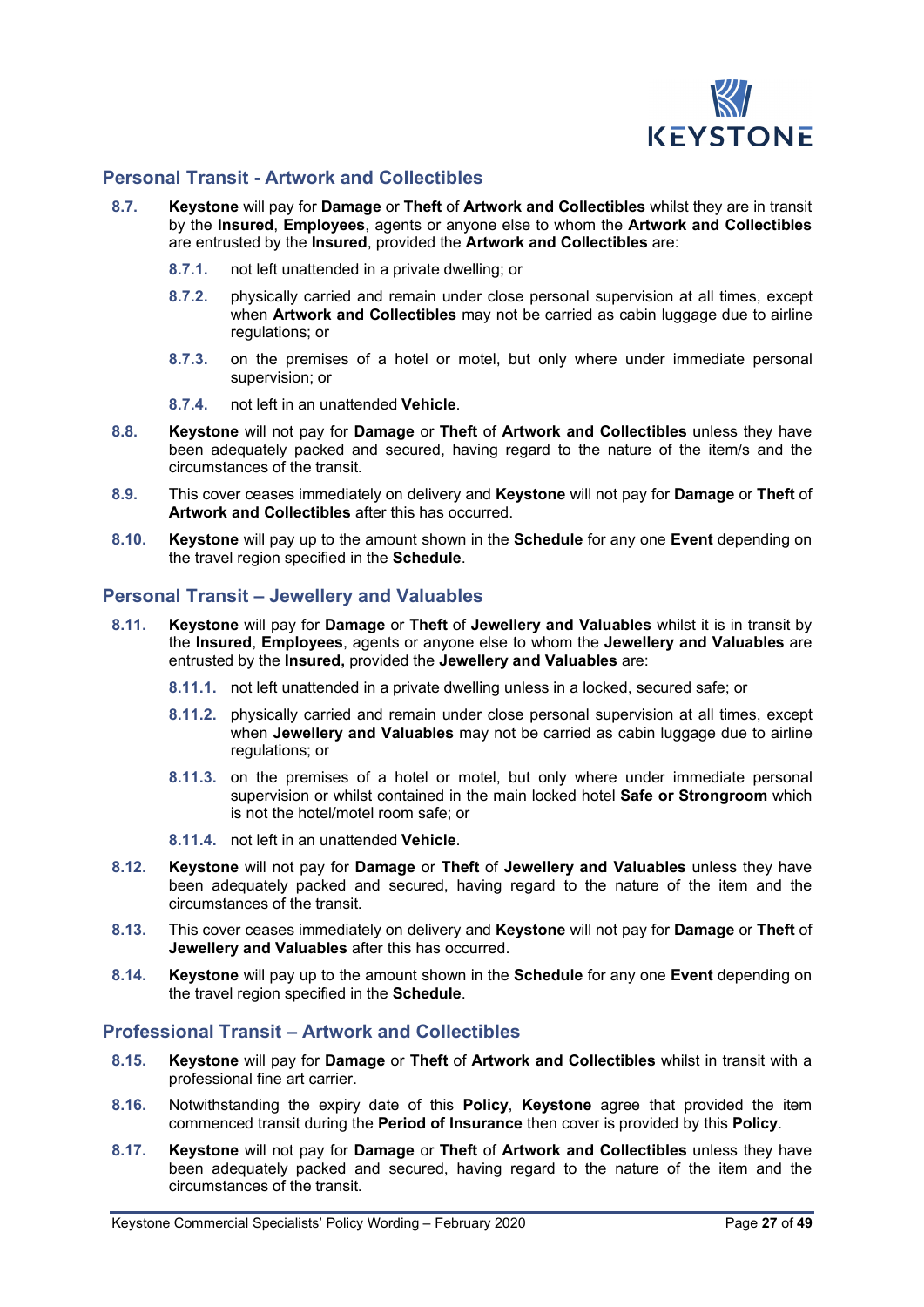

- **8.18.** The **Insured** undertakes to keep a record of all items covered under this Optional Extension for declaration to **Keystone** on expiry of this **Policy**.
- **8.19.** This cover ceases immediately on delivery and **Keystone** will not pay for **Damage** or **Theft** of **Artwork and Collectibles** after this has occurred.
- **8.20. Keystone** will pay up to the amount shown in the **Schedule** for any one **Event** depending on the travel region specified in the **Schedule**.

#### **Sendings – Jewellery and Valuables**

- **8.21. Keystone** will pay for **Damage** or **Theft** of **Jewellery and Valuables** whilst in transit in accordance with the Sendings Schedule.
- **8.22.** Notwithstanding the expiry date of this **Policy**, **Keystone** agree that provided the **Package** or **Shipment** commenced transit during the **Period of Insurance,** then cover is provided by this **Policy**.
- **8.23. Keystone** will not pay for **Damage** or **Theft** of **Jewellery and Valuables** unless they have been adequately packed and secured having regard to the nature of the item and the circumstances of the transit.

**Keystone** will not pay for **Damage** or **Theft** of **Jewellery and Valuables** unless:

- **8.23.1.** there is no mention of the nature of the contents visible on the outside of the parcel or on the Air Waybill or shipping documents. The appropriate Harmonised System (HS) code should be used for overseas shipments where a description of the items must be provided for the carrier's or customs purposes; and
- **8.23.2.** no value will be shown on the outside of the parcel or on the Air Waybill or shipping documents. An 'Invoice Enclosed' or 'Documents Enclosed' sticker should be used for overseas shipments where a value must be declared for customs purposes, with the invoice folded and placed inside the document wallet so that the value is not visible; and
- **8.23.3.** words such as 'diamonds', 'jewellery', 'jewellers', 'gold' or similar must be omitted from the name of the recipient and/or the sender where they appear on the outside of the parcel; and
- **8.23.4.** where possible, the carrier's Electronic Trade Documents (ETD) service should be used.
- **8.24.** The **Insured** undertakes to keep a record of all sendings covered under this **Policy** for declaration to **Keystone** on expiry of this **Policy**.
- **8.25.** This cover ceases immediately on delivery and **Keystone** will not pay for **Damage** or **Theft** of **Jewellery and Valuables** after this has occurred.
- **8.26. Keystone** will pay up to the amount shown in the Sendings Schedule for any one **Event**.

# **9. Cover 7 – Exhibitions and Shows**

*Cover 7 – Exhibitions and Shows* only forms part of this **Policy** when specified as Covered in the **Schedule** and is limited to the **Period of Insurance** indicated.

The **Excess** specified in the **Schedule** applies.

#### **Exhibitions/Shows – Artwork and Collectibles**

- **9.1. Keystone** will pay for **Damage** or **Theft** of **Artwork and Collectibles** of every kind whilst on display at a public exhibition or show within Australia.
- **9.2. Keystone** will not pay for **Theft**: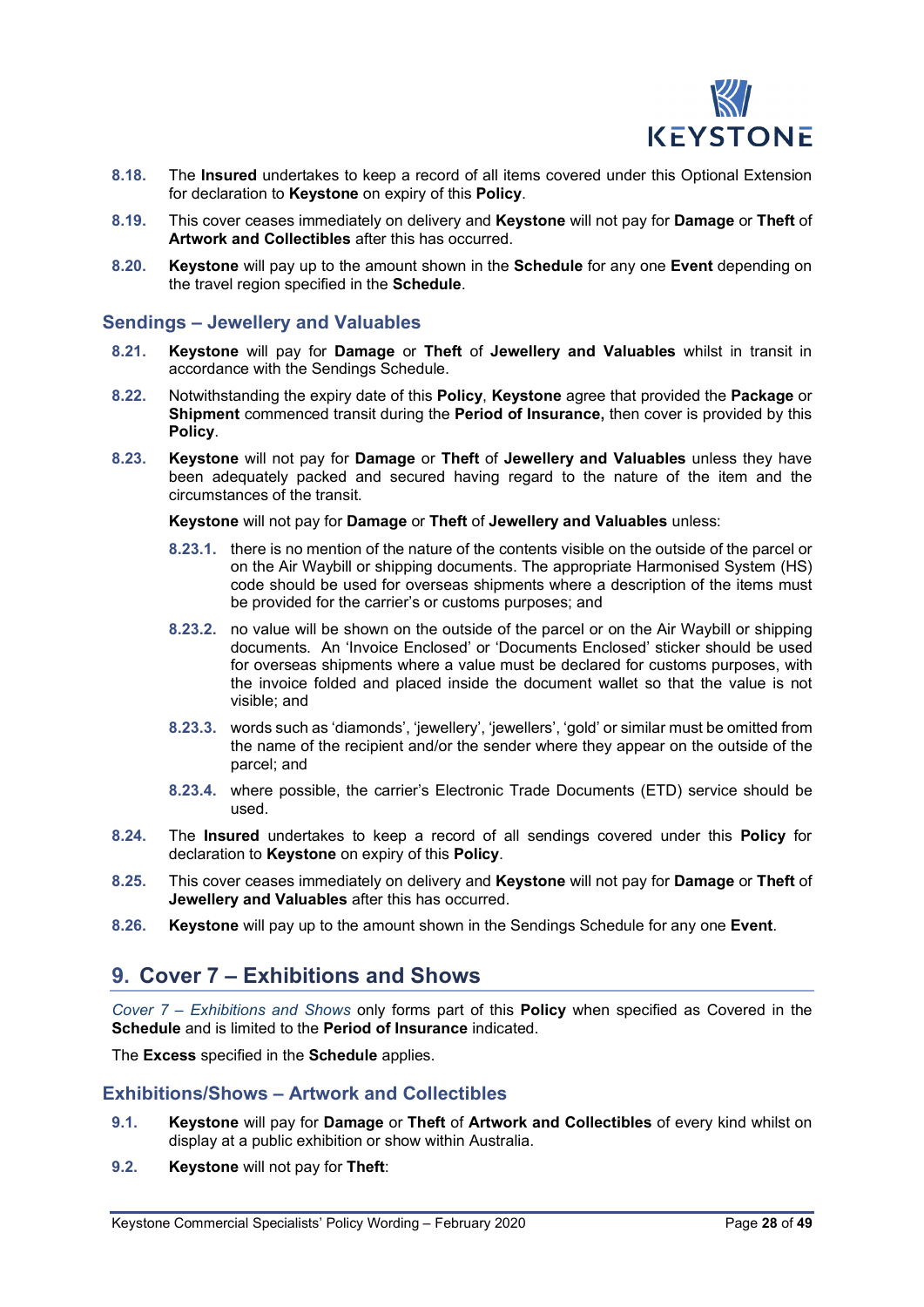

- **9.2.1.** during exhibition or show hours unless the exhibition or show stand/area is attended at all times by the **Insured**, **Employees** or representatives;
- **9.2.2.** outside of exhibition or show hours unless such items are kept in a locked, secured safe and/or vault/strongroom, or where that is impracticable, in a guarded or alarmed security room within the confines of the exhibition/show venue.
- **9.3. Keystone** will pay up to the amount shown in the **Schedule** for any one **Event**.

#### **Exhibitions/Shows – Jewellery and Valuables**

- **9.4. Keystone** will pay for **Damage** or **Theft** of **Jewellery and Valuables** whilst on display at a public exhibition or show within Australia which is promoted or financially assisted by a trade association or public authority for the purpose of promoting the **Business**.
- **9.5. Keystone** will not pay for **Theft:**
	- **9.5.1.** during exhibition hours unless:
		- **9.5.1.1.** the exhibition or show stand/area is attended at all times by the **Insured**, **Employees** or authorised representatives; and
		- **9.5.1.2.** any **Jewellery and Valuables** are kept within showcases, cupboards or counters which must be kept locked with the keys removed at all times, except when an item has been temporarily removed for reason such as inspection by a customer, in which case the item must not be left unattended by the **Insured**, **Employees** or authorised representatives;
	- **9.5.2.** outside of exhibition or show hours unless:
		- **9.5.2.1.** any **Jewellery and Valuables** are kept in a locked, secured safe and/or vault/strongroom, or where that is impracticable, in a guarded or alarmed security room within the confines of the exhibition or show venue; or
		- **9.5.2.2.** if being transported by the **Insured**, **Employee** or authorised representatives or an authorised employee or contractor of the exhibition or show organiser within the confines of the exhibition or show, but only while taking the **Jewellery and Valuables** directly from the safe, vault or guarded security room to the showcases, cupboards or counters and vice versa; or
		- **9.5.2.3.** the **Jewellery and Valuables** are being unpacked and set up before exhibition or show opening hours by the **Insured**, **Employee**, or authorised representative, or being dismantled and re-packed after exhibition or show closing hours.
	- **9.5.3.** The **Jewellery and Valuables** shall remain under the close personal control of the **Insured** or **Employee** at all times unless provided for as stated above.
- **9.6. Keystone** will pay up to the amount shown in the **Schedule** for any one **Event**.

# **10. Automatic Extensions**

These Automatic Extensions are all subject to the terms and conditions of this **Policy** unless expressly stated otherwise.

#### **Approved Claim Preparation Costs**

**10.1. Keystone** will pay for reasonable professional fees and such other expenses incurred by the **Insured** for the preparation and negotiation of a claim under a Cover other than *Cover 5 – Business Interruption*.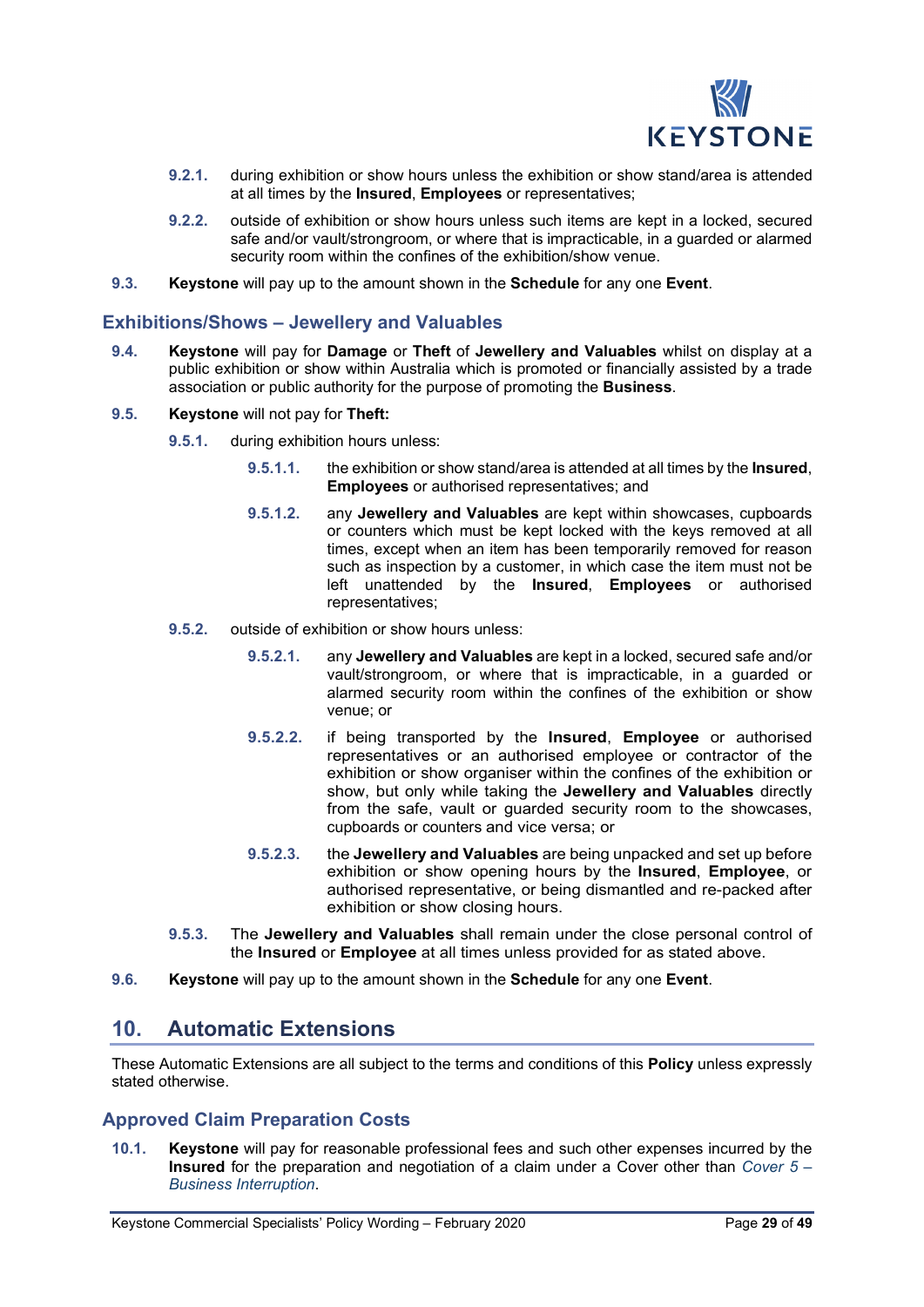

- **10.2.** The **Insured** must obtain **Keystone's** written approval to incur claim preparation costs before the **Insured** incurs them, to which **Keystone** agree not to unreasonably withhold consent.
- **10.3. Keystone** will pay up to the amount shown in the **Schedule** for any one **Event**. This limit is in addition to the **Sum Insured**.

#### **Emergency Mitigation Costs**

- **10.4. Keystone** give the **Insured** the authority to arrange emergency repairs on **Keystone's** behalf in the case of an emergency where the **Insured** is required to prevent further **Damage** to the **Insured's Stock** and **Contents** as a direct result of that emergency, and the **Stock** and **Contents** is covered by this **Policy**.
- **10.5. Keystone** will pay up to the amount shown in the **Schedule** for any one **Event**. This limit is in addition to the **Sum Insured**.

### **Funeral Expenses**

- **10.6.** If **Keystone** agree to pay a claim under *Cover 2 - Theft* or *Cover 3 – Money* for **Theft,** then **Keystone** will also cover the **Insured** for burial or cremation costs of any director, **Employee**, officer or business partner who sustains a fatal injury provided:
	- **10.6.1.** their death directly results from an assault that occurs during a **Theft** in the **Period of Insurance** of property owned by the **Insured** or for which the **Insured** is legally responsible; and
	- **10.6.2.** the death occurs within twelve (12) months of the assault.
- **10.7. Keystone** will pay up to the amount shown in the **Schedule** for any one **Event**, to the estate of the deceased person. This limit is in addition to the **Sum Insured**.

#### **Repairs to Damage by the Insured**

**10.8. Keystone** agree to pay the **Insured's** labour costs and overhead expenses subject to the terms and conditions of the **Policy** when **Keystone** agree that the repair of the **Damage** can be undertaken by the **Insured** or the **Insured's Employees**. **Keystone** will not pay more than the amount required by a competent contractor to do the same work.

#### **Payment of Rewards**

- **10.9. Keystone** will reimburse any public reward expense paid by the **Insured** to recover property or to identify the offenders responsible following **Damage** or **Theft** to the **Insured's Stock** and **Contents** for which a claim has been paid under this **Policy**. This is on the proviso that:
	- **10.9.1.** the terms of the reward are agreed by **Keystone** and approved by the relevant **Authority** before being offered; and
	- **10.9.2. Keystone's** payment does not exceed the value of the property lost, destroyed or damaged.
- **10.10. Keystone** agree not to unreasonably withhold consent to the terms or the amount of any reward payable under this **Policy** provision, nor does **Keystone's** offer to pay such reward in any way limit the amount of any reward the **Insured** may wish to offer for the **Insured's** own account.
- **10.11. Keystone** will pay up to the amount shown in the **Schedule** for any one **Event**. This limit is in addition to the **Sum Insured**.

#### **Temporary Protection and Security Guards**

**10.12.** If **Keystone** agree to pay a claim under *Cover 1 – Property Damage*, *Cover 2 - Theft* or *Cover 3 – Money* for **Damage** or **Theft,** then **Keystone** will also pay the reasonable and necessary costs of temporary protection and repairs and the employment of guards or watchman by the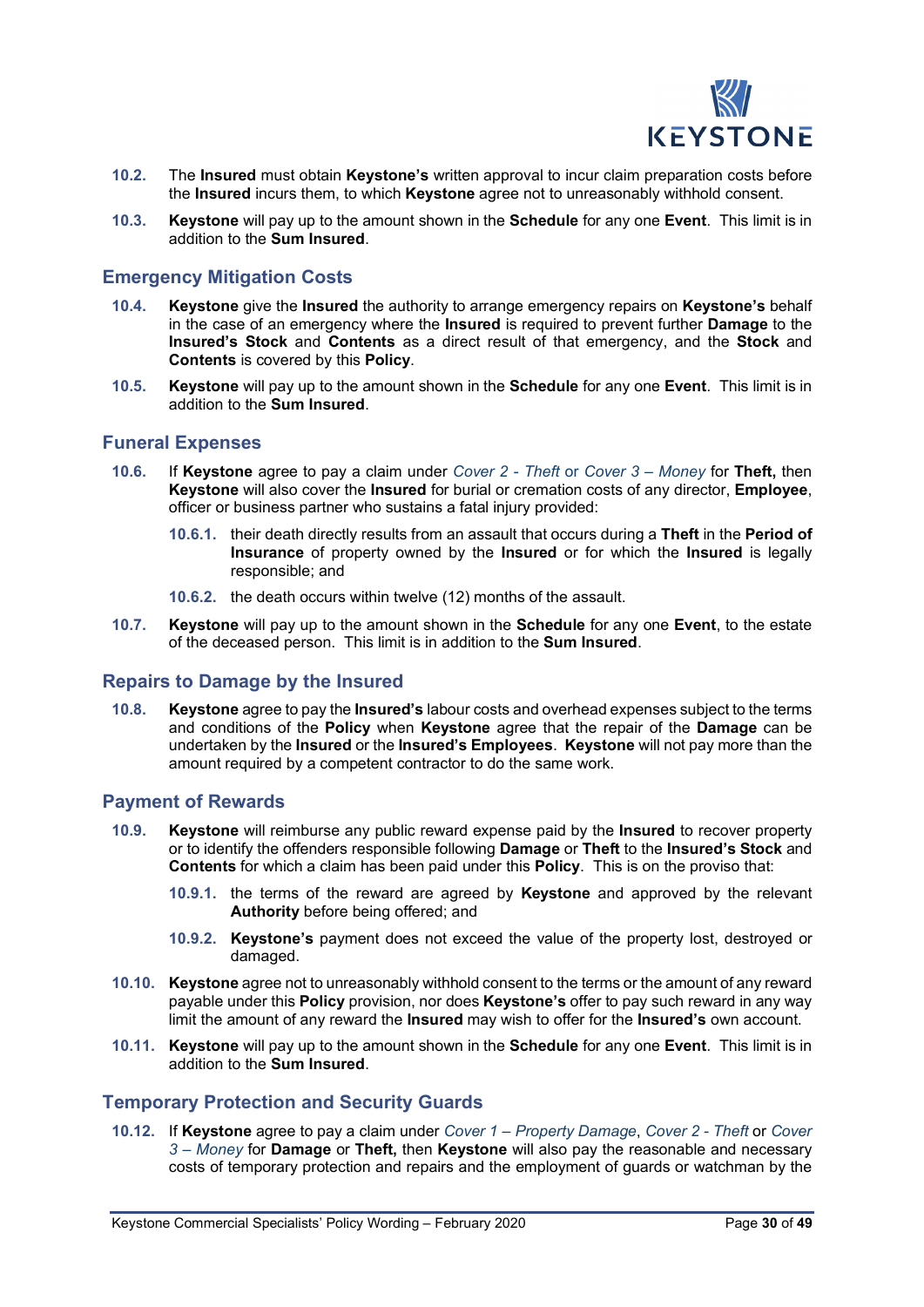

**Insured**, for the safety and protection of the building pending repair of damage to the building caused by the **Damage** or **Theft**.

**10.13. Keystone** will pay up to the amount shown in the **Schedule** for any one **Event**. This limit is in addition to the **Sum Insured**.

# **11. Optional Extensions**

The following Optional Extensions are all subject to the terms and conditions of this **Policy** unless expressly stated otherwise.

The **Excess** specified in the **Schedule** applies to these Optional Extensions.

#### **Contents Away from Premises**

- **11.1.** This Optional Extension only forms part of this **Policy** when specified as Covered in the **Schedule** and is limited to the **Period of Insurance** indicated.
- **11.2. Keystone** will pay for **Damage** or **Theft** of **Contents** whilst away from the **Premises** but within Australia.
- **11.3. Keystone** will pay up to the amount shown in the **Schedule** for any one **Event**.

#### **Damage to Premises by Thieves**

- **11.4.** This Optional Extension only forms part of this **Policy** when specified as Covered in the **Schedule** and is limited to the **Period of Insurance** indicated.
- **11.5.** If **Keystone** agree to pay a claim under *Cover 2 - Theft* or *Cover 3- Money* for **Theft** then **Keystone** will also cover the **Insured** for damage to fixtures and fittings of the **Insured's**, provided that damage occurred during the **Period of Insurance**.
- **11.6. Keystone** will pay up to the amount shown in the **Schedule** for any one **Event**. This limit is in addition to the **Sum Insured**.

### **Damage or Theft of External Stock (Open Air)**

- **11.7.** This Optional Extension only forms part of this **Policy** when specified as Covered in the **Schedule** and is limited to the **Period of Insurance** indicated.
- **11.8. Keystone** will cover the **Insured** for **Damage** or **Theft** occurring during the **Period of Insurance** to **Stock** that is securely affixed outside of the building occupied by the **Insured**.
- **11.9. Keystone** will pay up to the amount shown in the **Schedule** for any one **Event**.

#### **Directors' and Employees' Tools-of-Trade and Personal Effects**

- **11.10.** This Optional Extension only forms part of this **Policy** when specified as Covered in the **Schedule** and is limited to the **Period of Insurance** indicated.
- **11.11. Keystone** will pay for **Damage** or **Theft** of directors' and **Employees'** tools of trade, personal effects and **Money**.
- **11.12. Keystone** will pay up to the amount shown in the **Schedule** for any one **Event**.

#### **Employee Dishonesty**

- **11.13.** This Optional Extension only forms part of this **Policy** when specified as Covered in the Schedule and is limited to the **Period of Insurance** indicated.
- **11.14. Keystone** will cover the **Insured** for any loss of **Stock**, **Contents** and **Money** belonging to the **Insured** or for which the **Insured** is legally liable where such loss is sustained in consequence of any **Fraudulent Act** by an **Employee**, provided that: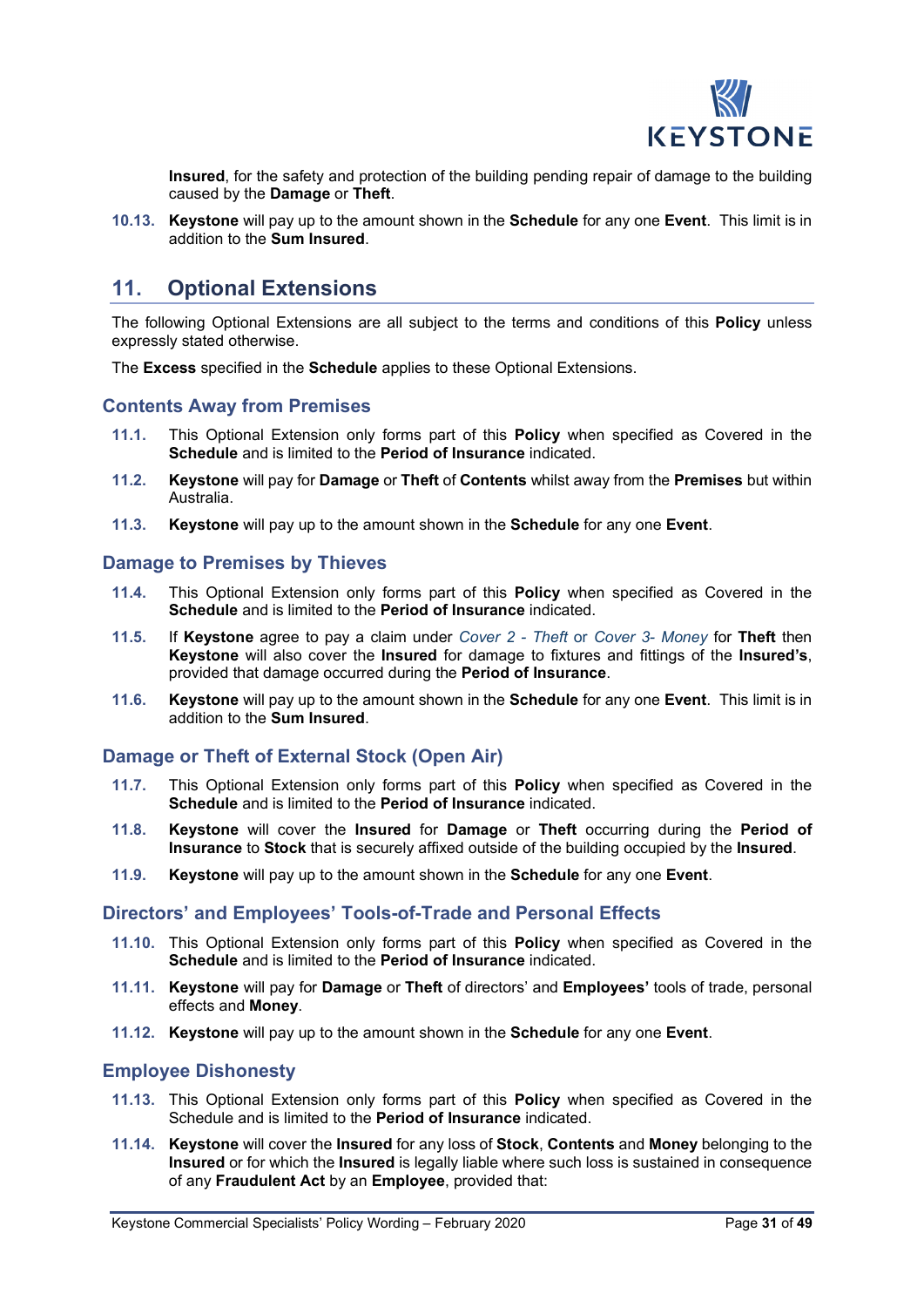

- **11.14.1.** such loss is discovered by the **Insured** during the **Period of Insurance** and is notified in writing to **Keystone** within the **Period of Insurance** and within twenty-eight (28) days of the date of discovery; and
- **11.14.2.** there is no cover for any further losses suffered by the **Insured** after the **Insured** has become aware of any loss or any **Fraudulent Act**, or the date upon which a reasonable person would have had cause for suspicion of any loss or any **Fraudulent Act**; and
- **11.14.3.** there is no cover for any loss arising from the conduct of an **Employee** outside Australia; or
- **11.14.4.** there is no cover for any loss where the **Insured** is unable to identify which **Employee** is responsible; or
- **11.14.5.** there is no cover for any loss or part of a loss arising from the conduct of an **Employee**, where the proof of the loss, either as to its occurrence or as to its amount, is dependent upon an inventory stocktake or a profit and loss calculation; or
- **11.14.6.** there is no cover for fraud or dishonesty committed by an **Insured's Family**; or
- **11.14.7.** there is no cover for fraud or dishonesty committed by any of the **Insured's Employees** committed with the **Insured's** connivance; or
- **11.14.8.** there is no cover for fraud or dishonesty committed by an **Employee** that has been employed by the **Insured** for less than twelve consecutive months unless a police check confirming no previous convictions was conducted by the **Insured** prior to the **Employee** being employed by the **Insured**; or
- **11.14.9.** the **Insured** shall, at its own cost and expense, provide such documentation and information as is, in **Keystone's** opinion, necessary to substantiate the existence of and the amount of any such loss; and
- **11.14.10.** a series of related, repeated or continuous **Fraudulent Acts** of any one **Employee** or group of **Employees** acting in collusion shall be treated as giving risk to a single loss for the purpose of applying the **Excess** for this Optional Extension; and
- **11.14.11.** for the purpose of this Optional Extension the definition of **Employee** does not include any director or **Principal** of the named **Insured** nor any individual who owns or has a beneficial or economic interest in more than 5% of the issued shares or net assets of the named **Insured**.
- **11.15. Keystone** will pay up to the amount shown in the **Schedule** for any one **Event**.

#### **Entrustments in Trade – Jewellery and Valuables**

- **11.16.** This Optional Extension only forms part of this **Policy** when specified as Covered in the **Schedule** and is limited to the **Period of Insurance** indicated.
- **11.17. Keystone** will pay for **Damage** or **Theft** of **Jewellery and Valuables** whilst entrusted to dealers, customers in the trade, repairers, cutters and brokers.
- **11.18. Keystone** will pay up to the amount shown in the **Schedule** for any one **Event**.

### **Entrustments to Photographers – Jewellery and Valuables**

- **11.19.** This Optional Extension only forms part of this **Policy** when specified as Covered in the **Schedule** and is limited to the **Period of Insurance** indicated.
- **11.20. Keystone** will pay for **Damage** or **Theft** of **Jewellery and Valuables** whilst entrusted to photographers within Australia for the purpose of promoting the **Business**.
- **11.21. Keystone** will not pay for **Damage** or **Theft** of **Jewellery and Valuables** unless, whilst the **Jewellery and Valuables** are not being worn or are not attended under the close personal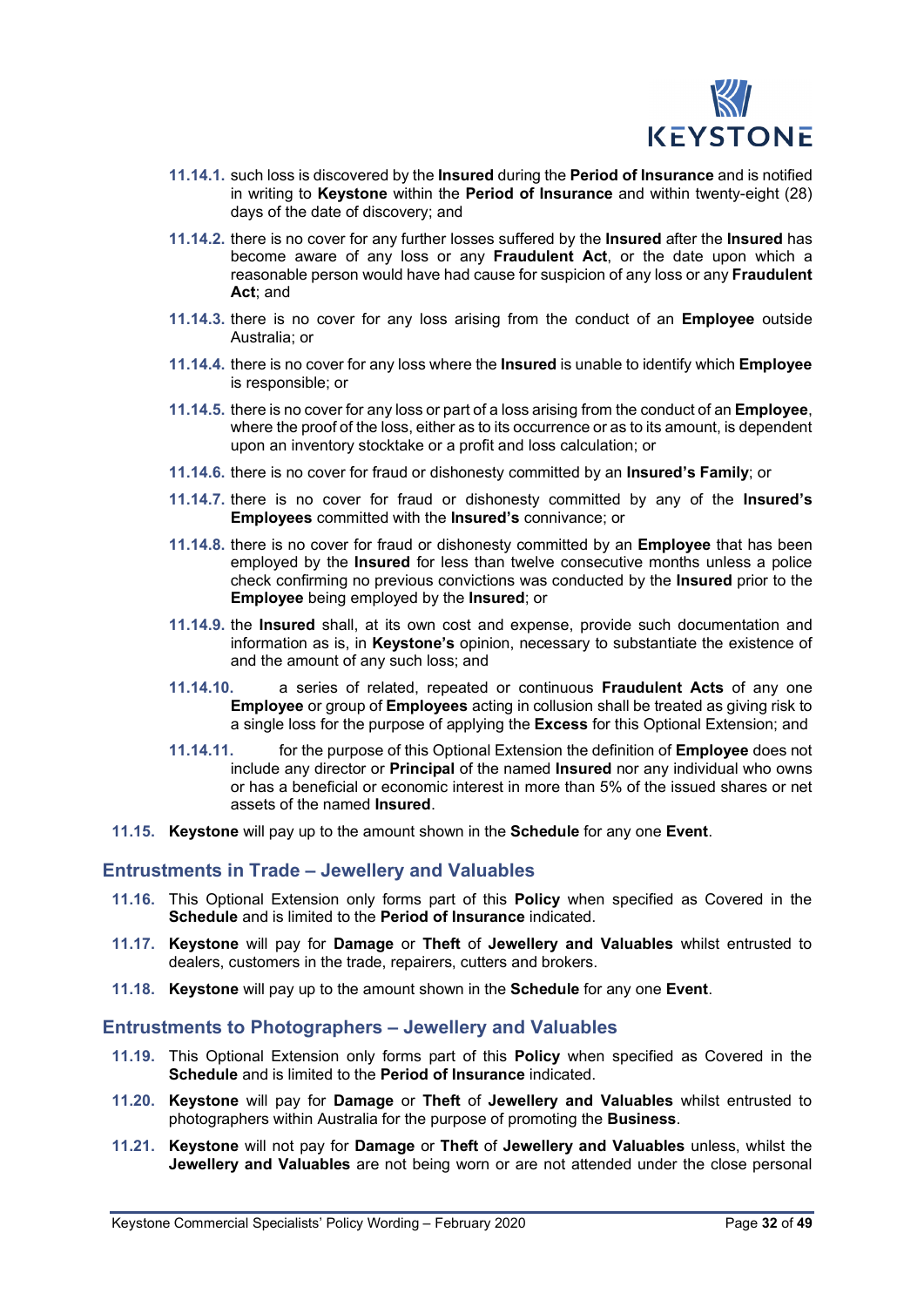

supervision and reach of the person entrusted with the **Jewellery and Valuables,** the **Jewellery and Valuables** are placed in a locked **Safe** or **Strongroom**.

- **11.22. Keystone** will not pay for **Theft** committed by any person to whom the **Jewellery and Valuables** has been entrusted by the **Insured**.
- **11.23. Keystone** will pay up to the amount shown in the **Schedule** for any one **Event**.

#### **Fusion and Machinery Breakdown**

- **11.24.** This Optional Extension only forms part of this **Policy** when specified as Covered in the **Schedule** and is limited to the **Period of Insurance** indicated.
- **11.25. Keystone** will pay for loss or damage to any part or parts of the **Insured's** machinery caused by the sudden and accidental failure of machinery resulting in physical damage to the machinery which requires the repair or replacement of the machinery, or a part of the machinery.
- **11.26. Keystone** will not pay for:
	- **11.26.1.** any costs incurred in repairing wear and tear, or gradual deterioration; or
	- **11.26.2.** the replacement of lighting equipment, reticulated electrical wiring, reticulated liquid and gas piping and ducting; or
	- **11.26.3.** the repair of scratches chipping or discolouration to painted or polished surfaces, unless resulting from insured damage; or
	- **11.26.4.** the repair of a slowly developing deformation, distortion, or fatigue of any part; or
	- **11.26.5.** any breakdown of machinery which the **Insured** knew or reasonably should have known to be defective before the breakdown occurred; or
	- **11.26.6.** any loss of use or consequential loss of any kind; or
	- **11.26.7.** any loss or damage caused during the course of maintenance, inspection, repair, alteration, modification or overhaul; or
	- **11.26.8.** any loss or damage caused by a deliberate act, neglect or omission by the **Insured**; or
	- **11.26.9.** any cost of alterations, improvements or overhauls unless it is required for the repair or replacement.
- **11.27.** If **Keystone** replace machinery rather than repairing it, **Keystone** will apply depreciation based on the age of the machinery. **Keystone** will apply depreciation at the rate of 10% per annum for each year from the date of manufacture, subject to a maximum reduction of 60% of the item's current replacement cost.
- **11.28. Keystone** will pay up to the amount shown in the **Schedule** for any one **Event**.

#### **Home Risk – Jewellery and Valuables**

- **11.29.** This Optional Extension only forms part of this **Policy** when specified as Covered in the **Schedule** and is limited to the **Period of Insurance** indicated.
- **11.30. Keystone** will pay for **Damage** or **Theft** of **Jewellery and Valuables** whilst stored in the homes of the **Insured** or their **Employees**.
- **11.31. Keystone** will not pay for **Theft** of any **Jewellery and Valuables** unless such items are stored in a locked **Safe** or **Strongroom**.
- **11.32. Keystone** will pay up to the amount shown in the **Schedule** for any one **Event**.

# **Media Loans – Jewellery and Valuables**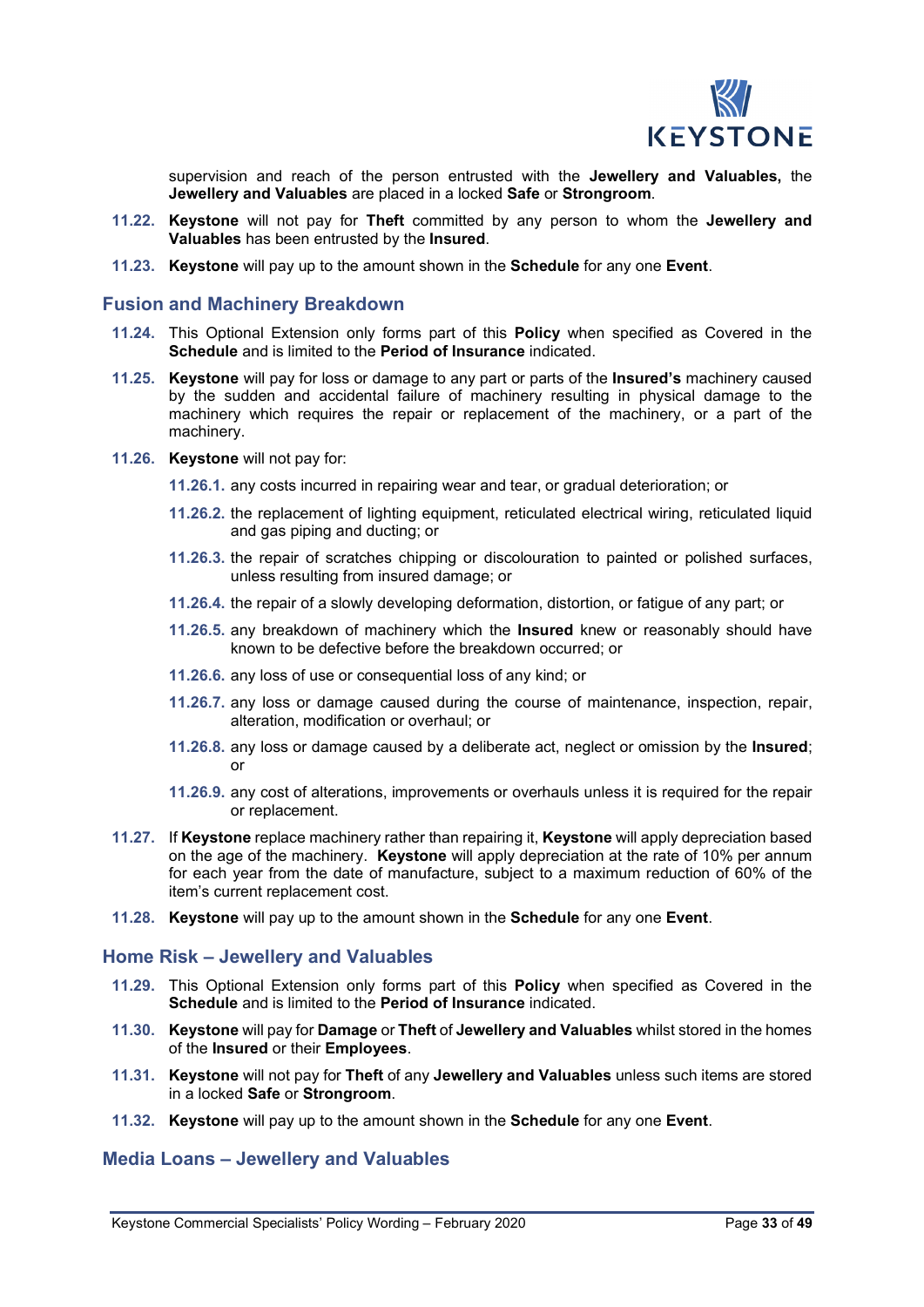

- **11.33.** This Optional Extension only forms part of this **Policy** when specified as Covered in the **Schedule** and is limited to the **Period of Insurance** indicated.
- **11.34. Keystone** will pay for **Damage** or **Theft** of **Jewellery and Valuables** whilst entrusted to the media within Australia including, but not limited to, magazine publishers and television companies and also wearing by celebrities at presentation nights and awards ceremonies for the purpose of promoting the **Business**.
- **11.35. Keystone** will not pay for **Theft** of **Jewellery and Valuables** unless, whilst the **Jewellery and Valuables** are not being worn or are not attended under the close personal supervision and reach of the person entrusted with the **Jewellery and Valuables**, the **Jewellery and Valuables** are kept in a secured, locked **Safe** or **Strongroom** at all times.
- **11.36. Keystone** will not pay for **Theft** committed by any person to whom **Jewellery and Valuables** has been entrusted by the **Insured**.
- **11.37. Keystone** will pay up to the amount shown in the **Schedule** for any one **Event**.

#### **Processing Risk/Workmanship – Jewellery and Valuables**

- **11.38.** This Optional Extension only forms part of this **Policy** when specified as Covered in the **Schedule** and is limited to the **Period of Insurance** indicated.
- **11.39. Keystone** will pay for damage to **Customers' Goods** that are **Jewellery and Valuables** whilst they are being made, cleaned, repaired, refinished, dyed, altered, restored, renovated, retouched, or any similar process and is damage directly resulting therefrom.
- **11.40. Keystone** will pay up to the amount shown in the **Schedule** for any one **Event**.

#### **Replacement of Locks and Keys**

- **11.41.** This Optional Extension only forms part of this **Policy** when specified as Covered in the **Schedule** and is limited to the **Period of Insurance** indicated.
- **11.42. Keystone** will pay the reasonable cost of replacing locks, keys, magnetic keys, cards or similar devices and combinations used in the **Business** if:
	- **11.42.1.** as a result of **Theft** covered under *Cover 2 – Theft* or *Cover 3 - Money*, keys or combinations are stolen or there are reasonable grounds to believe that keys have been duplicated; or
	- **11.42.2.** keys, magnetic keys or cards or similar devices are accidentally lost; or
	- **11.42.3.** the sequence of numbers or letters become known by any unauthorised person or are accidentally lost; or
	- **11.42.4.** circumstances have allowed the unauthorised duplication of keys, magnetic keys, cards or similar devices.
- **11.43. Keystone** will also pay the reasonable cost of:
	- **11.43.1.** Opening a **Safe** or **Strongroom** because of the theft of or loss of keys or combinations during a theft; or
	- **11.43.2.** replacing and developing security film exposed because of **Theft**; or
	- **11.43.3.** restoring the security system to its former functionality following a **Theft** that is covered by *Cover 2 – Theft* or *Cover 3 – Money*.

### **Stock Away from Premises**

**11.44.** This Optional Extension only forms part of this **Policy** when specified as Covered in the **Schedule** and is limited to the **Period of Insurance** indicated.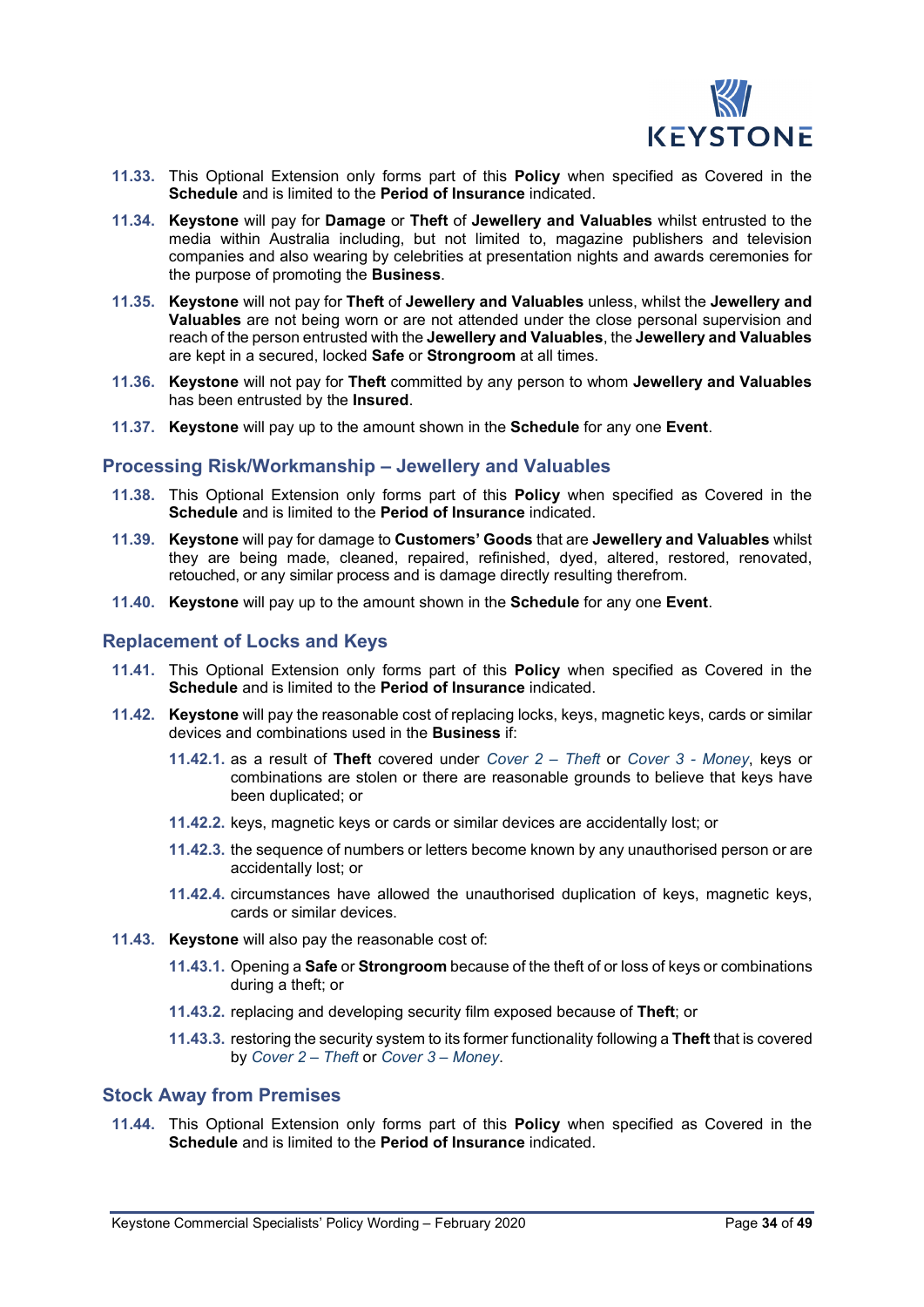

- **11.45. Keystone** will pay for **Damage** or **Theft** of **Stock** whilst away from the **Premises,** but within Australia.
- **11.46. Keystone** will pay up to the amount shown in the **Schedule** for any one **Event**.

# **Wearing Risk – Jewellery and Valuables**

- **11.47.** This Optional Extension only forms part of this **Policy** when specified as Covered in the **Schedule** and is limited to the **Period of Insurance** indicated.
- **11.48. Keystone** will pay for **Damage** or **Theft** of **Jewellery and Valuables** being worn or used by the **Insured**, **Employees**, **Family**, relatives or friends, or whilst in their custody for this purpose.
- **11.49. Keystone** will not pay for **Theft** committed by any person to whom **Jewellery and Valuables** has been entrusted by the **Insured**.
- **11.50. Keystone** will pay up to the amount shown in the **Schedule** for any one **Event**.

# **12. Exclusions**

The following Exclusions apply to all Covers, Automatic Extensions and Optional Extensions of this **Policy** unless expressly stated otherwise.

**Keystone** will not cover the **Insured** for:

#### **Confiscation**

**12.1.** confiscation, nationalisation, requisition or destruction of or damage to any **Stock** and **Contents** by or under the order of any government, public or local authority.

#### **Consequential Loss**

**12.2.** loss of use, loss of earning capacity and any other **Consequential Loss**.

#### **Contents Away from Premises**

**12.3. Damage** or **Theft** of **Contents** whilst away from the **Premises** unless the Optional Extension *11.1-11.3 Contents Away from Premises* is specified as Covered in the **Schedule**.

#### **Courier Transit – Artwork and Collectibles**

**12.4. Damage** or **Theft** of **Artwork and Collectibles** whilst in transit with a courier unless Cover Six – Sendings and Transit clauses *8.1-8.5 Courier Transit – Artwork and Collectibles* is specified as Covered in the **Schedule**.

#### **Criminal Acts**

**12.5.** any criminal or illegal activity by the **Insured**.

#### **Cyber Attack**

**12.6.** any computer, computer system, computer software programme, malicious code, computer virus or process or any other electronic system used as a means for inflicting harm. It is understood and agreed that this Exclusion shall not apply to an otherwise covered physical loss or damage to **Stock** and **Contents** directly caused by **Theft** or other criminal undertaking, if a computer, computer system, computer software programme, malicious code, computer virus or process or any other electronic system is used in the commission of the act(s) of **Theft** or other criminal undertaking.

#### **Damage to Premises by Thieves**

**12.7.** damage to fixtures and fittings of the **Insured's** unless the Optional Extension *11.4-11.6 Damage to Premises by Thieves* is specified as Covered in the **Schedule**.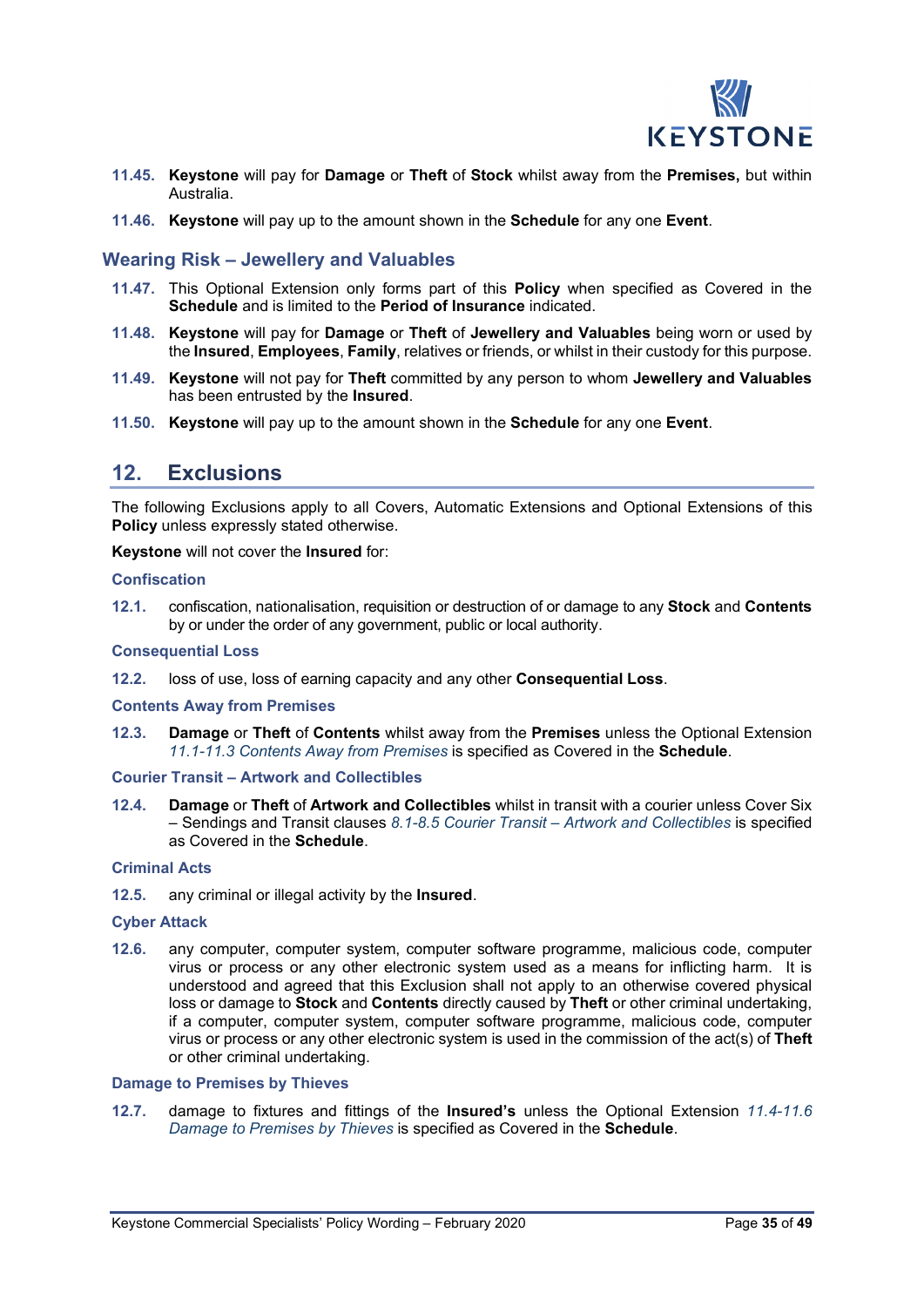

#### **Damage or Theft of External Stock (Open Air)**

**12.8. Damage** or **Theft** to **Stock** outside of the building occupied by the **Insured** unless the Optional Extension *11.7-11.9 Damage or Theft of External Stock (Open Air)* is specified as Covered in the **Schedule**.

#### **Directors' and Employees' Tools-of-Trade and Personal Effects**

**12.9. Damage** or **Theft** of directors and **Employees** tools of trade, personal effects and **Money** unless the Optional Extension *11.10-11.12 Directors' and Employees' Tools-of-Trade and Personal Effects* is specified as Covered in the **Schedule**.

#### **Electronic Data**

- **12.10.** total or partial destruction, distortion, erasure, corruption, alteration, misinterpretation or misappropriation of **Electronic Data**; or
- **12.11.** error in creating, amending, entering, deleting or using **Electronic Data**; or
- **12.12.** total or partial inability or failure to receive, send, access or use **Electronic Data** for any time or at all from any cause whatsoever, regardless of any other contributing cause or **Event** whenever it may occur.

Where an event listed below (being an event covered in *Cover 1 - Property Damage* or *Cover 2 – Theft*) of this **Policy**, except for this Exclusion) is caused by any of the matters described in *clauses 12.10- 12.12* above, this **Policy**, subject to all its provisions, will cover:

- **12.13.** total or partial destruction, distortion, erasure, corruption, alteration, misinterpretation or misappropriation of **Electronic Data**; or
- **12.14.** error in creating, amending, entering, deleting or using **Electronic Data**.

This Exclusion does not apply to:

- **12.15.** an event listed below caused by any of the matters described in *clauses 12.10-12.12* above:
	- **12.15.1.** fire; or
	- **12.15.2.** lightning or thunderbolt; or
	- **12.15.3.** explosion or implosion; or
	- **12.15.4.** storm and wind; or
	- **12.15.5.** water damage; or
	- **12.15.6.** impact; or
	- **12.15.7.** earthquake, including tsunami, subterranean fire, volcanic eruption or fire resulting from any of these; or
	- **12.15.8.** flood; or
	- **12.15.9. Theft** of **Electronic Data** solely where such **Theft** is accompanied by **Theft** of the computer hardware, firmware, medium, microchip, integrated circuit or similar device containing such **Electronic Data**.

#### **Employee Dishonesty**

**12.16.** loss of **Stock**, **Contents** and **Money** belonging to the **Insured** or for which the **Insured** is legally liable where such loss is sustained in consequence of any **Fraudulent Act** by an **Employee,** unless the Optional Extension *11.13-11.15 Employee Dishonesty* is specified as Covered in the **Schedule**.

#### **Entrustments in Trade – Jewellery and Valuables**

**12.17. Damage** or **Theft** of **Jewellery and Valuables** whilst entrusted to dealers, customers in the trade, repairers, cutters and brokers unless the Optional Extension *11.16-11.18 Entrustments in Trade – Jewellery and Valuables* is specified as Covered in the **Schedule**.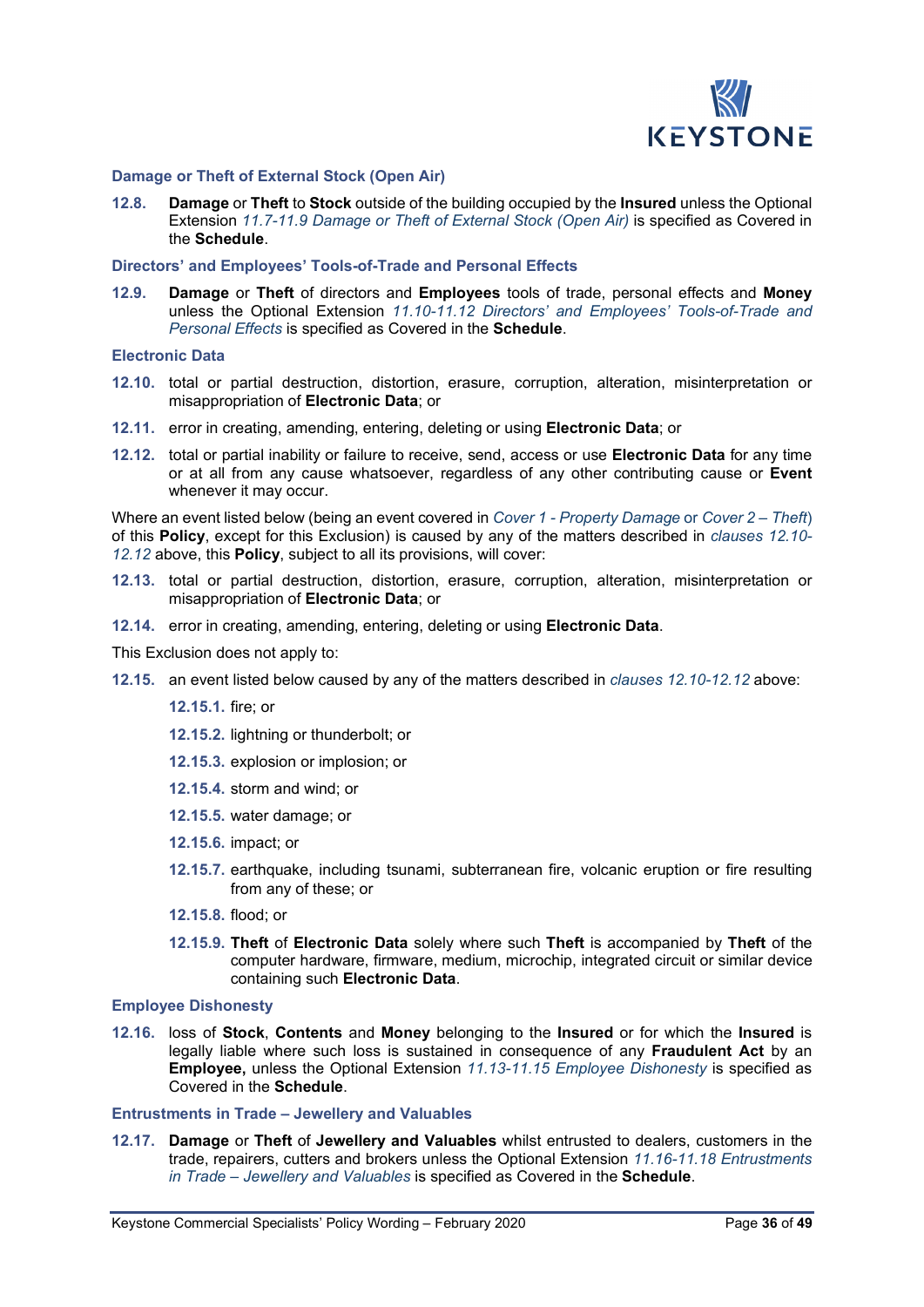

#### **Entrustments to Photographers – Jewellery and Valuables**

**12.18. Damage** or **Theft** of **Jewellery and Valuables** whilst entrusted to photographers unless the Optional Extension *11.19-11.23 Entrustments to Photographers – Jeweller and Valuables* is specified as Covered in the **Schedule**.

#### **Exhibitions/Shows – Artwork and Collectibles**

**12.19. Damage** or **Theft** of **Artwork and Collectibles** of every kind whilst on display at a public exhibition or show unless Cover Seven – Exhibitions and Shows clauses *9.1-9.3 Exhibitions/Shows – Artwork and Collectibles* are specified as Covered in the **Schedule**.

#### **Exhibitions/Shows – Jewellery and Valuables**

**12.20. Damage** or **Theft** of **Jewellery and Valuables** whilst on display at a public exhibition or show unless Cover Seven – Exhibitions and Shows clauses *9.4-9.6 Exhibitions/Shows – Jewellery and Valuable* are specified as Covered in the **Schedule**.

#### **Fusion and Machinery Breakdown**

**12.21.** loss or damage to any part or parts of the Insured's machinery caused by the sudden and accidental failure of machinery resulting in physical damage to the machinery which requires the repair or replacement of the machinery or a part of the machinery unless the Optional Extension *11.24-11.28 Fusion and Machinery Breakdown* is specified as Covered in the **Schedule**.

#### **Geographical Limitations**

**12.22. Stock** and **Contents** that is outside Australia at the time of its **Damage** or **Theft**:

**12.22.1.** except as specifically stated otherwise in the appropriate Cover; or

**12.22.2.** unless **Keystone** agree in writing to the contrary.

#### **Home Risk – Jewellery and Valuables**

**12.23. Damage** or **Theft** of **Jewellery and Valuables** whilst kept in the homes of the Insured or their **Employees** or representatives unless Optional Extension *11.29-11.32 Home Risk – Jewellery and Valuables* is specified as Covered in the **Schedule**.

#### **Intentional Acts**

**12.24.** intentional acts by an **Insured** or another party committed with the **Insured's** knowledge and consent and which an **Insured** can prevent.

#### **Invalid Payments**

- **12.25.** acceptance by the **Insured** of any currency which subsequently is proved to have been forged, counterfeit or otherwise for any reason whatsoever; or
- **12.26.** acceptance by the **Insured** of any cheque, credit or charge card, or other negotiable instrument which is subsequently dishonoured for payment; or
- **12.27.** acceptance by the **Insured** of any other form of payment which is invalid or uncollectable for any reason whatsoever.

#### **Keys and Duplicate Keys Removed from Premises**

**12.28.** loss caused by any keys or duplicate keys that are capable of operating the alarms or **Safe or Strongroom,** not being removed from the **Premises** when the said **Premises** are not open for business. However, for this Exclusion, **Premises** shall not include any portion occupied for residential purposes by the **Insured** or any of their **Employees**.

#### **Known Defects**

**12.29.** loss caused by faults or defects known to an **Insured** or any **Employee** whose knowledge in law would be deemed to be the **Insured's** and not disclosed to **Keystone** at the time this insurance was arranged.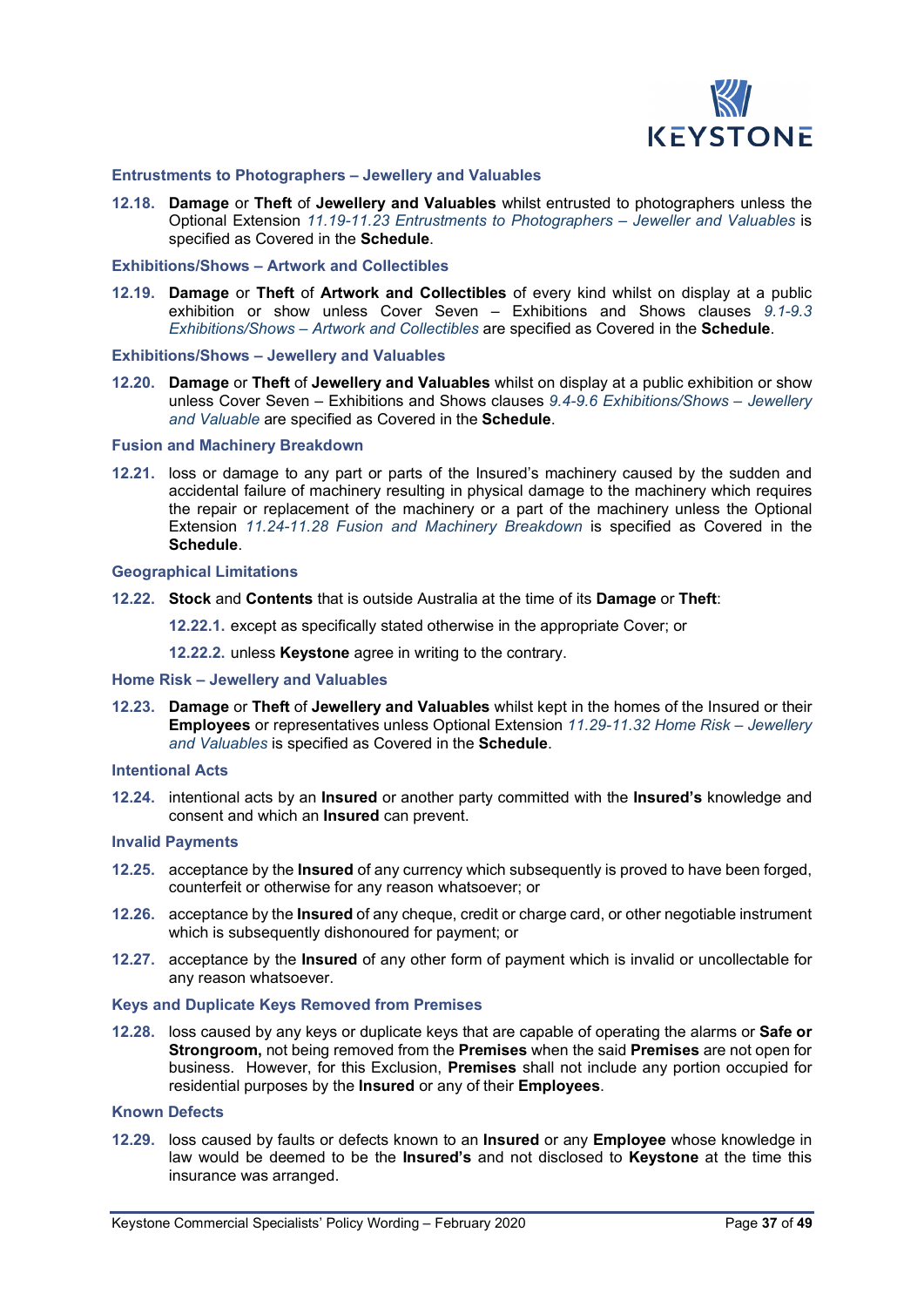

#### **Media Loans – Jewellery and Valuables**

**12.30. Damage** or **Theft** of **Jewellery and Valuables** whilst entrusted to the media including but not limited to magazine publishers and television companies and also wearing by celebrities at presentation nights and awards ceremonies unless the Optional Extension *11.33-11.37 Media Loans – Jewellery and Valuables* is specified as Covered in the **Schedule**.

#### **Mysterious Disappearance or Unexplained Loss**

**12.31.** disappearance of **Stock** and **Contents** that cannot be explained or attributed to a specific cause or event.

#### **Non-Compliance**

**12.32.** an **Insured's** failure to take reasonable precautions to comply with any relevant statutory obligations, by-laws, regulations, public authority requirements or safety requirements.

#### **Personal Transit - Artwork and Collectibles**

**12.33. Damage** or **Theft** of **Artwork and Collectibles** whilst it is in transit from one place to another by the **Insured**, **Employees**, agents or anyone else to whom the **Artwork and Collectibles** are entrusted, unless Cover Six – Sendings and Transit clauses *8.6-8.8 Personal Transit – Artwork and Collectibles* is specified as Covered in the **Schedule**.

#### **Personal Transit – Jewellery and Valuables**

**12.34. Damage** or **Theft** of **Jewellery and Valuables** whilst it is in transit from one place to another by the **Insured**, **Employees**, agents or anyone else to whom the **Jewellery and Valuables** are entrusted unless Cover Six – Sendings and Transit clauses *8.9-8.11 Personal Transit – Jewellery and Valuables* is specified as Covered in the **Schedule**.

#### **Processing/Workmanship Risk**

**12.35.** damage to **Customers' Goods** whilst making, cleaning, repairing, refinishing, dyeing, altering, restoring, renovating, reframing, retouching, or any similar process unless the Optional Extension *11.38-11.40 Processing Risk/Workmanship – Jewellery and Valuables* is specified as Covered in the **Schedule**. For the avoidance of doubt the Optional Extension *11.38-11.40 Processing Risk/Workmanship – Jewellery and Valuables* only provides cover for **Jewellery and Valuables**.

#### **Professional Transit – Artwork and Collectibles**

**12.36. Damage** or **Theft** of **Artwork and Collectibles** whilst in transit with a professional fine art carrier unless Cover Six – Sendings and Transit clauses *8.12-8.16 Professional Transit – Artwork and Collectibles* is specified as Covered in the **Schedule**.

#### **Protections Maintenance**

- **12.37.** any physical and electrical protections (including security and fire alarms) notified to **Keystone,** not being engaged and fully operational whenever the **Situation** is left unattended.
- **12.38.** any failure to test and use security and fire alarms as specified by the manufacturers specifications (including checking the battery, alarm detection coverage and transmission to the monitoring station) if the **Insured** own or have responsibility for operating and maintaining such, including security and fire alarms for the purposes of the **Business**.

#### **Radioactivity**

**12.39.** ionising radiation or contamination by radioactivity from any nuclear fuel or from any nuclear waste from the combustion of nuclear fuel or from the radioactive, toxic, explosive or other hazardous properties of any explosive nuclear assembly or nuclear component thereof.

#### **Replacement of Locks and Keys**

**12.40.** the cost of replacing locks, keys, magnetic keys, cards or similar devices and combinations used in the **Business** unless the Optional Extension *11.41-11.43 Replacement of Locks and Keys* is specified as Covered in the **Schedule**.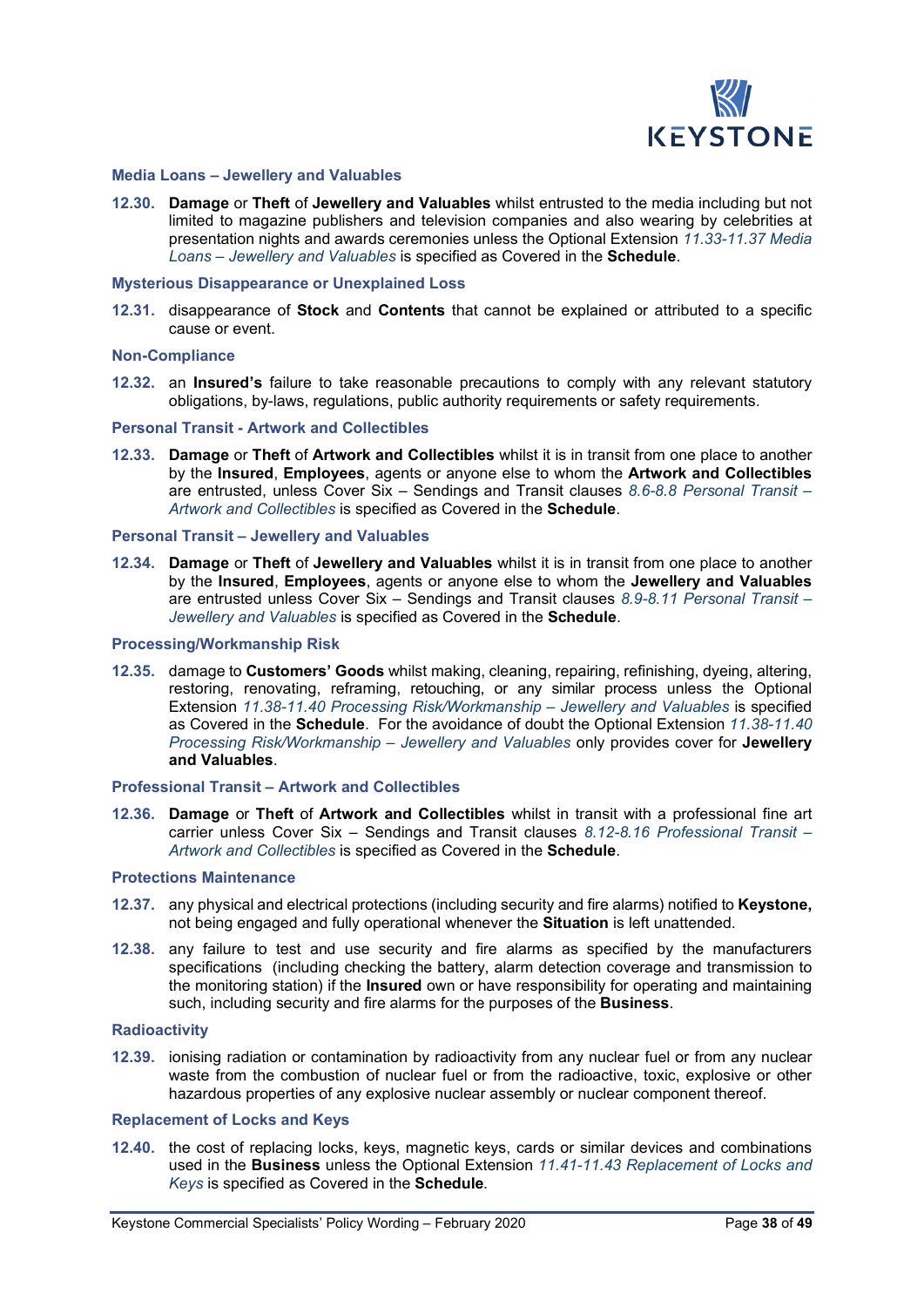

#### **Safe Custody/ Inwards Entrustments**

**12.41.** goods entrusted to the **Insured** by private clients and/or customers solely for safe custody.

#### **Sendings – Jewellery and Valuables**

**12.42. Damage** or **Theft** of **Jewellery and Valuables** whilst in transit in unless Cover Six – Sendings and Transit clauses *8.17-8.21 Sendings – Jewellery and Valuables* is specified as Covered in the **Schedule**.

**Stock and Contents Missing at Stocktake/Not Recorded**

- **12.43.** any **Stock** and **Contents**:
	- **12.43.1.** discovered as missing or in shortage during a stocktake; or
	- **12.43.2.** that has not been entered in the **Insured's Stock** records.

#### **Stock Away from Premises**

**12.44. Damage** or **Theft** of **Stock** whilst away from the **Premises** unless the Optional Extension *11.44-11.46 Stock Away from Premises* is specified as Covered in the **Schedule**.

#### **Terrorism**

**12.45.** loss caused by any act of **Terrorism**, or any action taken in controlling, preventing, suppressing or in any way relating to an act of **Terrorism**.

This Exclusion does not apply to **Theft**, **Money** or **Glass**.

#### **Unattended Vehicle**

**12.46. Theft** of **Stock** and **Money** from an unattended **Vehicle**.

#### **Un-occupancy**

**12.47. Damage** or **Theft** of the **Insured's Stock** and **Contents** if the occurrence happens after the **Insured's Premises** has been unoccupied for more than 90 consecutive days, unless **Keystone** otherwise agree in writing.

This Exclusion does not apply to **Damage** caused by:

- **12.47.1.** lightning, earthquake, volcanic eruption, tsunami and subterranean fire; or
- **12.47.2.** impact by road **Vehicle** or their loads, **Animals**, trees or branches, meteorite, **Aircraft** or other aerial devices or articles dropped from them, sonic boom or space debris, falling communication masts, towers, antennae or dishes, falling buildings or structures or parts thereof which do not belong to the **Insured**; or
- **12.47.3.** riots, civil commotions and strikes.

This Exclusion will not apply if the **Premises** are partly occupied.

#### **War**

**12.48.** loss caused by war, invasion, acts of foreign enemies, hostilities (whether war has been declared or not), civil war, rebellion, revolution, insurrection, military or usurped power or confiscation or nationalisation or requisition or destruction of or damage to property by, or under the order of, any government or public or local authority. However, this exclusion does not apply to transits by sea or air if cover is provided under an Optional Extension as specified in the **Schedule**.

### **Wearing Risk – Jewellery and Valuables**

**12.49. Damage** or **Theft** of **Jewellery and Valuables** being worn or used by the **Insured**, **Employee**, **Family**, relatives or friends or whilst in their custody for this purpose unless the Optional Extension *11.47-11.50 Wearing Risk – Jewellery and Valuables* is specified as Covered in the **Schedule**.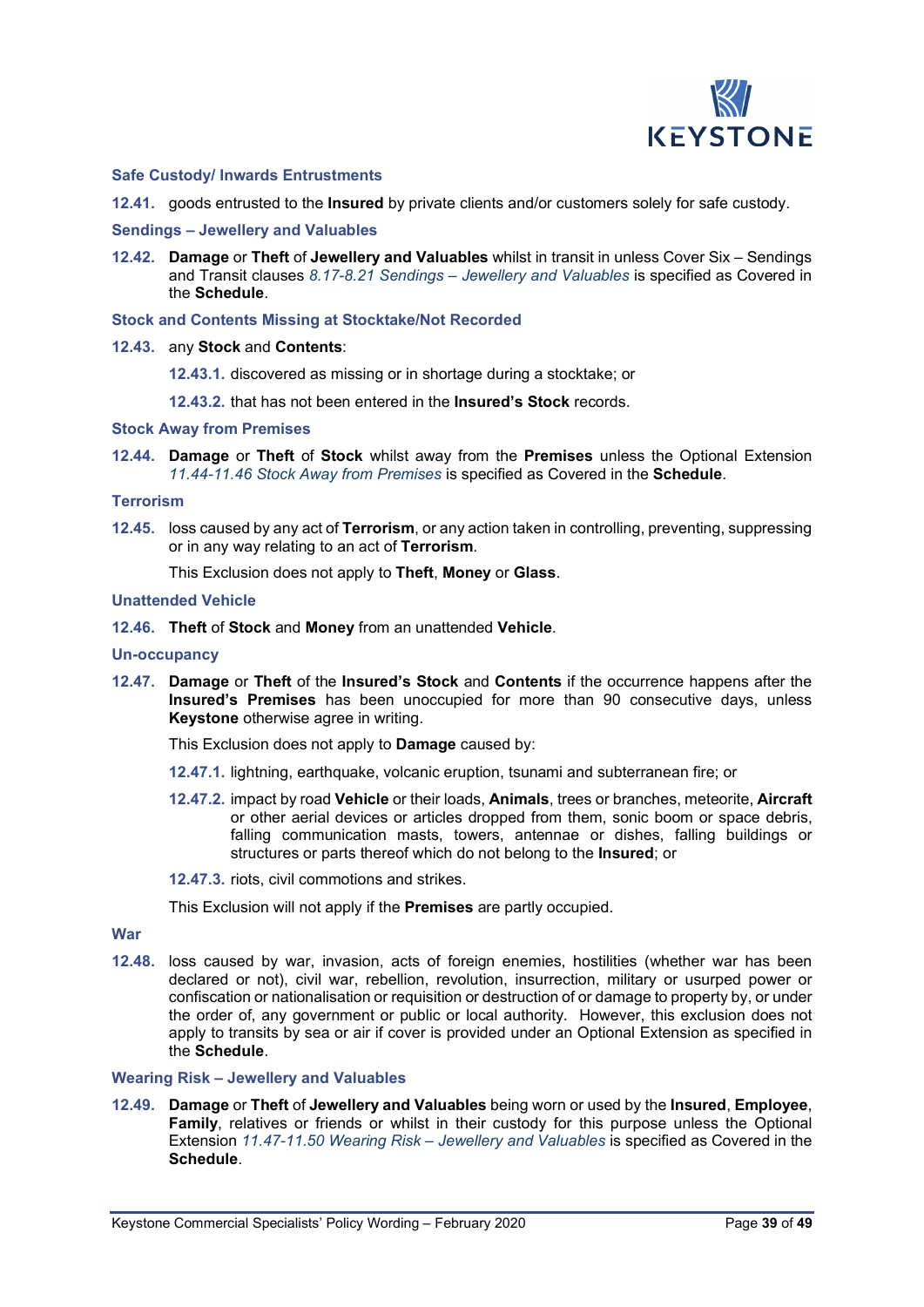

**12.50. Keystone** will not make any payments under this **Policy**:

#### **Sanctions**

**12.50.1.** that would be in contravention of any sanction, prohibition or restriction under United Nations resolutions or trade or economic sanctions, laws or regulations of Australia, the European Union, United Kingdom or United States of America.

# **13. Claims Conditions**

The following Claims Conditions apply to enable **Keystone** to process a claim under any Cover, Automatic Extension and Optional Extension of this Policy.

### **Accountancy Records**

**13.1.** The **Insured** must provide to **Keystone** all books of account, business books and other documents as may be required to investigate or verify claims. If the **Insured** does not, **Keystone** may refuse to pay, or may reduce the amount of a claim.

### **Carriers and Bailees**

**13.2.** The **Insured** must take steps to recover a loss from a carrier or bailee if **Stock** and **Contents** is **Damaged** or **Stolen** while in the custody of that carrier or bailee, before making a claim under this **Policy**. This **Policy** will only cover the **Insured** to the extent of any loss that the **Insured** cannot recover from the carrier or bailee.

# **Claims Settlement**

- **13.3.** The **Insured** must tell **Keystone** of the **Insured's** entitlement to input tax credits for the **Insured's** insurance **Premium** if the **Insured** is registered, or should be registered for GST purposes, if any **Event** occurs which gives or may give rise to a claim. **Keystone** will not cover the **Insured** for any resulting fines, penalties or tax charges if the information the **Insured** give **Keystone** is incorrect.
- **13.4.** Any cash payments made to the **Insured** under this **Policy** will be based on costs including GST. However, if the **Insured** are, or would be, entitled to claim any input tax credits for the repair or replacement of the **Stock** and **Contents** or for other things insured by this **Policy**, **Keystone** will reduce **Keystone's** payment to the **Insured** by the amount of the **Insured's** input tax credit entitlement.
- **13.5.** The future conduct of a claim becomes the **Insured's** responsibility if, at any time, **Keystone** pay the **Insured** the **Sum Insured** for any claim under this **Policy**. **Keystone** may also pay any Automatic Extensions or Optional Extensions that are in addition to the **Sum Insured**.

#### **Conduct of Claims**

- **13.6. Keystone** may appoint legal or other representatives to assist in the conduct of a claim.
- **13.7. Keystone** shall have the right and full discretion to conduct claims.
- **13.8. Keystone** reserve the right to negotiate and settle any claim on terms **Keystone** consider appropriate.

#### **Co-operation and Mitigation**

- **13.9.** The **Insured** must give **Keystone** such information and assistance as **Keystone** consider necessary to:
	- **13.9.1.** determine an appropriate course of action in relation to any claim; and
	- **13.9.2.** identify any parties that the **Insured** may have rights against relating to any claim.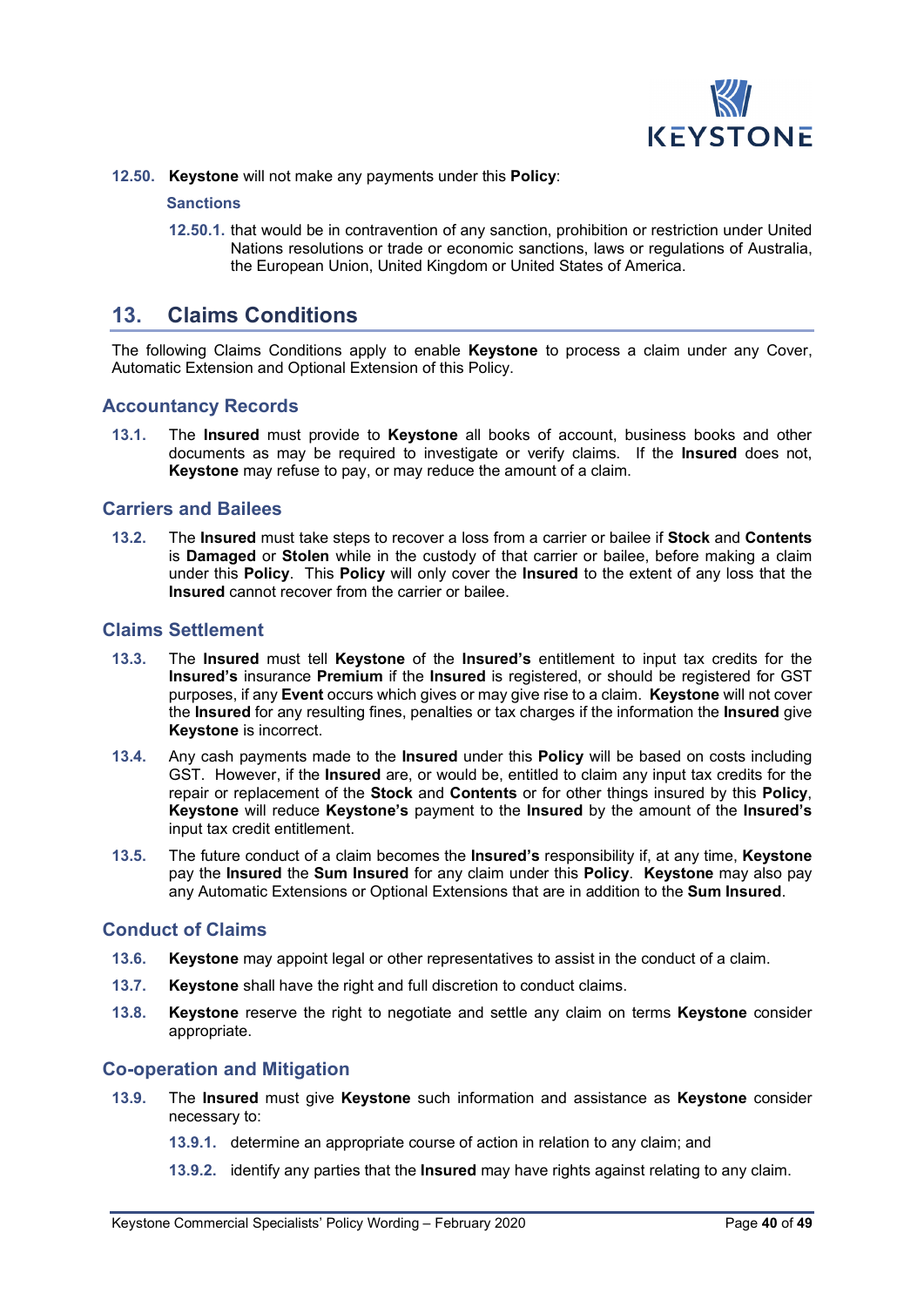

- **13.10.** The **Insured** must take all reasonable steps to avoid, minimise or mitigate any loss or damage that is or may be the subject of a claim.
- **13.11.** Compliance with this Claims Condition will be at the **Insured's** own expense.

#### **Excess**

- **13.12.** All claims for loss, damage or expense resulting from any one occurrence or series of occurrences arising out of one event, shall be adjusted as one claim, and the **Excess** shall be deducted from such adjusted claim.
- **13.13.** Each claim for loss or damage separately occurring shall be adjusted separately, and from the amount of such claim the **Excess** shall be deducted.

# **Foreign Currency**

**13.14.** Any payments made, or costs and expenses incurred in a currency other than Australian dollars shall be converted to and paid in Australian dollars based upon the rate of exchange published by the Reserve Bank of Australia on the date that the payments were made or costs and expenses were incurred, or the preceding date should they be incurred on a weekend or public holiday.

### **Not Authorise the Repair or Replacement**

- **13.15.** The **Insured** must not authorise the repair or replacement of anything without **Keystone's** agreement.
- **13.16. Keystone** give the **Insured** authority to arrange emergency repairs on **Keystone's** behalf where the **Insured** is required to prevent further **Damage** or **Theft** to the **Insured's** property as a direct result of an emergency and the property is covered by this **Policy**.

#### **Notify Claim**

- **13.17.** The **Insured** must:
	- **13.17.1.** notify the police immediately following a **Theft**; and
	- **13.17.2.** notify **Keystone** as soon as possible giving **Keystone** all the known details of the event including the police event number if available; and
	- **13.17.3.** submit to examination under oath if **Keystone** so require.

### **Keystone's Rights of Possession**

**13.18. Keystone**, **Keystone's** employees or **Keystone's** agents have the right to enter any building or area where **Damage** or **Theft** has occurred and take possession of **Stock** and **Contents** or require the **Stock** and **Contents** to be delivered to **Keystone**.

#### **Progress Payments**

**13.19. Keystone** will make progress payments on claims at intervals to be agreed by **Keystone** following receipt of an interim report from **Keystone's** loss adjuster or representative. **Keystone** will not unreasonably withhold progress payments.

#### **Proof of Fraud or Dishonesty**

**13.20.** The **Insured** must supply **Keystone** with all records and documents that may assist **Keystone** in substantiating and investigating any **Fraudulent Act** and the **Insured's** rights of recovery in the event of a claim. This includes but is not limited to all records (including computer, electronic and accounting records), video and audio recordings, working papers, internal memoranda, police reports, accounting records and audit documents.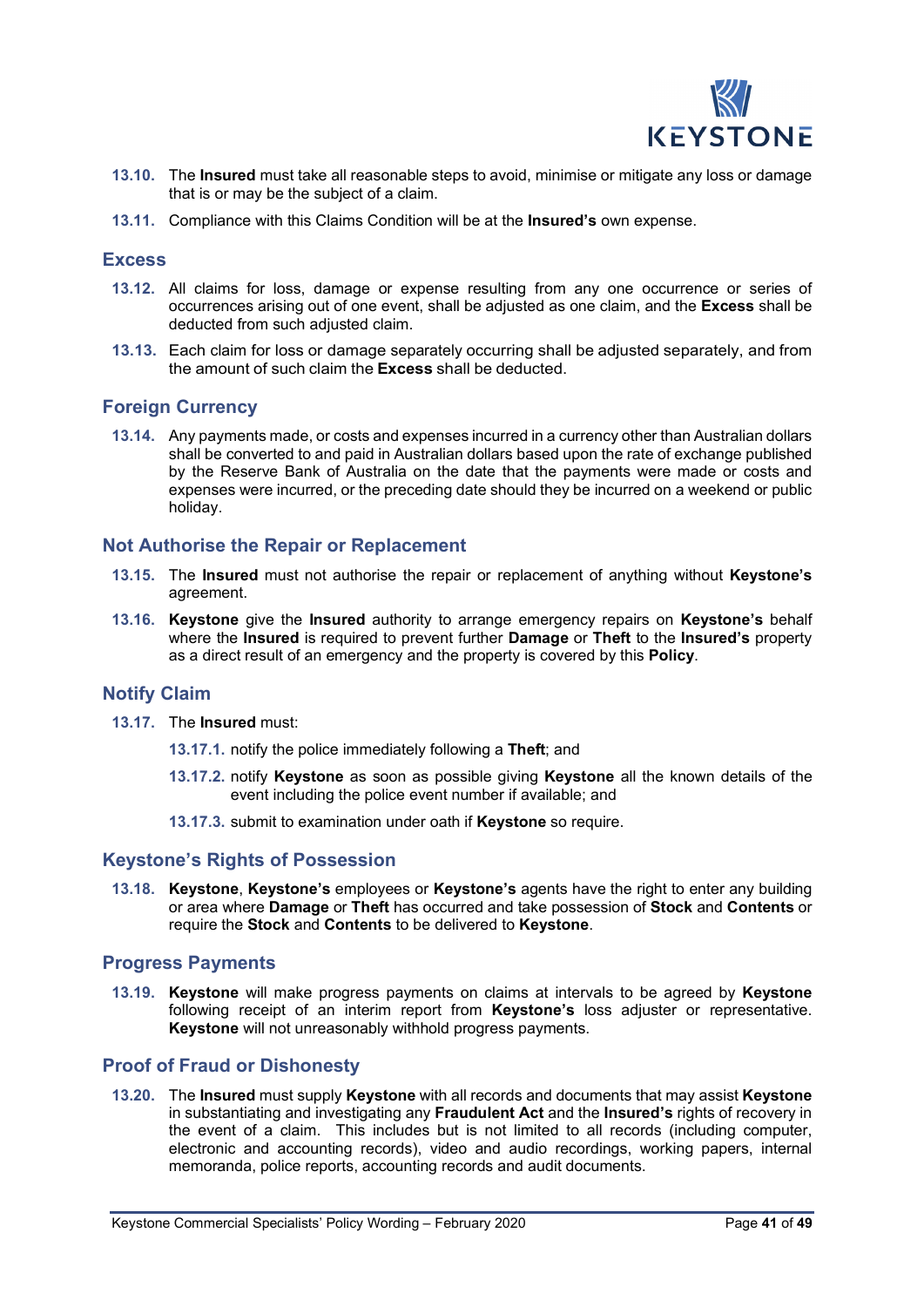

# **Retain All Damaged Property**

- **13.21.** The **Insured** must:
	- **13.21.1.** retain and preserve all damaged property for **Keystone's** inspection prior to authorisation of repairs unless alterations and repairs are immediately necessary for safety reasons or to minimise or prevent further loss, damage or injury. If repairs are necessarily carried out without **Keystone's** prior approval, the **Insured** are still required where reasonably practical, to retain and preserve all damaged property for **Keystone's** inspection; and
	- **13.21.2.** use the **Insured's** best endeavours to preserve all property, products, plant and all other things that may assist **Keystone** in investigating a claim, including assisting in determining if there are rights of recovery against another entity or person.

## **Recovered Property**

**13.22. Keystone** will notify the **Insured** of the recovery and the **Insured** will have 60 days from the date of such notice to exercise the **Insured's** right to purchase.

### **Records Clause**

**13.23.** The **Insured** must maintain an accurate and itemised inventory of all **Stock** and **Contents** covered by this **Policy**. In the event that information provided does not satisfactorily substantiate the quantum claimed, **Keystone** shall be liable only for the amount of claim accounted for. Any settlement beyond this figure shall be solely at the discretion of **Keystone.**

#### **Recoveries**

- **13.24.** Recoveries (whether effected by **Keystone** or by an **Insured**), less the cost of recovery, shall be distributed as follows:
	- **13.24.1.** first, to the **Insured** for the amount of loss otherwise covered but in excess of the **Sum Insured**, less any applicable **Excess**; and
	- **13.24.2.** second, to **Keystone** for the amount paid to the **Insured** for covered losses; and

**13.24.3.** third, to the **Insured** for the applicable **Excess**.

- **13.25.** The **Insured** will have the right of first refusal to purchase from **Keystone** any **Stock** and **Contents** recovered for which the full value has been paid in settlement of a claim at the lesser of:
	- **13.25.1.** the amount of the settled claim plus interest from the date of settlement at a relevant prevailing bank base rate plus loss adjustment and recovery expenses; or
	- **13.25.2.** the fair market value at the time of recovery.

# **14. General Conditions**

The following General Conditions apply to all Covers, Automatic Extensions and Optional Extensions of this **Policy** unless expressly stated otherwise. Breach of a condition or warranty without the **Insured's** knowledge or consent, or error in name, description, or situation of property will not prejudice the **Insured's** rights under this **Policy** provided notice in writing is given to **Keystone** when such breach or error comes to the **Insured's** knowledge. Reasonable extra premium shall be paid if required, from the date of such breach or error.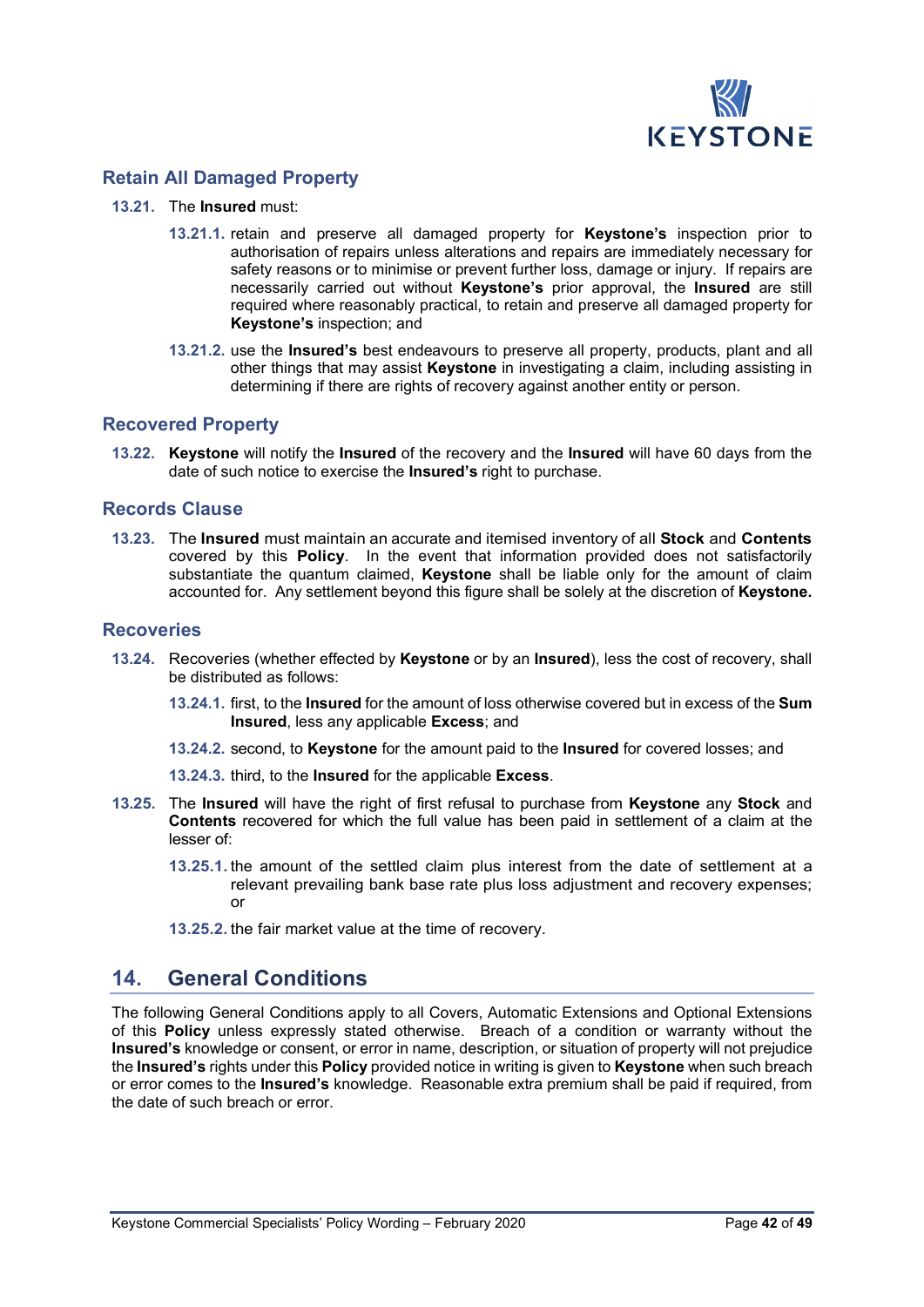

# **Acquisition of Companies**

- **14.1. Keystone** will provide cover for a company or companies acquired by the **Insured** where the business is of a similar occupation to that stated in the **Schedule** subject to the **Insured's** acceptance of **Keystone's** terms, undertaking to pay any additional premium required by **Keystone**, and provided that the **Insured** notifies **Keystone** in writing within 30 days of the acquisition of:
	- **14.1.1.** any company or other legal entity acquired during the **Period of Insurance**; or
	- **14.1.2.** any property associated with such company or any other legal entity or business undertaking or operation.
- **14.2. Keystone's** liability shall not exceed the **Sum Insured** or sub-limit applicable under the relevant Covers making up this **Policy** for each **Stock** and **Contents**.

#### **Assignment**

**14.3.** This **Policy** cannot be assigned by the **Insured**.

#### **Authorisation**

**14.4.** The **Principal Insured** is the agent for each **Insured** and each **Insured** is bound by any statement, act or omission of the **Principal Insured** for all purposes under this **Policy**.

### **Cancellation**

- **14.5. Keystone** may only cancel this **Policy** pursuant to the *Insurance Contracts Act 1984 (Cth).*
- **14.6.** The **Principal Insured** may cancel this **Policy** at any time by giving written notice to **Keystone**.
- **14.7. Keystone** may retain the pro rata proportion of the **Premium**. Note that in the event of the notification of a claim which is covered under this **Policy**, the **Premium** shall be regarded as fully earned and may be retained by **Keystone**.

#### **Consideration**

- **14.8.** The cover provided by **Keystone** under this **Policy** is in consideration of the payment of the **Premium**.
- **14.9.** The **Insured** must pay the **Premium** specified in the **Schedule** for the **Period of Insurance** to **Keystone** by the due date. The due date is on or before thirty (30) days after the inception date of the **Period of Insurance** or such other time that **Keystone** agrees in writing. If the **Insured** fails to pay the **Premium** by the due date, **Keystone** is entitled to cancel this **Policy** in accordance with the *Insurance Contracts Act 1984 (Cth)*.

#### **Construction and Interpretation**

- **14.10.** Paragraph titles used in this **Policy** are included for descriptive purposes only and do not form part of this **Policy** for the purposes of its construction or interpretation.
- **14.11.** Words denoting the singular include the plural and vice versa except where the context otherwise requires.

#### **Designation of Property**

**14.12. Keystone** agree to accept the designation under which any property appears in the **Insured's** books of account to determine under which item any property is insured.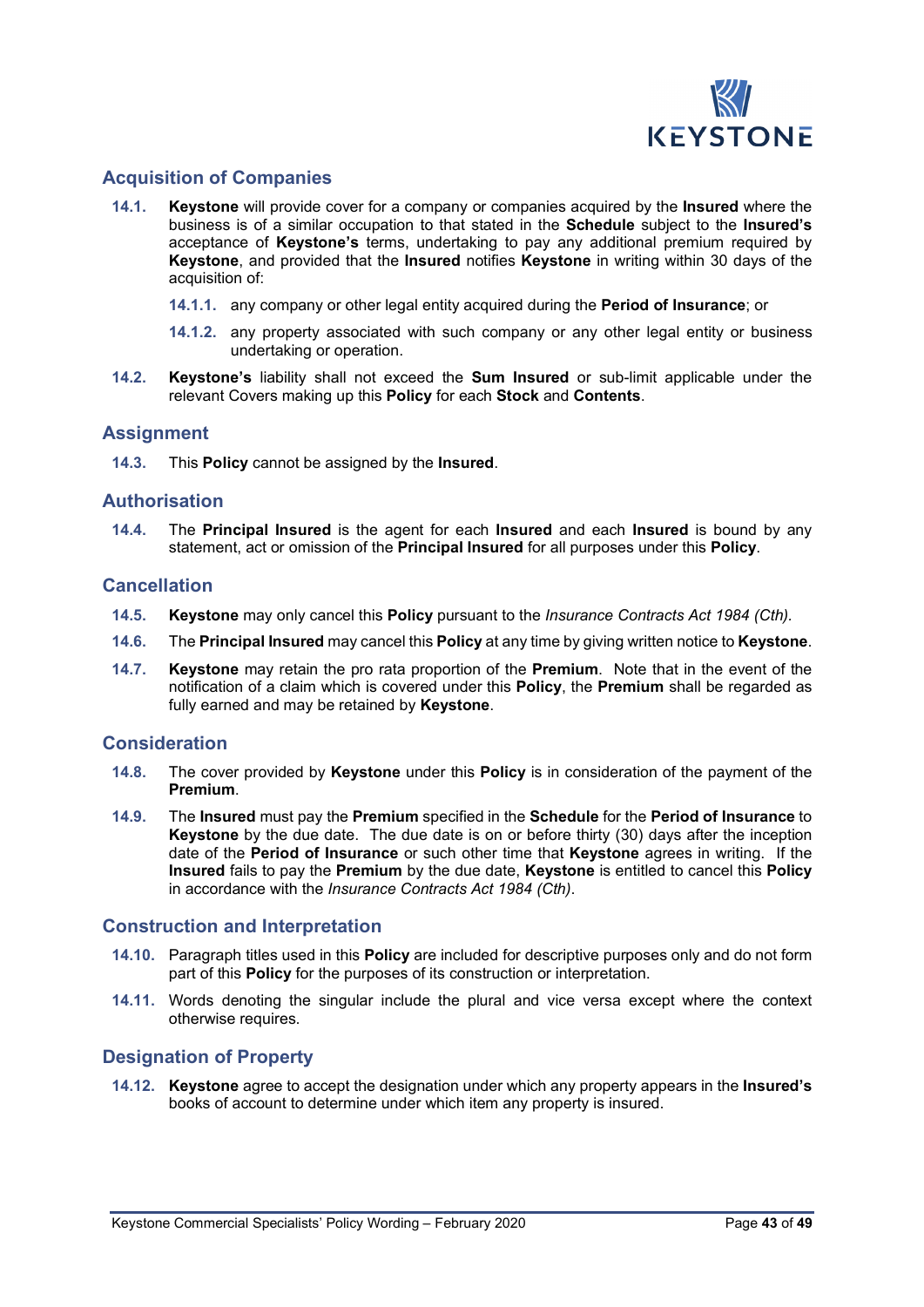

### **Due Diligence**

**14.13.** The **Insured** must exercise due diligence in doing all things to avoid or reduce any loss under this **Policy**.

### **Endorsements**

**14.14.** An **Endorsement** does not affect or increase the **Sum Insured** or any other term, except to the extent specifically provided in the **Endorsement**. For the avoidance of doubt, each **Endorsement** is otherwise subject to all the terms of this **Policy**.

### **Enforceability**

**14.15.** This **Policy** must have a **Schedule** attached to it which has been signed by an authorised officer of **Keystone** to be enforceable.

#### **Excess**

- **14.16.** The **Insured** must pay the **Excess** that applies to claims under this **Policy**. The **Excess** that applies will depend on the circumstances of the claim. The amount of the **Excess** and the circumstances that each **Excess** applies to are shown on the **Schedule** or set out in the applicable Cover. **Keystone** will tell the **Insured** how to pay the **Excess** and to whom to pay it.
- **14.17. Excess** shall not be aggregated and only the highest single **Excess** shall apply should more than one **Excess** apply for any claim made under any part of this **Policy**.
- **14.18.** The **Sum Insured** and sub-limits shall apply in addition to, and shall not be reduced by, the amount of any applicable **Excess**.
- **14.19.** Only one **Excess** will apply to all damage resulting from earthquake, subterranean fire, volcanic eruption, bushfire, storm, hail or rainwater that is continuous, due to the same general conditions, and occurs within a 72-hour period from the first happening of damage.
- **14.20. Keystone** shall be liable only for **Loss** which exceeds the **Excess**.
- **14.21.** The **Excess** is to be borne by the **Insured** and shall remain uninsured.
- **14.22.** The **Insured** shall, within seven (7) working days of receipt of **Keystone's** written request, reimburse **Keystone** for a payment where **Keystone** have elected to pay all or part of the **Excess** in respect of any **Claim**.

### **Fraud**

**14.23.** The **Policy** may become void and the claim hereunder forfeited, or **Keystone's** liability in respect of such claim may be reduced, subject to the provisions of the *Insurance Contracts Act 1984*, if the **Insured** makes a claim knowing the same to be false or fraudulent, as regards amount or otherwise.

# **Goods and Services Tax (GST)**

**14.24. Keystone** will charge the **Insured** an amount for GST as part of the **Premium**. The **Insured** must inform **Keystone** of the extent to which there is an entitlement to an input tax credit for that GST amount each time it notifies a claim under this **Policy**. No payment will be made to the Insured for any GST liability that it may incur on the settlement of a claim if it does not inform **Keystone** of its entitlement or correct entitlement to an input tax credit. Despite the other terms of this **Policy**, **Keystone's** liability to the **Insured** will be calculated considering any input tax credit to which the **Insured** is entitled for any acquisition which is relevant to the claim, or to which it would have been entitled had it made a relevant acquisition. 'GST', 'input tax credit', 'acquisition' and 'supply' have the meaning given in *A New Tax System (Goods and Services Tax) Act 1999*.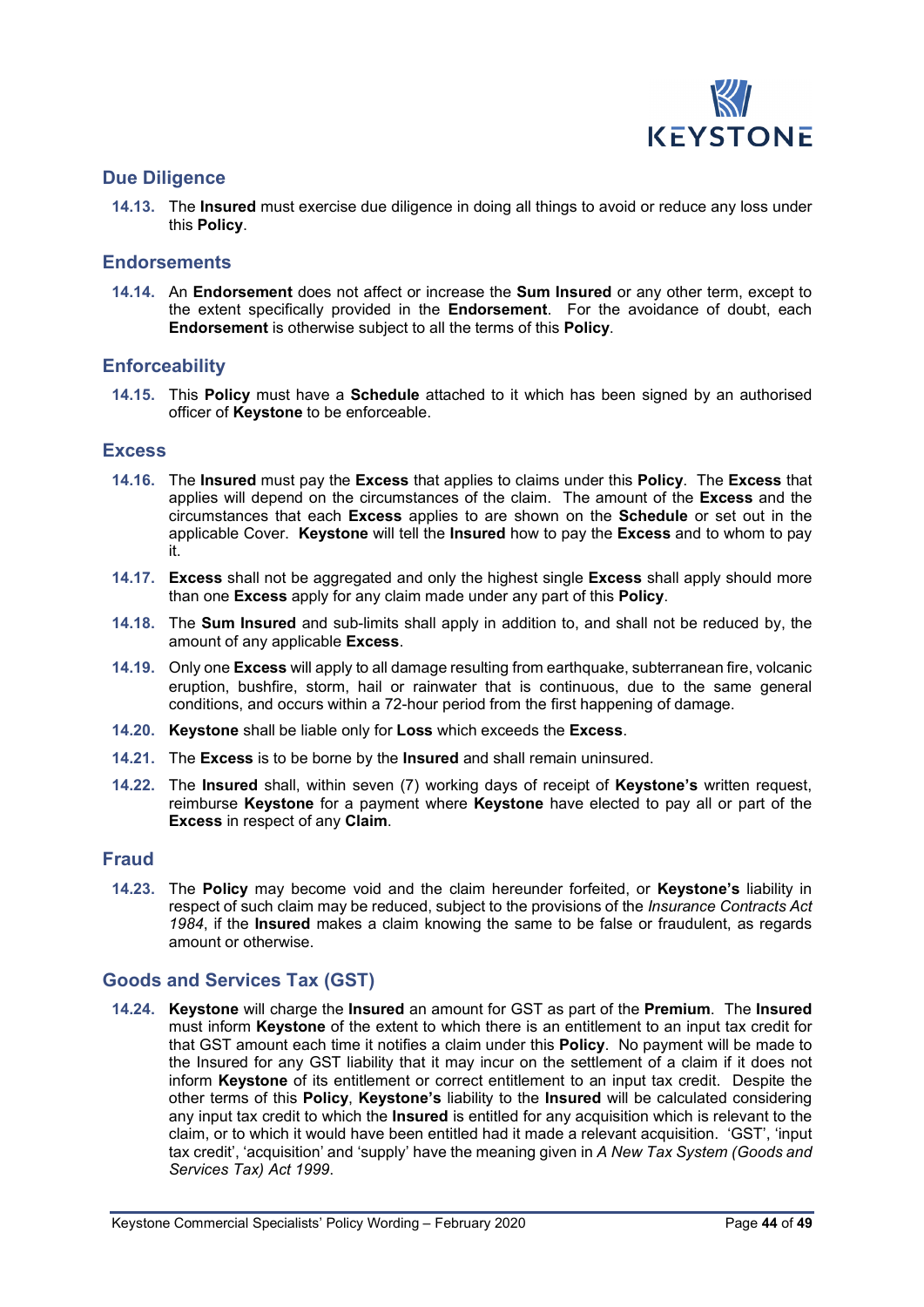

### **Governing Law**

**14.25.** This **Policy** will be governed in accordance with the law of the State or Territory of Australia in which this **Policy** was issued. Any disputes relating to interpretation will be submitted to the exclusive jurisdiction of the courts of Australia.

#### **Inspections**

**14.26. Keystone** (or agents appointed by **Keystone**) have the right to inspect and examine, by mutual appointment, any **Stock** and **Contents**.

#### **Insurable Interest**

**14.27. Keystone** will not pay for any loss or damage to any **Stock** and **Contents** unless the **Insured** has an insurable interest in the **Stock** and **Contents** at the time of the loss. **Keystone** will not pay more than the amount of the **Insured's** interest up to the value that applies to **Stock** and **Contents** as detailed in the Basis of Settlement if more than one person has an insurable interest.

## **Insurance Contracts Act 1984**

**14.28.** This **Policy** is governed by, and **Keystone** will act in accordance with, the *Insurance Contracts Act 1984* (Cth).

#### **Material Change**

- **14.29.** The **Insured** must notify **Keystone** as soon as reasonably practicable of any material change in the risk insured by this **Policy**. **Keystone** is entitled to amend the terms of this **Policy** and/or charge an additional **Premium** based on **Keystone's** assessment of any change in the risk covered by this **Policy**. A material change in the risk includes, without limitation:
	- **14.29.1.** activities that are materially different from those declared in the **Proposal**; or
	- **14.29.2.** activities outside the normal activities of the **Business**; or
	- **14.29.3.** any loss of, or conditions imposed upon, any licence or other authority required by the **Insured** to conduct the **Business**.
- **14.30. Keystone** may at its election, instead of cancelling or avoiding this **Policy**, give notice in writing to the **Insured** that any claim which has arisen or may arise which is related to such facts, activities or circumstances shall be excluded from indemnity under this **Policy** in the event of **Keystone** being at any time entitled to cancel or avoid this **Policy** because of the **Insured** failing to give notice in accordance with General Condition *14.30*.

#### **Maximum Sum Insured**

- **14.31.** The maximum amount **Keystone** will pay will not exceed the amount stated in the **Schedule** as the **Sum Insured** for those Covers selected, except as stated elsewhere in this **Policy**.
- **14.32.** The **Sum Insured** shall apply in addition to, and shall not be reduced by, the amount of any applicable **Excess**.

#### **Other Insurance**

**14.33.** The **Insured** shall promptly give to **Keystone** full details of such other insurance, including the identity of the insurer, the policy number, and such further information as **Keystone** may reasonably require if at the time any claim arises under this **Policy,** there is any other insurance in force covering the same Cover.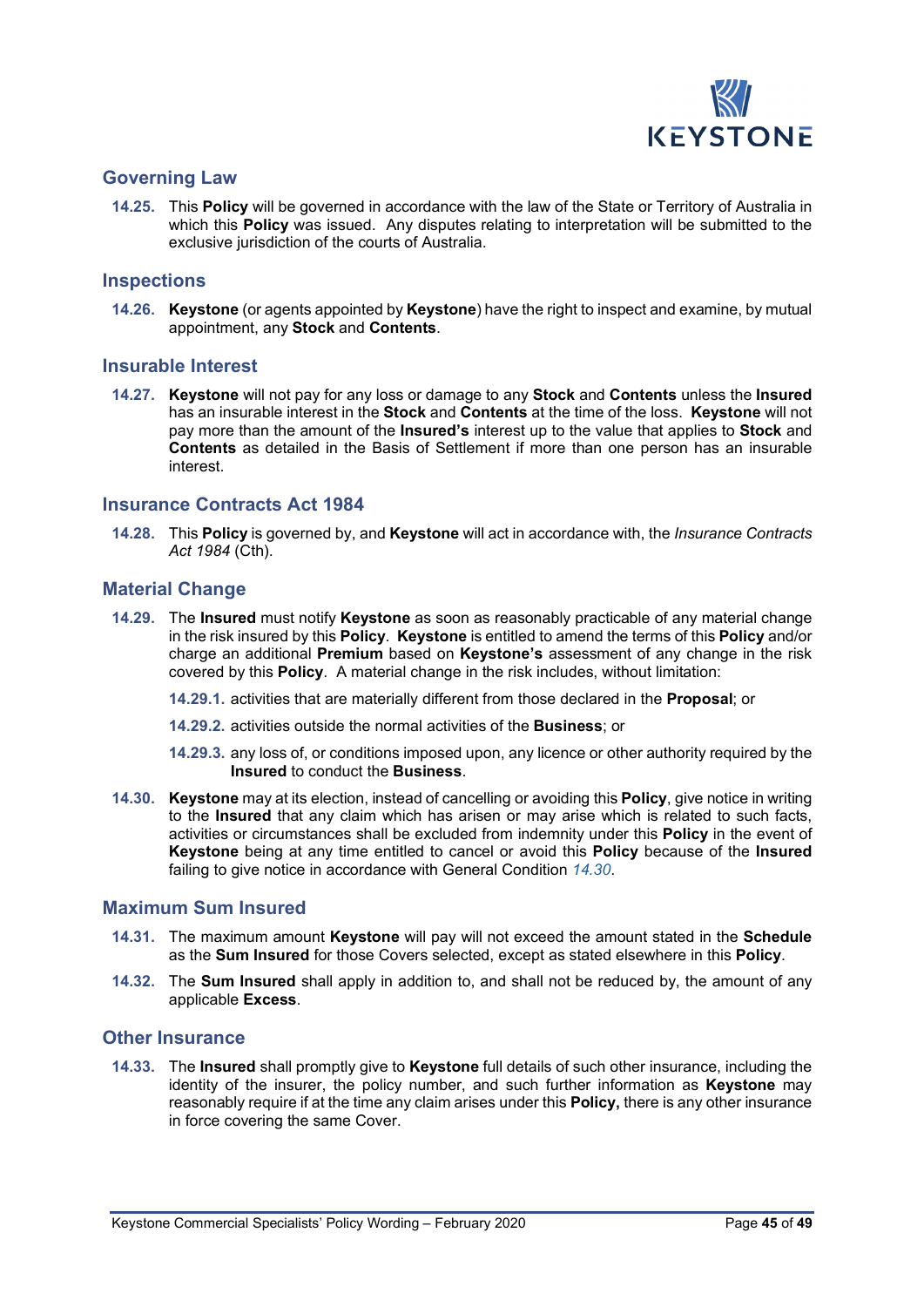

### **Reasonable Care**

- **14.34.** The **Insured** must take reasonable precautions to prevent property damage as if the **Insured** were not covered by this **Policy** such as (but not limited to):
	- **14.34.1.** maintaining and looking after other person's or organisation's property and buildings used or occupied by the **Insured**, in accordance with the **Insured's** agreement with them; and
	- **14.34.2.** complying with all laws and safety requirements imposed by any authority or by State or national legislation.
- **14.35. Keystone** may refuse to pay part or all of the **Insured's** claim if the **Insured** do not take reasonable precautions.

#### **Severability and Non-Imputation**

- **14.36.** Where this **Policy** covers more than one party, any failure on the part of any of the parties to:
	- **14.36.1.** comply with the duty of disclosure under the *Insurance Contracts Act 1984 (Cth)*; or
	- **14.36.2.** comply with any obligation under this **Policy** (other than the obligation to pay **Premium**); or
	- **14.36.3.** refrain from conduct which is dishonest, fraudulent, criminal or malicious,

shall not prejudice the right of the remaining party or parties to cover under this **Policy**, provided that such remaining party or parties shall:

- **14.36.4.** be entirely innocent of and have had no prior knowledge of any such failure; and
- **14.36.5.** as soon as practicable after becoming aware of any such failure, advise **Keystone** in writing of all its relevant circumstances.

#### **Subrogation**

**14.37. Keystone** will become subrogated to all rights and remedies that the **Insured** may have against any party in relation to a claim where it has been paid by **Keystone** under this **Policy**. The **Insured** must assist **Keystone** (including giving evidence at any civil hearing) and provide such information and documentation (including signed statements) as **Keystone** reasonably require in exercising such rights, at **Keystone's** request and without charge.

#### **Variation of this Policy**

**14.38.** No variation of this **Policy** will be effective, unless made by **Endorsement**.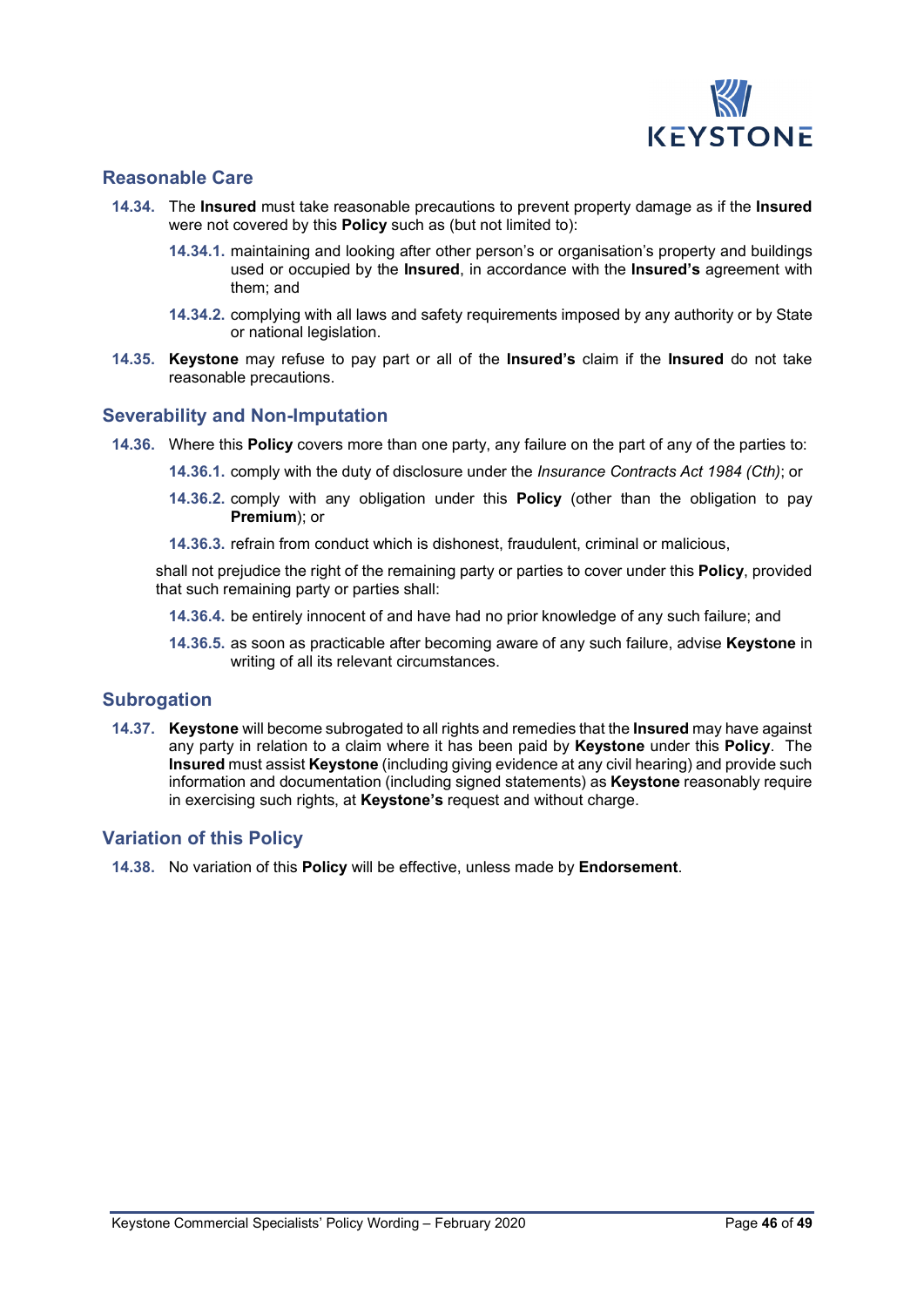

# **Important Information**

This Policy is issued by:

Keystone Underwriting Pty Ltd ABN 78 601 944 764 (Keystone) Keystone Underwriting Pty Ltd is a Corporate Authorised Representative (No. 000468712) of: Keystone Underwriting Australia Pty Ltd ABN 59 634 715 674 AFS License No: 518244

#### **Who is the Insurer?**

Certain Underwriters at Lloyd's ("Underwriters") will be providing the financial service. Keystone is authorised to quote, bind and issue Certificates of Insurance under a Binding Authority Agreement (Binder) granted to Keystone by those Underwriters. Keystone will provide details of the syndicate numbers and the proportions underwritten by them on request.

#### **General Insurance Code of Practice**

Lloyd's supports the General Insurance Code of Practice and its purpose of raising the standards of practice and service in the general insurance industry.

#### **What makes up the Insurance Contract?**

This contract of insurance is made up of the Schedule, this Policy and any Endorsements that Keystone issues when an application is accepted or an existing Policy is renewed or amended.

#### **Significant Features, Benefits and Exclusions**

This Policy provides many significant features and benefits, subject to Conditions and Exclusions. Exclusions apply to this Policy and all of them are important. It is important that this Policy is read carefully to be aware of and understand the extent of cover that it offers. It will give full details of the Exclusions.

#### **Significant Risks**

The Insured should make sure that the sum insured and the limits to be purchased will be sufficient. All the terms and conditions contained in this Policy need to be understood.

#### **Alteration to Risk and Deregistration**

This Policy requires an Insured to notify Keystone within thirty (30) days of any material change to the business, or in the event of insolvency or bankruptcy. This Policy requires an Insured to give immediate notice of the cancellation, suspension, termination or imposition of conditions in respect of an Insured's statutory registration. Claims arising from conduct which occurs Claims arising from conduct which occurs subsequent to the cancellation, suspension or termination of the Insured's statutory registration, licence, certification or authorisation under any relevant legislation or industry code of practice governing the Insured's profession are excluded from indemnity under this Policy. However, this condition does not apply if the suspension relates purely to the late payment of registration fees.

#### **Doctrine of Utmost Good Faith**

Every insurance contract is subject to this doctrine which requires the parties to the contract to act toward each other with the utmost good faith. Failure to do so may prejudice any claims and/or the continuation of the insurance contract.

#### **The Insured's Duty of Disclosure - (this applies to nonconsumer insurance contracts only)\***

The Insured has a duty to tell Keystone anything that the Insured knows, or could reasonably be expected to know, before entering an insurance contract, that may affect Keystone's decision to insure the Insured and on what terms. The Insured has this duty until Keystone agrees to insure the Insured.

The Insured has the same duty before the Insured renews, extends, varies, or reinstates an insurance contract.

The Insured does not need to tell Keystone anything that:

reduces the risk for which the Insured is insured; or

- is common knowledge; or
- Keystone knows, or should know; or
- Keystone waives the Insured's duty to tell Keystone.

**If the Insured does not tell Keystone** Keystone may if the Insured does not tell Keystone anything the Insured is required to tell:

- cancel the Insured's contract, or

- reduce the amount to be paid to the Insured if the Insured makes a claim, or

- both the above.

Keystone may refuse to pay a claim and treat the contract as if it never existed if the Insured's failure to tell Keystone is fraudulent.

#### **Change of Circumstances**

The terms and conditions of this Policy will be based on information the Insured provided to Keystone. It is essential Keystone are advised of any material change that occurs to this information prior to the inception of this Policy. Failure to do so by the Insured may prejudice any subsequent claims under the Policy and/or jeopardise the continuation of the insurance contract.

From Schedule 1, Part 1 Insurance Contracts Regulations 2017. A "Consumer Insurance Contract" is a policy of insurance that is wholly or predominantly obtained for personal, domestic, or household purposes.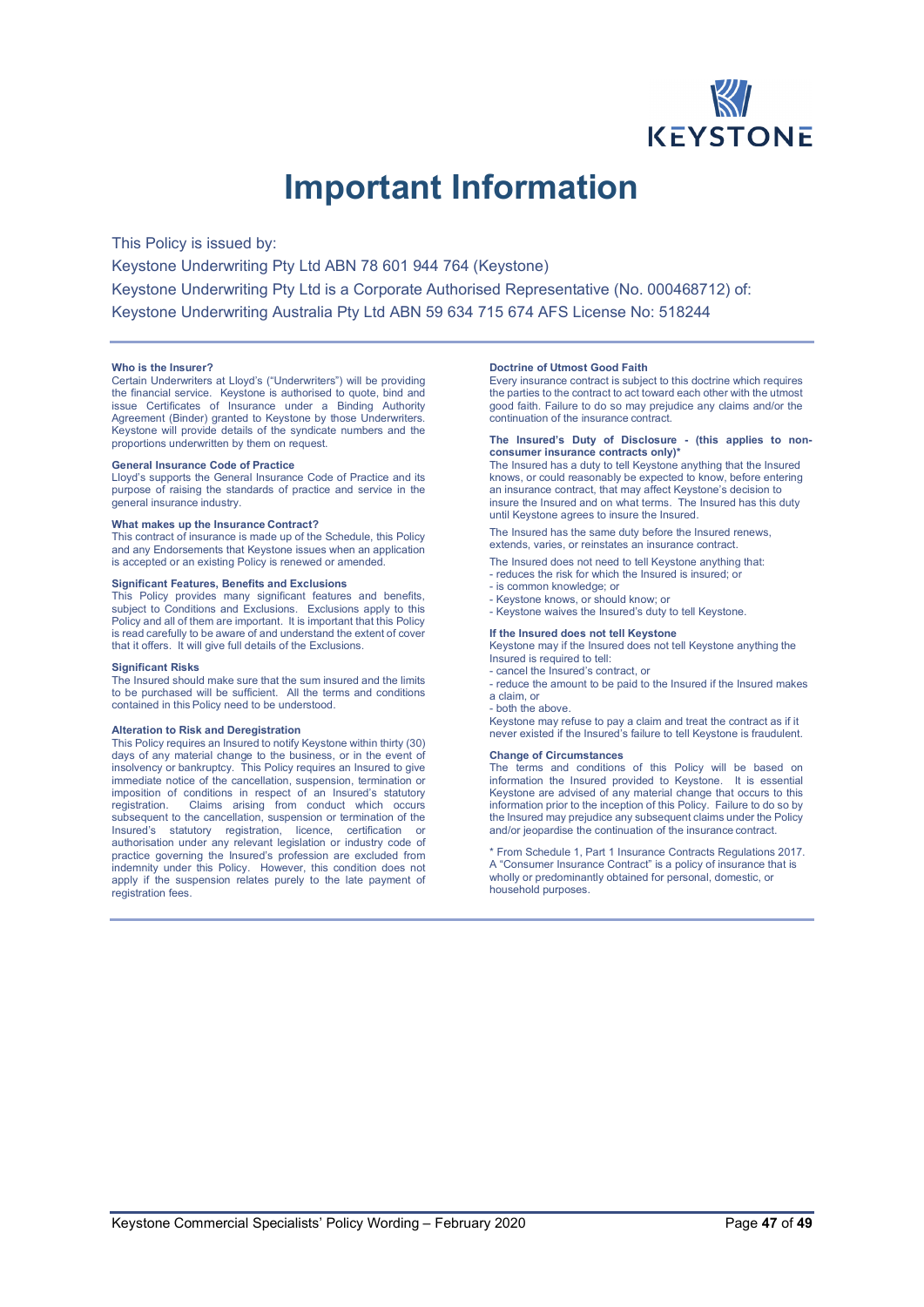

#### **Buying Insurance**

Set out below are important matters that apply to the initial enquiry, buying of insurance, and renewal of cover. Defined terms are the same as in the Policy.

#### **Information that Keystone ask**

Keystone will only ask for and consider relevant information when assessing the Insured's application for cover.

#### **Assessing Applications**

The Insured will have access to information that Keystone has relied on in assessing their application and an opportunity to correct any mistakes or inaccuracies. Keystone may decline to release Keystone may decline to release information in special circumstances, but will not do so unreasonably. Keystone will give reasons in these circumstances, and the Insured will have the right to request Keystone to review the decision through Keystone's complaints handling procedures. Keystone will provide reasons in writing upon request.

#### **Mistakes**

Keystone will immediately initiate action to correct an error or mistake in assessing the Insured's application for cover where it is identified.

#### **Misrepresentation**

Keystone's sales process will be conducted in a fair, honest and transparent manner.

#### **Declining Cover**

If Keystone cannot provide insurance cover, Keystonewill:

- (a) give reasons; and
- (b) refer the entity/person seeking insurance to another insurer, AFCA or NIBA, for information about alternative insurance options (unless they already have someone acting on their behalf).

Keystone will make available information about Keystone's complaints handling procedures if the entity/person is unhappy with Keystone's decision.

#### **Policy Information**

Information about Keystone's policy wordings will be available when the Insured buy insurance from Keystone as well as on request. They will also be available on Keystone's website at [www.keystoneunderwriting.com.au.](http://www.keystoneunderwriting.com.au/)

#### **Subrogation**

The Insured may prejudice their rights regarding a claim if, without prior approval from Keystone, the Insured makes an agreement with a third party that would prevent Keystone from recovering any applicable loss (in whole or in part) from that, or another party.

This Policy contains provisions that have the effect of excluding or limiting Keystone's liability for a claim under this Policy if you have entered into any agreement that excludes, limits or delays the Insured's right to recover damages from another party in respect of such claim.

#### **Cost of Policy**

The cost of this Policy is made up of premium plus any applicable policy fees, government taxes and charges. Keystone may cancel this Policy if the Insured fails to pay the total premium due.

#### **Deductibles**

The Insured may be required to pay a deductible or excess if a claim is made under this Policy. Details of applicable deductibles or excess are provided in the Schedule. This Policy sets out the terms relating to the payment of deductibles or excesses.

#### **Taxation**

All taxes and charges are shown as separate items (e.g. fire and emergency services levy, stamp duty depending upon location and GST).

#### **Cooling-off Period**

The Insured has the right to cancel this Policy with Keystone within 14 days of the date that the Policy incepted, unless a claim is made. Keystone will refund the full amount of the premium less any duties or taxes payable if this cancellation occurs during the cooling-off period. This Policy will be terminated from the date Keystone receive the request to cancel.

#### **Making a Claim**

Benefits are payable if the Insured suffers a loss that is covered under this Policy during the Period of Insurance, except if an Exclusion or Condition applies. The Insured must immediately notify Keystone or their insurance adviser if there is a loss under this Policy.

#### **Cancelling the Policy Before the Due Date**

The Insured may cancel this Policy at any time by notifying us in writing, detailing the date that the cancellation will take effect. Keystone will refund any unearned premium to the Insured or their insurance adviser within 15 working days after the date of cancellation. Unearned premium will be computed pro rata for the unexpired term of this Policy, unless agreed in advance through the insurance adviser and set out in this Policy.

#### **Privacy**

Keystone are committed to safeguarding and protecting the Insured's privacy. Keystone is bound by the provisions of the *Privacy Act 1988* which sets out the standards to meet in the collection, use and disclosure of personal information.

The Act defines "personal information" as "information or an opinion about an individual whose identity is apparent or can reasonably be ascertained from the information or opinion".

#### **Purpose of Collection**

Keystone will only use personal information the Insured provides to quote on and insure risks and matters incidental thereto, including investigating and managing claims.

It may be necessary for Keystone to provide the Insured's personal information to others, such as other insurers or reinsurers, claims investigators, lawyers and other professionals, and government bodies. Keystone will not under any circumstances trade, rent or sell the information.

Keystone cannot properly quote insurance and cannot insure the Insured if they do not provide Keystone with complete, accurate and up-to-date information. If the Insured provide Keystone with personal information about anyone else, Keystone will rely on the Insured to have told them that their information will be provided to Keystone, to whom Keystone may provide it, the purposes for which Keystone will use it and that they can access it. Keystone relies on the Insured to have obtained their consent on these matters if the information is sensitive.

#### **Access to Information**

The Insured can check the personal information Keystone holds about them at any time. Requests for access can be made in writing to:

The Privacy Officer Keystone Underwriting Australia Pty Ltd 17/296 Bay Road Cheltenham, VIC 3192

Keystone will keep the Insured informed of any delays in responding to the Insured's request throughout theprocess.